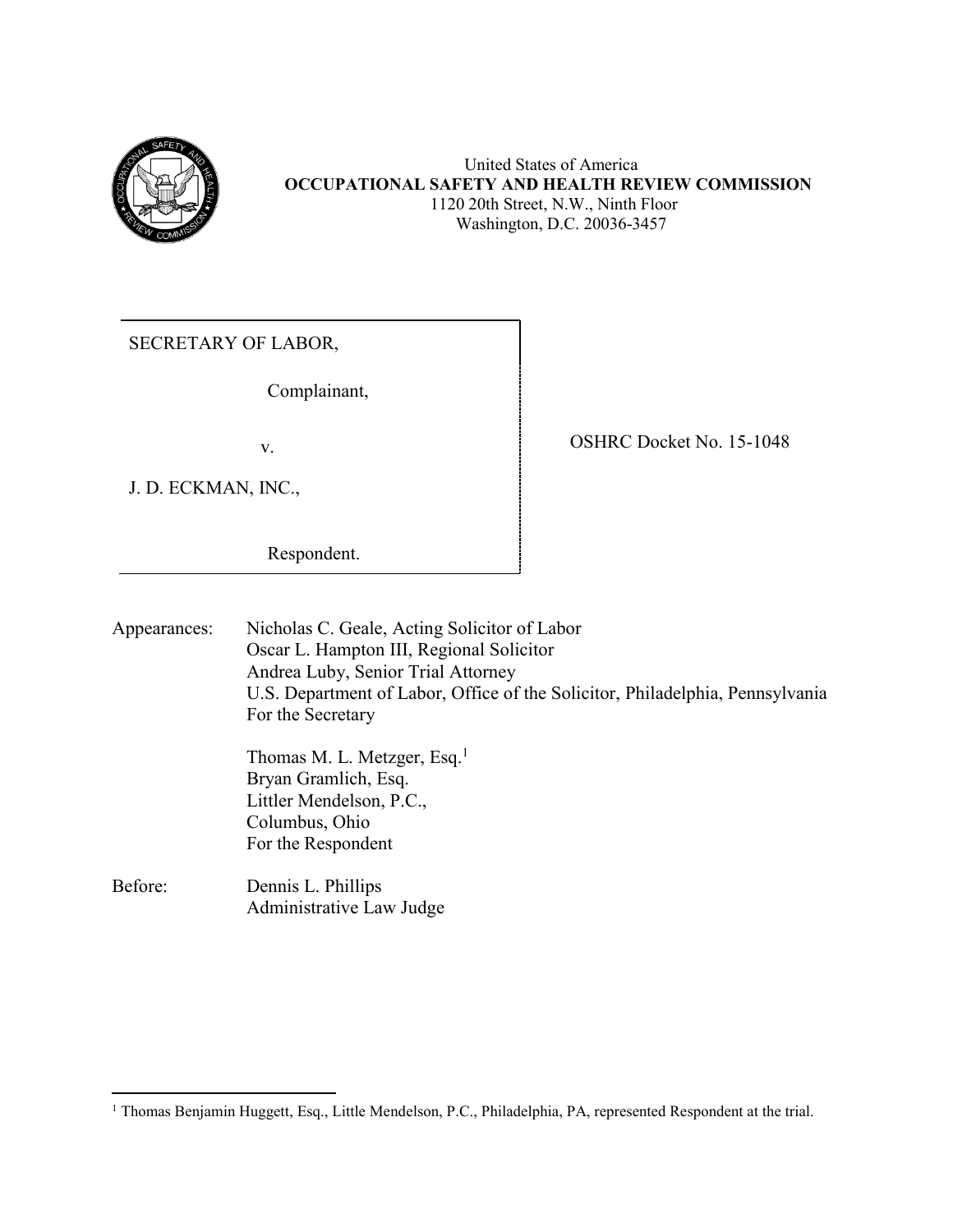#### **DECISION AND ORDER**

This proceeding is before the Occupational Safety and Health Review Commission (Commission) pursuant to sections 2-33 of the Occupational Safety and Health Act of 1970, 29 U.S.C. §§ 651-678 (OSH Act). On December 3, 2014, at approximately 11:00 p.m., a driver of a 2004 Jeep Liberty veered into Respondent's worksite in the westbound lanes of Route 422 (also known as Benjamin Franklin Highway) in Pottstown, Pennsylvania, and crashed into Respondent's superintendent, killing him. $^2$  (Tr. 56; Exs. 1 at "A", 5 at 0211, 18 (police incident report)). The next day, the Occupational Safety and Health Administration (OSHA) inspected Respondent's traffic control worksite on highway Route 422. As a result of the inspection, OSHA issued one three-item citation to J. D. Eckman, Inc. (Respondent or J. D. Eckman), alleging serious violations of the OSH Act and proposing a total penalty of \$21,000.

Respondent filed a timely notice of contest, bringing this matter before the

Commission. Respondent raised the following as defenses:

- 1) The Complaint fails to state a claim upon which relief may be granted. Specifically, OSHA has not met its burden of establishing that: the cited standard applies, the employer failed to comply with the terms of the cited standard, and the employer either knew or could have known of the violative condition via reasonable diligence.
- 2) The allegations in the Complaint are barred by their isolated occurrence. The actions of the driver of the Jeep Liberty were the sole cause of the accident.
- 3) The violations for which Respondent was cited are unenforceable due to vagueness/lack of clarity.
- 4) Respondent has been denied due process, including, but not limited to, being cited for failure to comply with interpretations of which they were not given adequate notice (manuals and publications incorporated into OSHA standards do not provide the requisite clarity for enforcement purposes).

<sup>2</sup> The driver was eventually cited for his actions "under Pennsylvania Title 75 Vehicle code, Section 33-26 for duties within a construction zone, and also Title 75 ...17-46F, for insurance – not having insurance on his vehicle." (Tr. 360-61).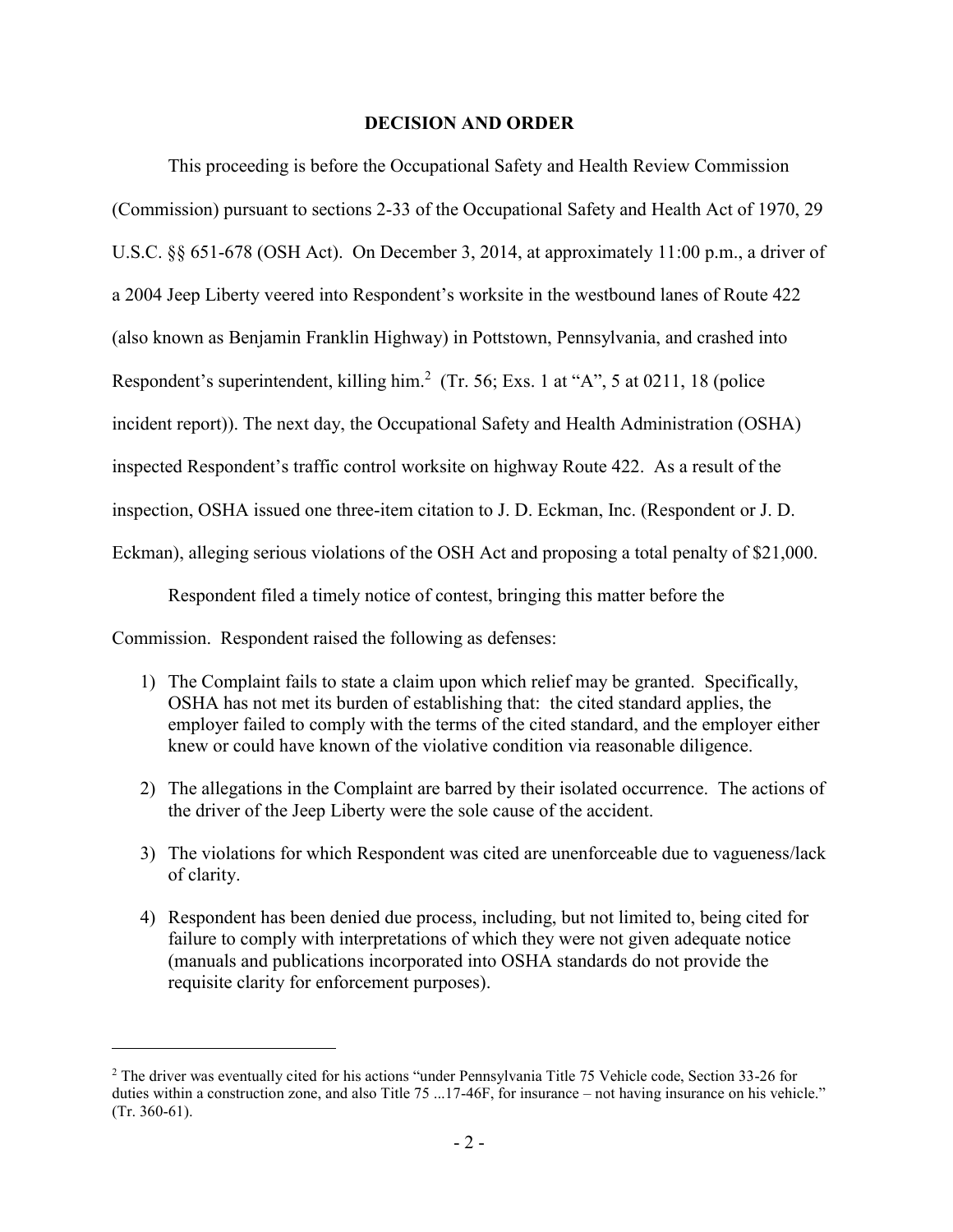5) Respondent lacked the necessary knowledge of the alleged hazardous conditions to support a citation.

(Answer at 5; Joint Pre-Hearing Statement (Jt. Pre-Hr'g St.) at 10).

A hearing was held in Philadelphia, Pennsylvania on December 1 and 2, 2016. Both

parties filed post-hearing briefs. For the reasons set forth below, the Court vacates all three of

the citation items and proposed penalties.

 $\overline{a}$ 

# **STIPULATIONS**<sup>3</sup>

The following statements were stipulated as facts by the parties before trial and entered

into the record at the request of the parties at trial:

- 1. Jurisdiction of this action is conferred upon the Occupational Safety and Health Administration by Section 10(c) of the Occupational Safety and Health Act.
- 2. Respondent, J.D. Eckman, Inc., is a corporation that had employees setting up a traffic control zone at approximately 422 WB Mile 171.2 in Pottstown, Pennsylvania. Respondent is, and at all times hereinafter mentioned, was a business engaged in construction.
- 3. Respondent uses tools, equipment, machinery, materials, goods, and supplies which have originated in whole or in part from locations outside the state of Pennsylvania.
- 4. Respondent is an employer engaged in a business affecting commerce within the meaning of Section  $3(5)$  of the Act, 29 U.S.C.  $\S 652(5)$ .
- 5. Respondent employs approximately 450 employees in various construction activities, including approximately 11 employees on Route 422.
- 6. Beginning on December 4, 2014, an authorized representative of the Secretary of Labor inspected Respondent's Worksite after Respondent notified OSHA of a fatality that occurred at the worksite the previous day.
- 7. On June 3, 2015, the Secretary issued to Respondent a Citation and Notification of Penalty pursuant to Sections 9 and 10 of the Act. Respondent contests the

 $3$  The Court notes that in the Jt. Pre-Hr'g St., the stipulations are incorrectly numbered: the number 5 is repeated. Thus, there are eleven factual stipulations rather than the ten as numbered in the Jt. Pre-Hr'g St. and as discussed at the trial. (Jt. Pre-Hr'g St. at 6-8; Tr. 20). The Court has corrected the numbering here in this Decision and Order.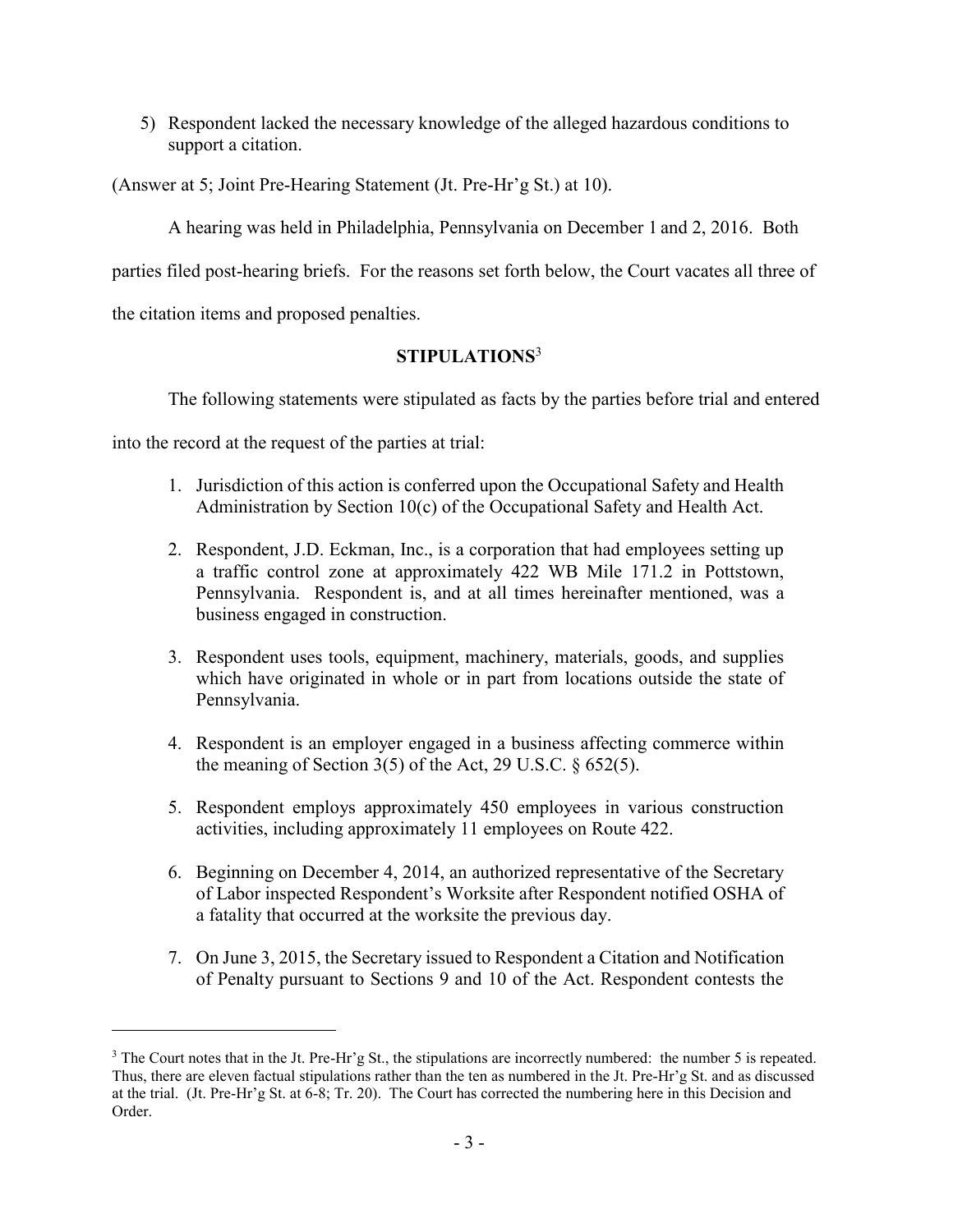validity of the citations, classifications, penalties and abatement dates in that Citation.

- 8. Respondent filed a timely Notice of Contest with OSHA, contesting all substantive provisions of the Citations, and the proposed penalties. The notice was duly transmitted to the Occupational Safety and Health Review Commission.
- 9. On December 3, 2014, at Respondent's worksite, Respondent's employees were eradicating lines and painting additional lines to establish long-term traffic control patterns in preparation for upcoming work.
- 10. At 8:30 p.m. on December 3, 2014, east bound work had been completed and west bound work was started. In this phase, the long term traffic pattern reduced two lanes of 422 west bound into a single lane. The left lane would be closed to create a permanent work zone behind a concrete barrier. A long term traffic attenuator and concrete barrier was to be set to transition the flow of traffic. Because of this, several white dash lines needed to be eradicated and a new tapered yellow line (left side) needed to be painted before the concrete barrier was set. The location of this transition taper was to be established just west on the ramp from Route 100 south.
- 11. Before this long term pattern had been set up, Respondent's employee, [the decedent]<sup>4</sup>, was struck by a vehicle. [The decedent] died from the injuries that he suffered from this collision.

(Jt. Pre-Hr'g St. at 6-8; Tr. 20).

 $\overline{a}$ 

#### **JURISDICTION**

The record establishes that, at the time of the fatal incident, Respondent was setting up a traffic control zone in the west bound lanes of Route 422 in Pottstown, Pennsylvania in preparation for a bridge construction project. (Stipulations (Stip.) at ¶ 2; Tr. 20). The record also establishes that Respondent had eleven employees working on the Route 422 project and employs approximately 450 employees in various construction activities overall. (Stip, at  $\lbrack 5;$  Tr. 20, 37). The construction industry as a whole affects commerce, and even small employers within that industry are engaged in commerce.

<sup>4</sup> For personal privacy reasons, the name of the decedent has been omitted from this Decision and Order.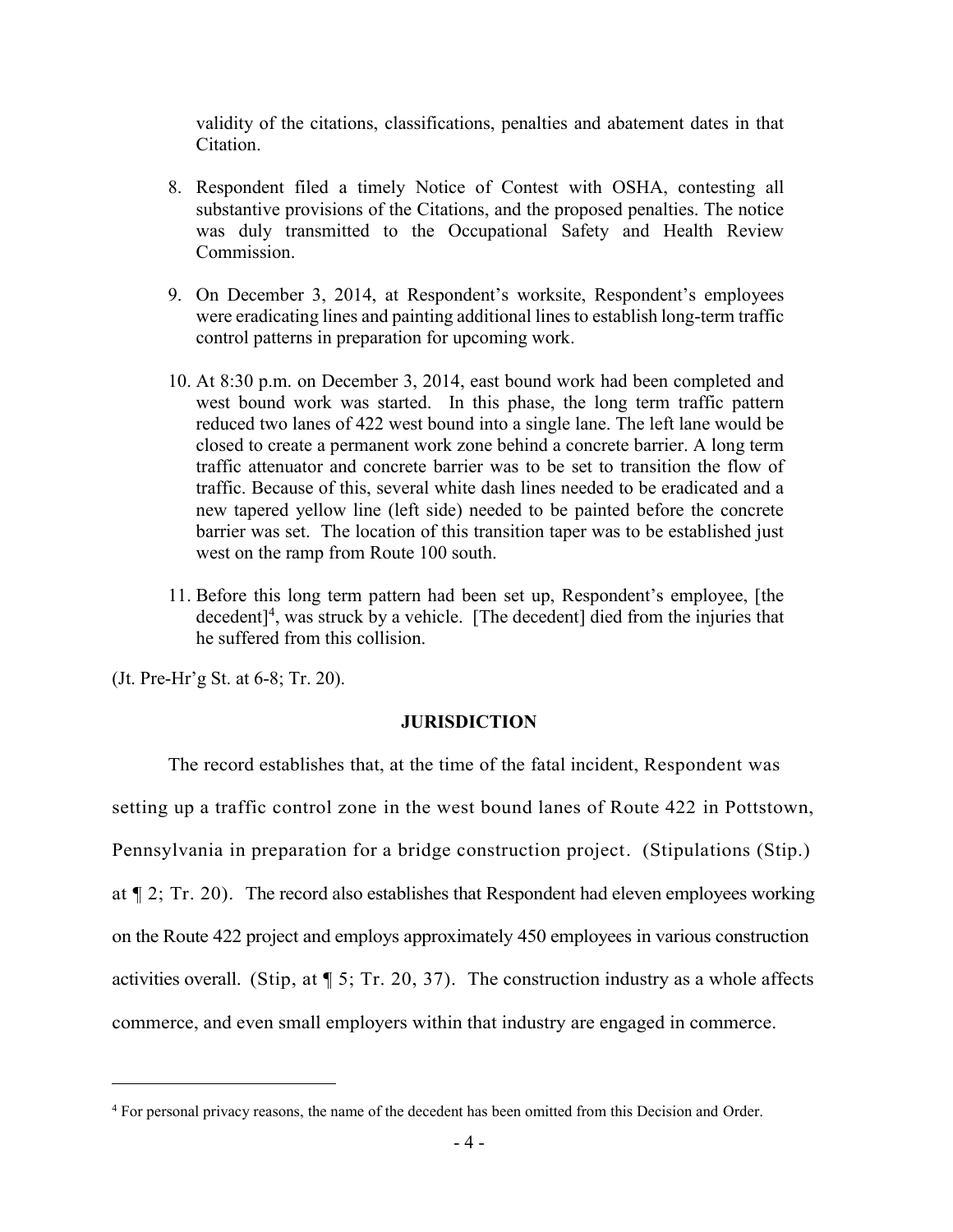*Slingluff v. OSHRC*, 425 F.3d 861, 866-67 (10th Cir. 2005); *Clarence M. Jones, d/b/a C. Jones Co.*, 11 BNA OSHC 1529, 1531 (No. 77-3676, 1983). Additionally, Respondent filed a timely notice of contest and admits that, as of the date of the alleged violations, it was an employer engaged in business affecting commerce within the meaning of section 3(5) of the OSH Act. (Answer at  $\P$  3, 4; Stip. at  $\P$  4; Tr. 20).

Based upon the record, the Court finds that at all relevant times Respondent was

engaged in a business affecting commerce and was an employer within the meaning of sections

3(3) and 3(5) of the OSH Act. The Court concludes that the Commission has jurisdiction over

the parties and subject matter in this case, and Respondent is covered under the OSH Act.

#### **OSHA CITATION**

Citation 1, Item 1 alleges a serious violation of section  $(5)(a)(1)$ , the "general duty

clause," of the OSH Act and proposes a \$7,000 penalty.<sup>5</sup> The Secretary claims that

Respondent violated the general duty clause because Respondent:

did not furnish employment and a place of employment which were free from recognized hazards that were causing or likely to cause death or serious physical harm to employees in that the employer failed to protect employees from vehicle strikes by not establishing a safe temporary work zone.

(Citation at 6). The Secretary further claims that at:

 $\overline{a}$ 

422 W, mile marker 171.2 – On or about 12/3/2014, the employer created a dangerous work zone by placing traffic control devices at 120 foot intervals instead of the required 40 foot intervals. The employees were not protected from vehicle strikes.

<sup>&</sup>lt;sup>5</sup> Section  $5(a)(1)$  of the OSH Act, the "general duty clause," requires that each employer "furnish to each of his employees employment and a place of employment which are free from recognized hazards that are causing or are likely to cause death or serious physical harm to his employees." 29 U.S.C. § 654(a)(1).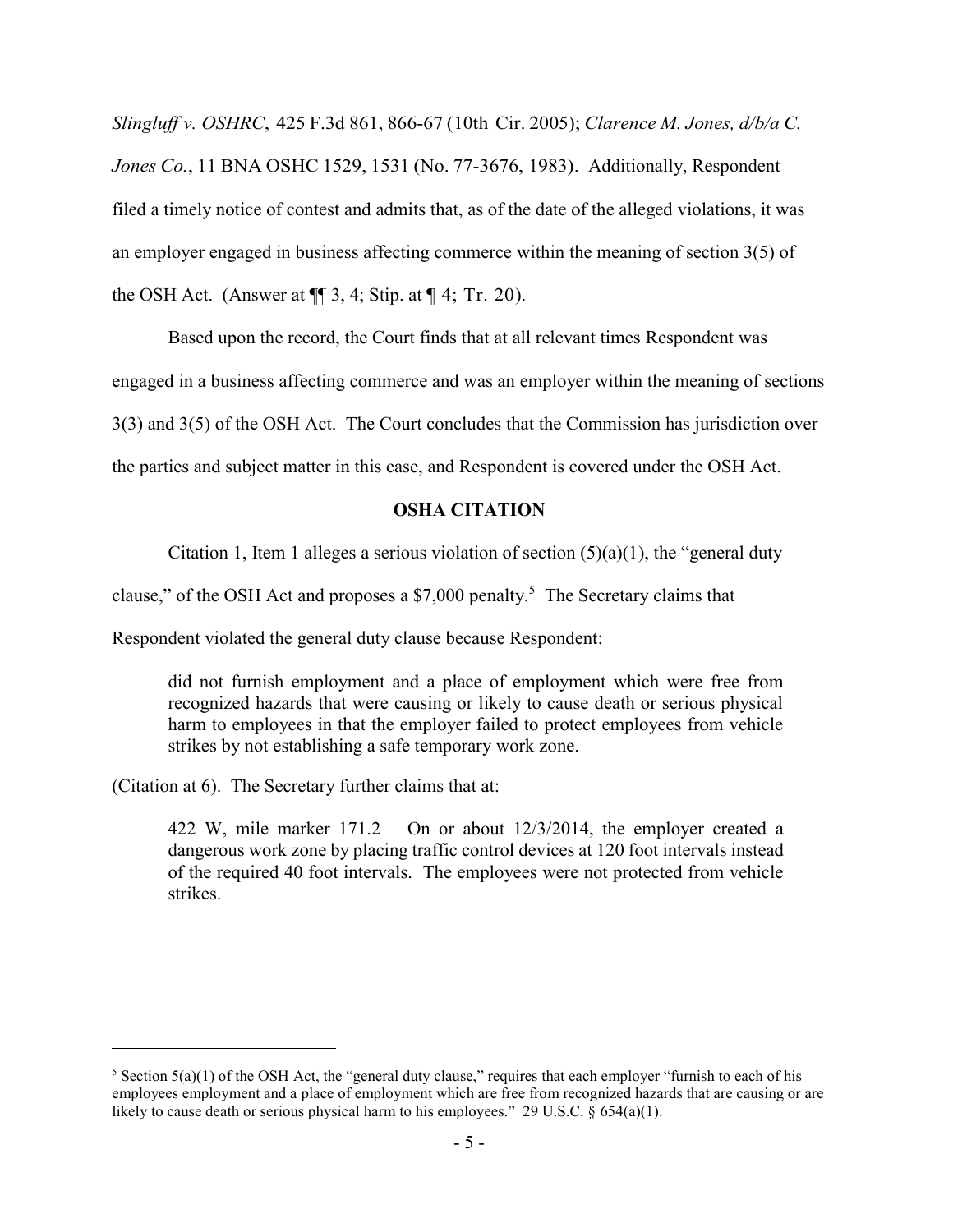(Citation at 6). As a means of abatement, the Secretary proposed that "[a]mong other methods,

a feasible and acceptable means of abatement would be to comply with PA Pub. 213 for proper

placement of traffic control devices."<sup>6</sup> (Citation at 6).

Citation 1, Item 2 alleges a serious violation of 29 C.F.R. § 1926.202/Manual of

Uniform Traffic Control Devices (MUTCD) 1988 Edition, Section 6F-8(a)(2) and proposes a

\$7,000 penalty.<sup>7</sup> The Secretary claims that Respondent violated the cited standard because:

Barricades for protection employees did not conform to the portions of the American National Standards Institute D6.1-1971, Manual on Uniform Traffic Control Devices for Streets and Highways, relating to barricades, in that employees were not protected while placing temporary traffic control devices.

(Citation at 7). The Secretary further claims that at "422 W, mile marker 171.2 – On or about

12/3/2014, the employer did not ensure a truck mounted attenuator (TMA) was used to protect

employees placing temporary traffic control devices near moving vehicles." (Complaint at 7).

Citation 1, Item 3 alleges a serious violation of 29 C.F.R  $\S$  1926.200(g)(2)/MUTCD

1988 Edition, Section 6C-3, and proposes a \$7,000 penalty.<sup>8</sup> The Secretary claims that

Respondent violated the cited standard because:

Traffic control signs or devices used for protection of construction workers did not conform to Part VI of the Manual of Uniform Traffic Control Devices (MUTCD), 1988 Edition, Revision 3 in that the employer did not provide a roadway transition taper of the requisite length to ensure safe vehicle routing around the temporary work control zone.

(Citation at 8). The Secretary further claims that at:

 $\overline{a}$ <sup>6</sup> PA Pub. 213 refers to Pennsylvania Publication 213, Temporary Traffic Control Guidelines (PA Pub. 213). <sup>7</sup> Section 1926.202, a "Signs, Signals and Barricades" standard which incorporates by reference a portion of the Federal Highway Administration MUTCD states: "Barricades for protection of employees shall conform to Part VI of the Manual on Uniform Traffic Control Devices (1988 Edition, Revision 3, or the Millennium Edition), incorporated by reference in section 1926.6." 29 C.F.R. § 1926.202. (Tr. 194; Ex. 2 at 000124).

<sup>&</sup>lt;sup>8</sup> Section 1926.200(g)(2), also incorporating by reference a portion of the MUTCD, states: "All traffic control signs or devices used for protection of construction workers shall conform to Part VI of the MUTCD, 1988 Edition, Revision 3, or Part VI of the MUTCD, Millennium Edition, incorporated by reference in Sec. 1926.6." 29 C.F.R. § 1926.200(g)(2).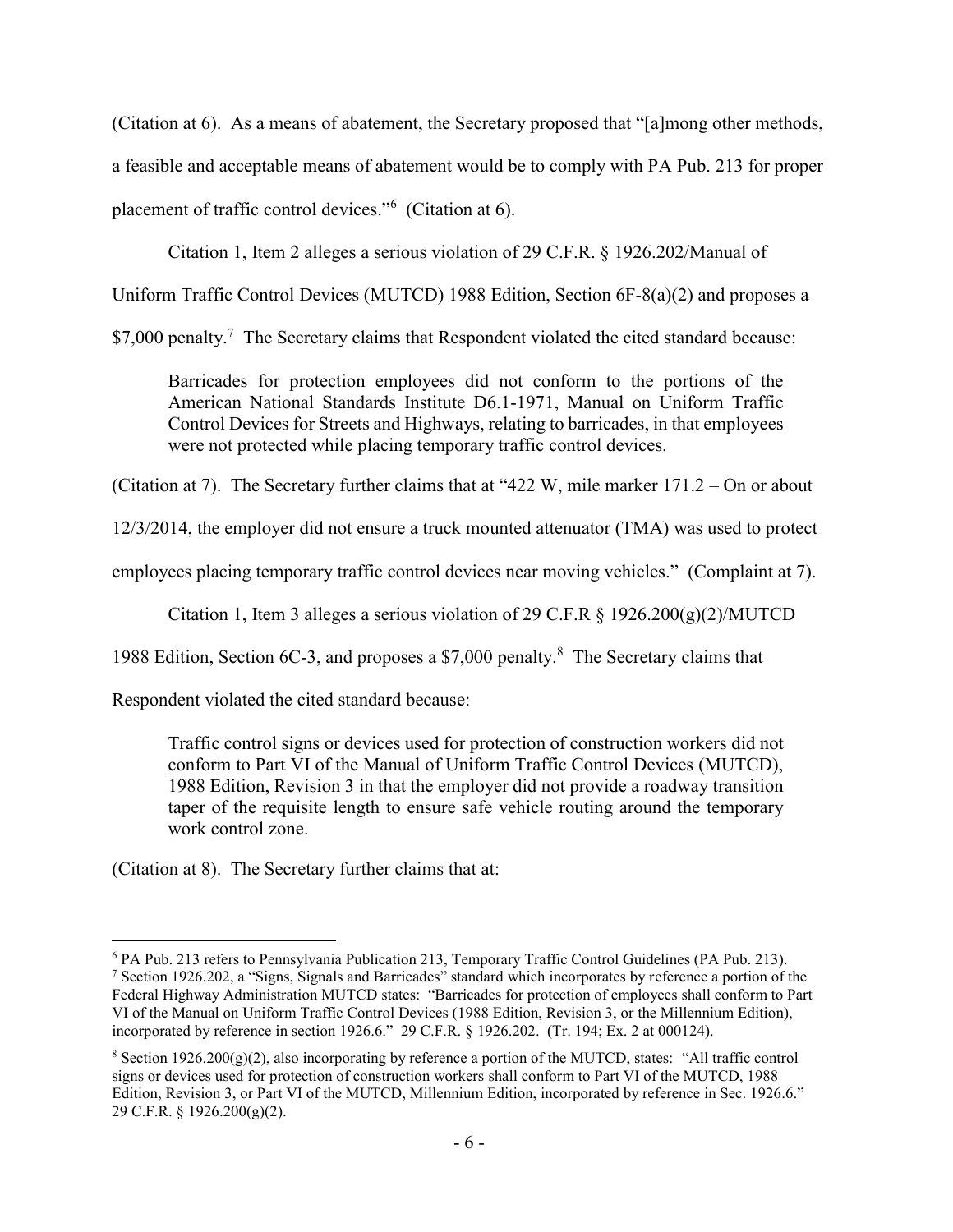422 W, mile marker 171.2 – On or about 12/3/2014, the employer did not establish a transition taper for the temporary traffic control zone to endure safe vehicle routing and that was incompliance with Table VI-2 of the MUTCD, 1988 Edition, Revision 3. The employer's installed taper was approximately 120 feet in length which was much shorter than the approximately 300 feet required by Table VI-2.

(Citation at 8).

## **INFLUENTIAL ISSUES OF FACT AND LAW**

For convenience purposes, the Court states up front that the following issues of fact and

issues of law are found to have the most influence on the analysis of the citation items in this

case.

The most influential issues of fact include:

- 1) Did the Secretary establish the precise traffic cone spacing of the straightaway<sup>9</sup> and the length of the transition taper, as alleged in Citation 1, Items  $1 \& 3$ , while Respondent was working (not after the incident)? The Court finds that he did not.
- 2) Did the Secretary establish that Respondent used a TMA on its worksite with the purpose of being a TMA at the time of the incident, as alleged in Citation 1, Item 2? The Court finds that he did not.

The most influential issues of law include:

- 1) Did the Secretary establish that the traffic cone spacing of the straightaway was part of a hazard, as defined by Commission precedent, for the alleged general duty clause violation as cited in Citation 1, Item 1? The Court finds that he did not.
- 2) Are the provisions of the MUTCD that are referenced in Citation 1, Items 2 and 3, mandatory, as defined by 29 C.F.R. § 1926.6(a)<sup>10</sup> (which is incorporated by

 $\overline{a}$ <sup>9</sup> To more clearly identify the cones at issue in Citation 1, Item 1, the Court uses the term "straightaway" to describe the location of the cones as they were placed on or near the dashed lines along the centerline of Route 422 west at the time of the incident. The Court acknowledges that the videos and photographs taken after the incident show that the "straightaway" was slightly curved. (Tr. 381-82; Exs. 3, 13, A, E at 4).

 $10$  Section 1926.6(a) states in pertinent part:

The standards of agencies of the U.S. Government, and organizations which are not agencies of the U.S. Government which are incorporated by reference in this part, have the same force and effect as other standards in this part. Only the mandatory provisions (i.e., provisions containing the word "shall" or other mandatory language) of standards incorporated by reference are adopted as standards under the Occupational Safety and Health Act.

<sup>29</sup> C.F.R. § 1926.6(a) (emphasis added).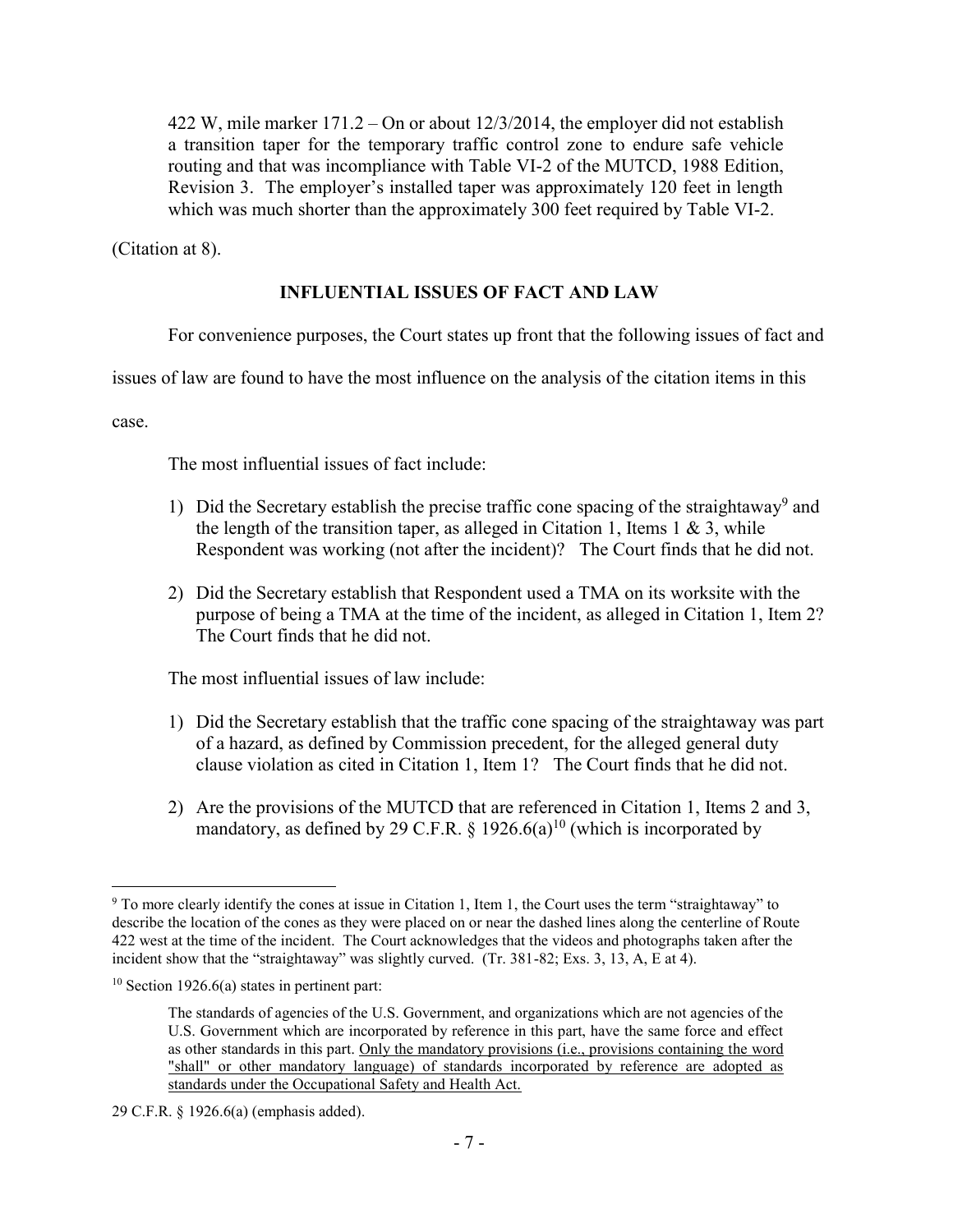reference in the cited standards in Citation 1, Items 2 and 3)? The Court finds that these provisions of the MUTCD are not mandatory.

#### **BACKGROUND**

#### *Schuylkill Project*

Respondent is a bridge and highway construction company working primarily in Pennsylvania.<sup>11</sup> At the time of the incident, Respondent was under contract with the Pennsylvania Department of Transportation (PennDOT) to, among other things, repair a bridge over the Schuylkill River along Route 422 near Pottstown, Pennsylvania. (Ex. 4 at 5 (Respondent's contract with PennDOT)). The worksite at issue here was located on the westbound lanes of Route 422 around mile marker 171 leading up to the Schuylkill River when heading west. (Tr. 36-39, 71-72; Exs. 5 at 1, 15 at 1). Before Respondent could begin working on the bridge over the Schuylkill, Respondent had to create this worksite on Route 422. To create this worksite, Respondent had to implement a long-term traffic control pattern that was developed by PennDOT and incorporated into Respondent's contract with PennDOT. This long-term traffic control pattern would allow traffic to approach the bridge over the Schuylkill and cross it, while work was being done "in a permanent work zone" on Route 422. (Respondent's Brief (Resp't Br.) at 2).

To establish the long-term traffic control pattern, however, Respondent first had to prepare Route 422 for the changes, *i.e.*, remove the existing "dash" lines on the road and paint new lines on the road to convey to another subcontractor where to place the "long-term traffic control" Jersey barriers the following day. On the night of the incident, Respondent was engaged in this work, using a "short-term" traffic control pattern. Because the "long-term" Jersey barriers were not on the road yet, Respondent's workers on Route 422 in the late-night

 $11$  Respondent's headquarters is in Atglen, Pennsylvania. (Tr. 37).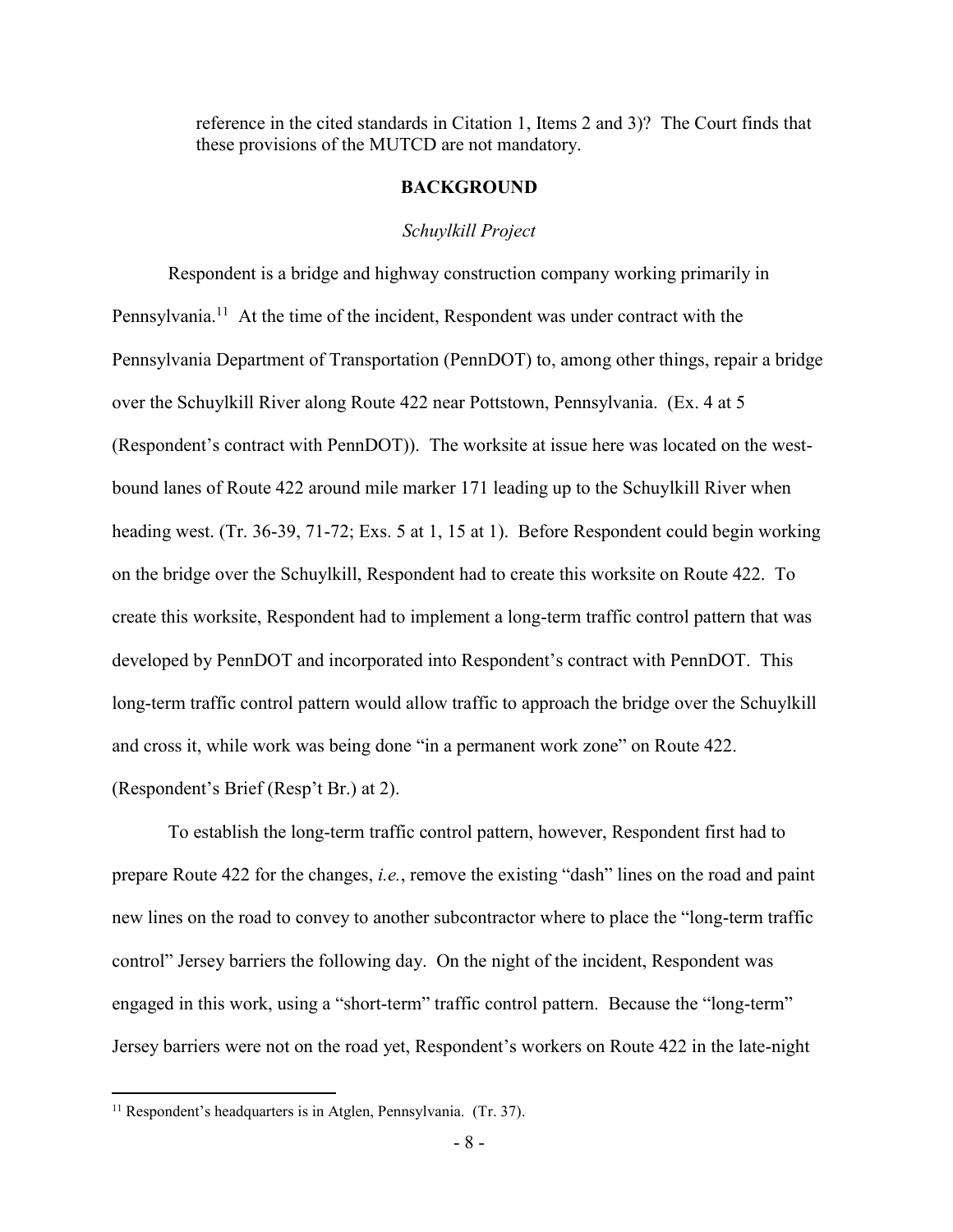hours of December 3, 2014, relied on "temporary" traffic control measures to designate its work area in the left-hand lane from the still flowing traffic in the right-hand lane on westbound Route 422.

The differences between the "long-term" traffic control measures and the "short-term" traffic control measures are relevant to this case. Both used the warning signage put in place well before the work zone. Both used an illuminated arrow sign in the transition taper<sup>12</sup> to alert travelers to the lane shift from two lanes to single lane traffic. However, the "long-term traffic control plan" would utilize concrete Jersey barriers to protect the bridge construction worksite.<sup>13</sup> (Resp't Br. at 2). The "short-term traffic control plan," which existed on the night of the incident, utilized traffic cones that were not permanent and easily moved by a single worker. (Tr. 128-29). These traffic cones were stackable, "rubberized, bright orange with two stripes of reflectorization on them." They were approximately 30 inches high and weighed about 12-20 pounds each. (Tr. 128-29).

The decedent, age 60, was the lead superintendent of the worksite at issue here. According to the record, the decedent had been called in from vacation on the day of the

<sup>&</sup>lt;sup>12</sup> PA Pub. 213 defines "Taper" as:

A series of channelizing devices and/or paint lines installed for the purpose of moving traffic out of or into the normal path. Various taper types have differing minimum lengths, most of which are based upon an 'L' distance. The formula to determine distance L is shown on the corresponding PATA notes page. It should be noted that the taper length is a distance per lane; so if a single taper covers two lanes, the total taper length will be double the calculated or minimum distance.

<sup>•</sup> Merging Taper – Used when drivers in multiple lanes are required to merge into a common road space. Minimum length is L.

<sup>•</sup> Shifting Taper – Used when a lateral shift is needed. Minimum length required is distance  $\frac{1}{2}$ L, unless traffic is approaching a one-lane, two-way condition; in this case the minimum length is 50'. …

<sup>(</sup>Ex. 10 at 000310).

 $13$  Superintendent Robert Schaeffer testified that the barriers to be delivered on December 4, 2014 to the worksite were to include both concrete and metal barriers. (Tr. 151).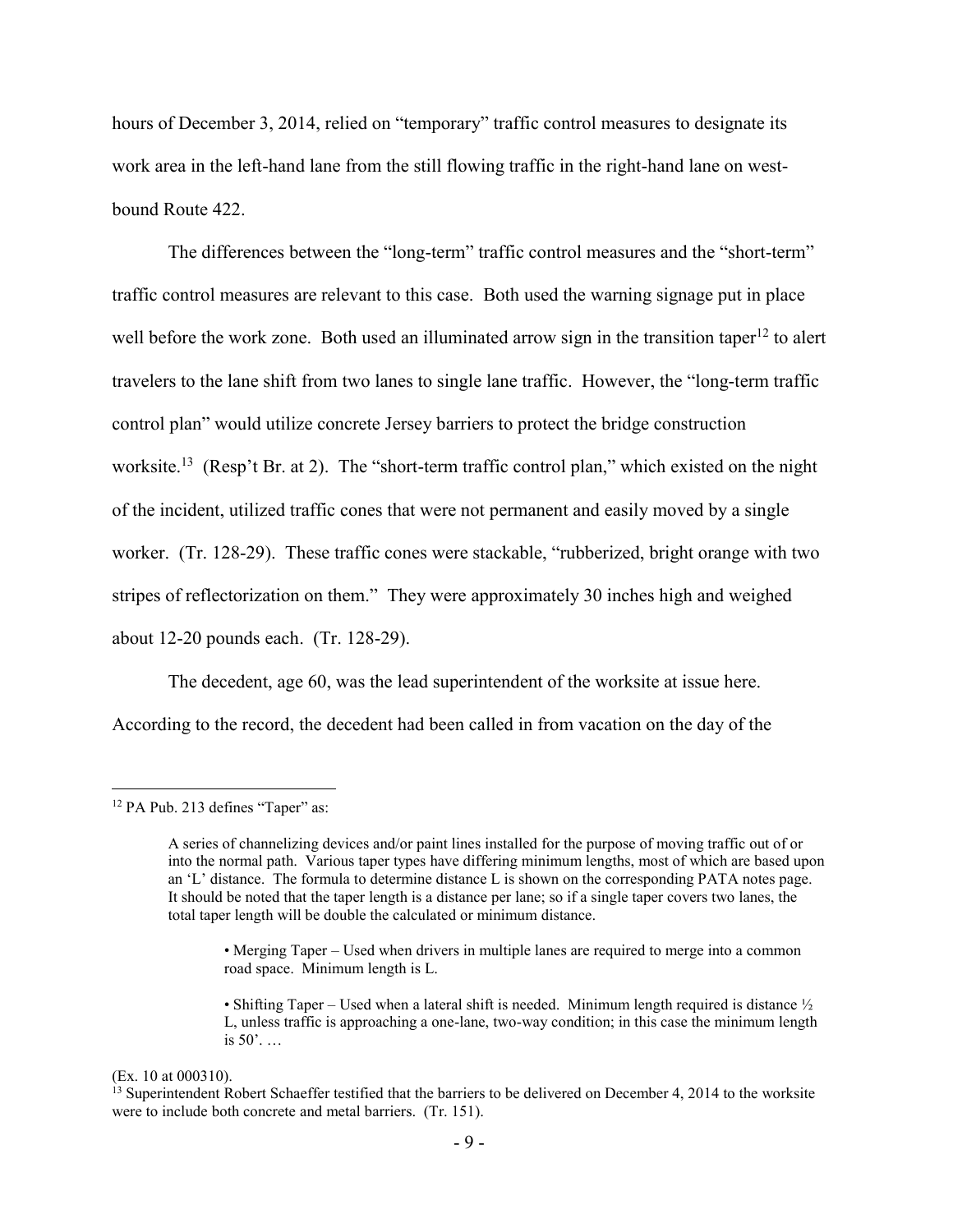incident to help the other Respondent superintendents at this worksite, Dave Gardner and Robert Schaeffer. Additionally, a foreman from another one of Respondent's Route 422 worksites (also contracted with PennDOT), Randy Ruof, was sent that day to help with the project at issue here.<sup>14</sup> (Tr. 39). As a superintendent, the decedent was above foreman Ruof "in the chain of command."<sup>15</sup> (Tr. 37-38). Juan Villasenor was driving the Ford pattern truck with a TMA attached on the night of the incident.<sup>16</sup> (Tr. 271-72, 276). The record shows the Ford pattern truck was used to set the cones on the roadway on December 3, 2014. (Tr. 46, 77, 105-06, 367-68).

### *Worksite Description*

The worksite at issue was located within the westbound lanes of Route 422 around mile marker 171.<sup>17</sup> Starting at about two miles to the east of mile marker 171 were advance warning signs providing notice to travelers that the lanes of westbound Route 422 would be shifting from two lanes to one lane, with the left lane closing.<sup>18</sup> (Tr. 44, 254-55 identifying Ex. 13<sup>19</sup> at counter 17-19 seconds). Leading up to approximately mile marker 171, Respondent set

<sup>&</sup>lt;sup>14</sup> Respondent had multiple other contracts with PennDOT at the same time as the one at issue. (Tr. 39). Foreman Ruof was pulled from his other project to work on the project at issue, and at times during his testimony, Ruof expressed some unfamiliarity with specifics about the project at issue because, "like I said, this wasn't my project[.]" (Tr. 109).

<sup>&</sup>lt;sup>15</sup> Ruof and the decedent had known each other and previously worked together on other projects for the past three to four years. (Tr. 39; Ex. 18 at 17). Ruof said that the decedent was Respondent's traffic expert. (Tr. 121). Ruof testified that the decedent was "good to his crew, good to his men," and that Ruof never had to bring any safety issue to the decedent's attention because the decedent had always "taken care" of it. (Tr. 39).

<sup>&</sup>lt;sup>16</sup> Villasenor did not testify at the hearing.

<sup>&</sup>lt;sup>17</sup> The westbound lanes were 12 feet wide each. (Tr. 224).

 $18$  These advance warning signs up that night included a "work area ahead" sign, a "lane closure ahead" sign, and a merge sign. (Tr. 44).

 $19$  The Court is using the videos and testimony thereon to describe the worksite here, but the Court recognizes that the video in Exhibit 13 (and related Ex. 13 still photographs in Ex. 3) and Exhibit A show the worksite after the incident took place. The Court is mindful that the testimony regarding these videos is indicative of the worksite after the incident took place. The Court is also mindful that these videos serve as a basis of OSHA's investigation, subsequent citation and the Secretary's *prima facie* case here.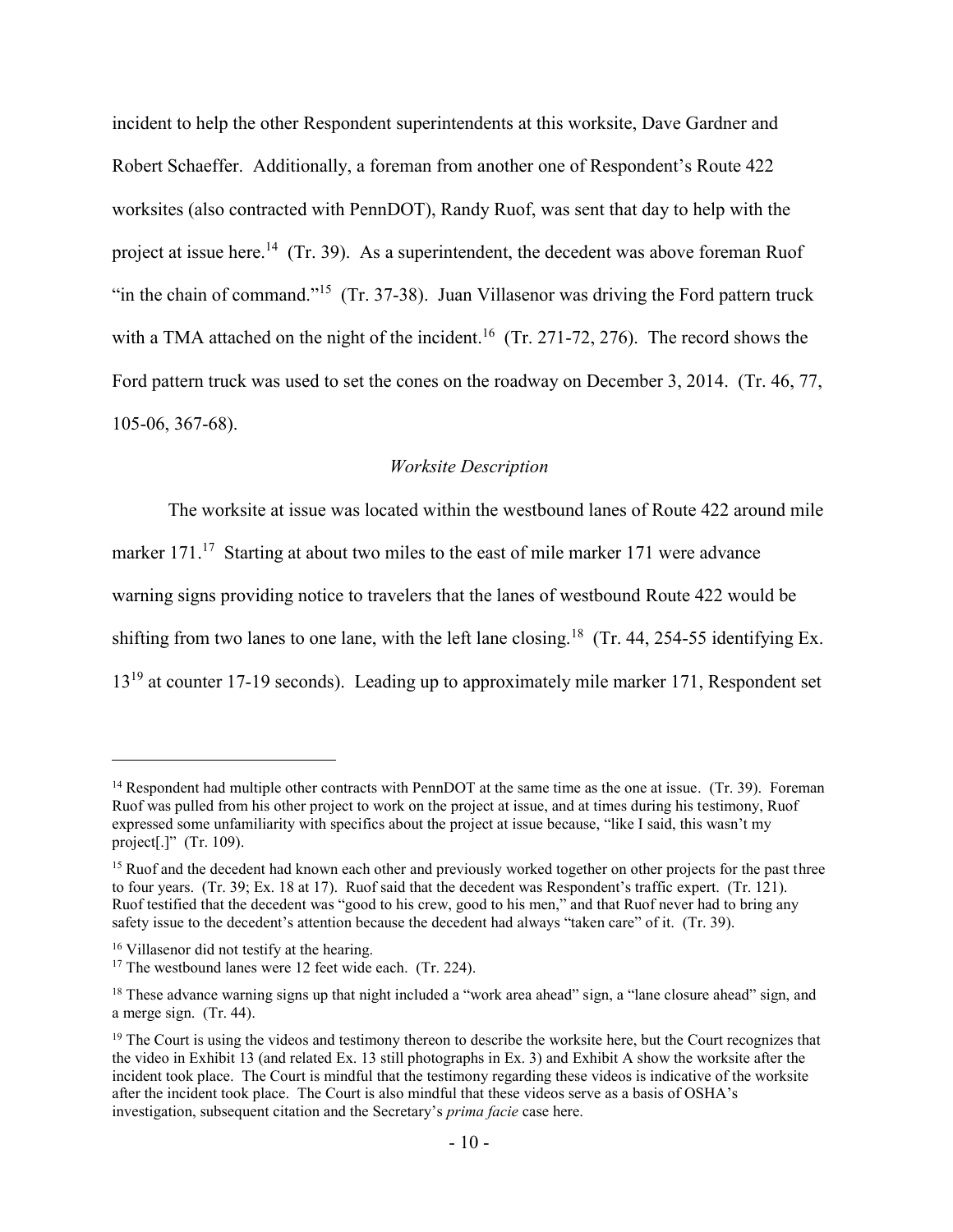up a transition taper consisting of rubberized orange cones that had the purpose of closing off the left-hand lane. (Tr. 311-13 identifying Ex. 13 at counter 39-40 seconds, 390 identifying Ex. A at counter 2 minutes, 25 seconds). The first cone at the beginning of the taper was adjacent to the roadway's guardrail. (Ex. A, at counter 2 minutes, 27/28 seconds). There was also an arrow board owned by Respondent situated in the left-hand shoulder.<sup>20</sup> (Tr. 75, 91-92; Exs. 3 at 1 [Top Photograph at "A"], 9, 13 at counter 45 seconds). The length of this transition taper is at issue in Citation 1, Item 3.

The travelling traffic, as a result, continued along the right-hand lane of westbound Route 422. Running between this dead lane and active lane of traffic was a line of traffic cones set on or near the dashed lines of Route  $422.^{21}$  (Tr. 97, 259; Exs. 9 at 3, 13 at counter 49 seconds). The spacing of these cones in this straightaway is at issue in Citation 1, Item 1.

With regard to Citation 1, Item 2, the focus is on the evidence surrounding TMAs. At the time of the incident, Respondent was preparing the dead lane of traffic to be permanently demarcated by Jersey barriers from the active lane up to and over the Schuylkill River, which was approximately a mile west along Route 422. It was OSHA's Compliance Officer (CO) Edwardo<sup>22</sup> Santiago's understanding, based upon Ruof and Gardner, that Respondent had a truck with a TMA parked alongside Detective Thomas Barton of the North Coventry Township Police Department (NCTPD) away from Respondent's operations inside the pattern, while another pattern truck with a TMA was *en route*, "doing the loop around," from the west-end of

<sup>&</sup>lt;sup>20</sup> According to Ruof, the arrow board had "flashing lights that indicate direction, or there's four corners, or just a regular bar or an arrow going one way left or right." (Tr. 44).

<sup>&</sup>lt;sup>21</sup> Ruof testified that many of these cones were moved from the middle of the roadway to the left-hand shoulder to make room for emergency vehicles to reach the decedent, and so they are not in full view in the video and pictures introduced at trial. (Tr. 97-98). Ruof testified that these cones were not moved until after the incident had taken place. (Tr. 89).

<sup>&</sup>lt;sup>22</sup> The Court notes that CO Santiago's first name is also spelled "Eduardo" in the Jt. Pre-Hr'g St. at 5 and the Sec'y Br. at 5.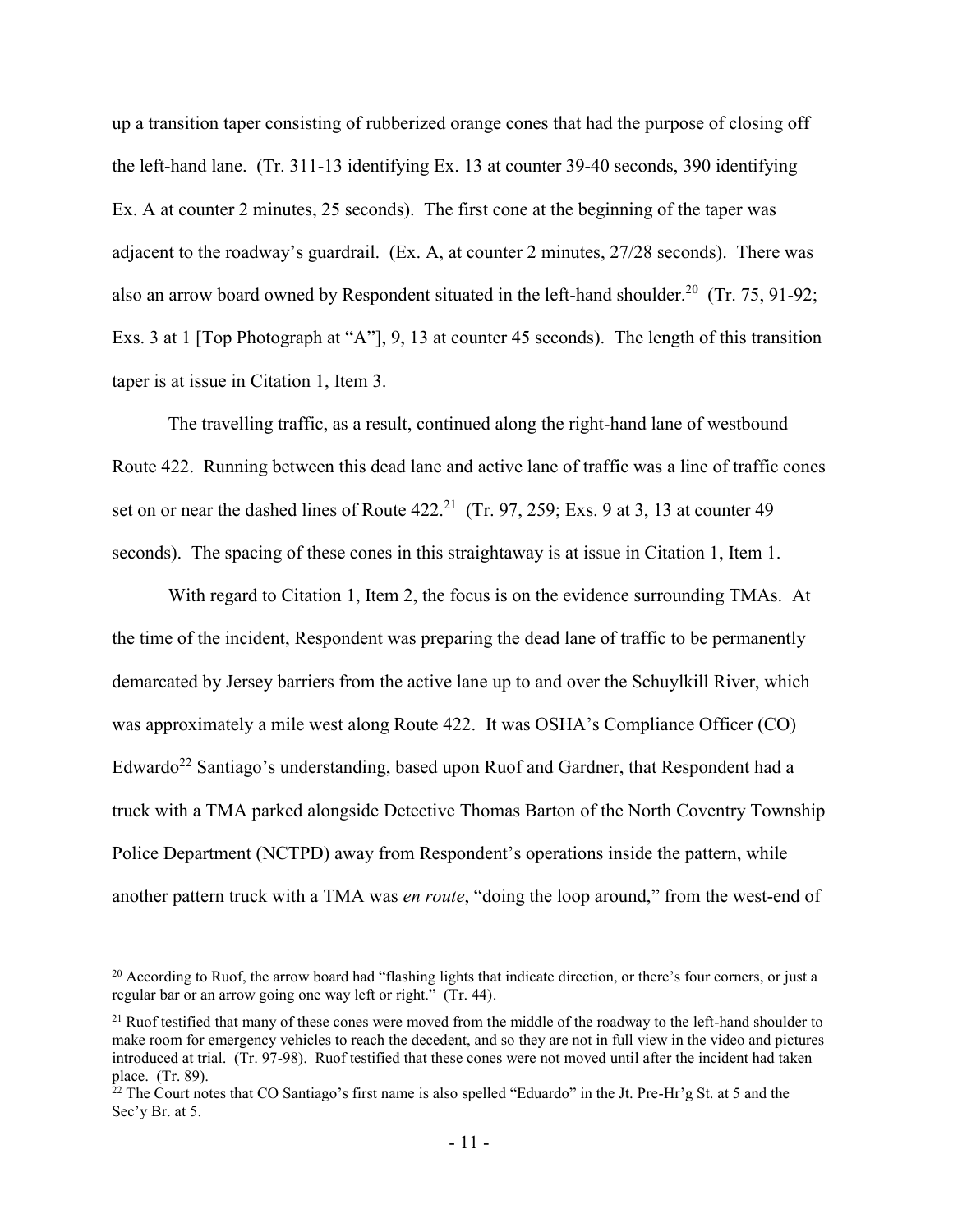Respondent's operations back to the east end of Respondent's operations. (Tr. 235, 371). The Court finds that the record establishes that Respondent had a Ford pattern truck with a TMA "doing the loop around," and was thus not located within the worksite cordoned off by the traffic cones at the time of the incident.

The location of a second truck with a TMA alleged by CO Santiago is, at best, not clear based on this record. With regard to this alleged second TMA, the Court first finds that there is insufficient evidence in the record to substantiate that another vehicle with a TMA (Peterbilt or otherwise), other than the Ford pattern truck with a TMA, was actually present at the worksite during the evening of December 3, 2014. Although Mr. Villasenor was identified as the driver of the Ford pattern truck with a TMA, no driver was identified as having driven a non-pattern truck with a TMA that day at the worksite. No driver of a vehicle with a TMA testified at trial. Detective Barton does not recall seeing a vehicle with a TMA other than the Ford pattern truck with its TMA at the worksite that evening. Ruof's March 2015 diagram depicting the placement of two pattern trucks at the worksite is unreliable. No pattern truck was parked alongside Detective Barton and Officer Tim Roeder at the South Keim Street ramp at the time of the incident. As to any second truck with a TMA, CO Santiago testified that "it is not certain of its location", and due to "interchangeable terms," he was "not sure on the location of the TMA." (Tr. 277, 371, 406-07). No TMA of any kind is in the pictures and videos taken at the worksite on the night of the incident. (Exs. 3, 13, A, E).

The Court further finds that CO Santiago's account that Gardner told him that a pattern truck with a TMA was located in the transition area at the time of the incident was in error, or Mr. Gardner was in error in making such an assertion to him, or CO Santiago was confusing the Ford pattern truck with a TMA with another, non-pattern truck with a TMA. Gardner

- 12 -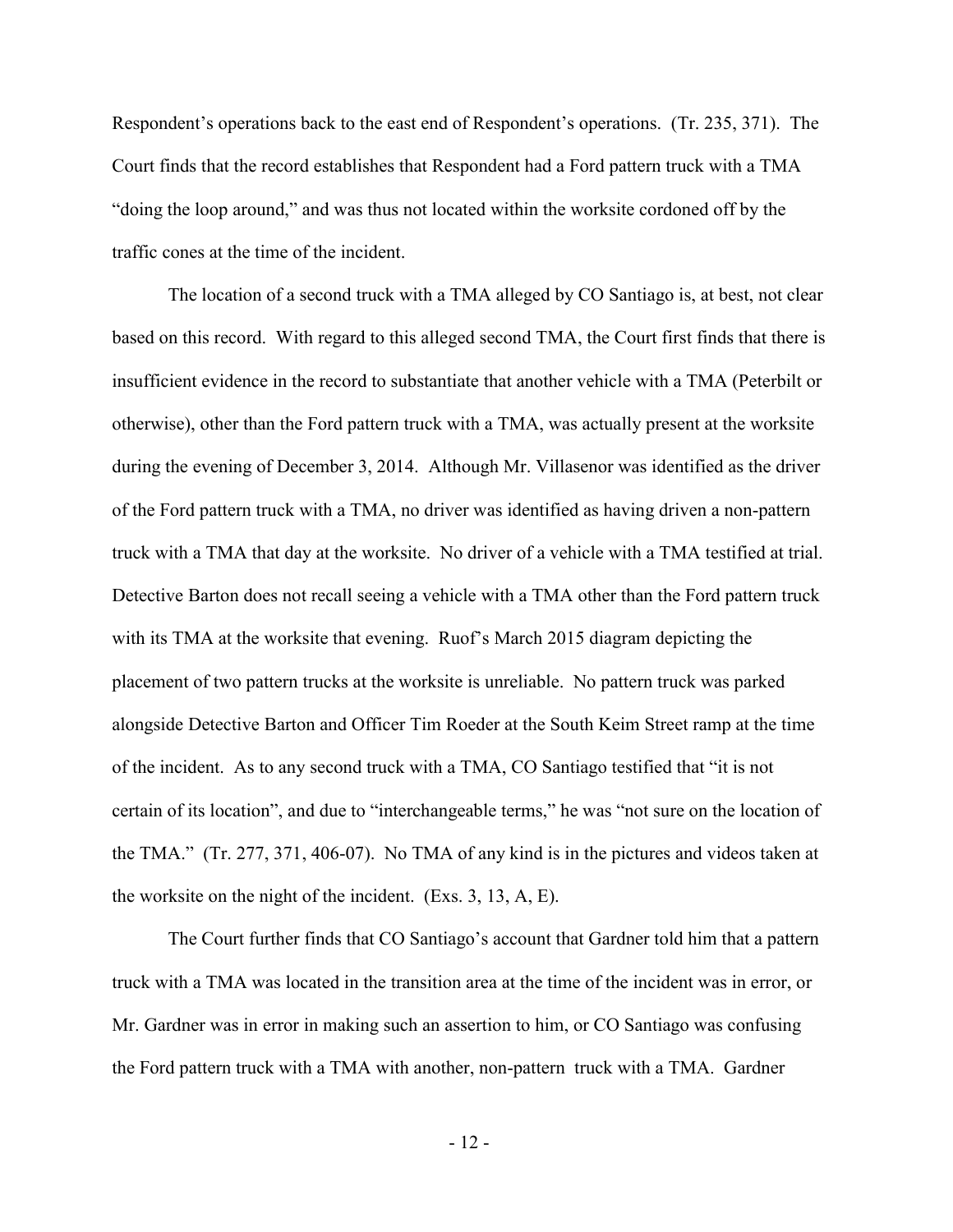arrived at the worksite only minutes before the incident, and he did not testify at the trial. (Tr. 271-77).

It is undisputed that the Ford pattern truck with its TMA was not located where CO Santiago claims it should have been located – within the pattern zone to the east of Respondent's operations near the arrow board to serve as protection of Respondent's workers from errant vehicles. (Tr. 371-72; Ex. 9 at 1 at "E"). The Court finds that the Ford pattern truck with its TMA was not in the transition area at the time of incident, but was, instead, "looping around" back onto Route 422 east. (Tr. 271-77).

The existence and location of any second truck with a TMA at the worksite is a subject at issue for Citation 1, Item 2. Under these circumstances, the Court finds that the record does not support that there was a second TMA on the worksite on the night of the incident.

*Events on the Evening of December 3, 2014*

#### 3:00 P.M.-8:30 P.M.

The parties stipulated that the work Respondent was performing that night was eradicating existing road lines and painting new lines, to aid the travelling public to navigate around the worksite leading up to the Schuylkill River.<sup>23</sup> (Stip. at  $\P$ ] 9-10). Ruof testified that Respondent had already performed the eradication task before he arrived at the worksite that day around 3:00 p.m. (Tr. 41, 63). Work continued late into the evening because the tasks for that day had to be completed before the following day's scheduled delivery of concrete Jersey barriers. (Tr. 80, 151). By 8:30 p.m., Respondent had completed the east-bound work on Route 422 and started the west-bound work. (Stip. at ¶ 10).

<sup>&</sup>lt;sup>23</sup> Schaeffer testified the eradication task would have been performed from within a truck, which would have been part of a "slow roll" procession. (Tr. 183-85).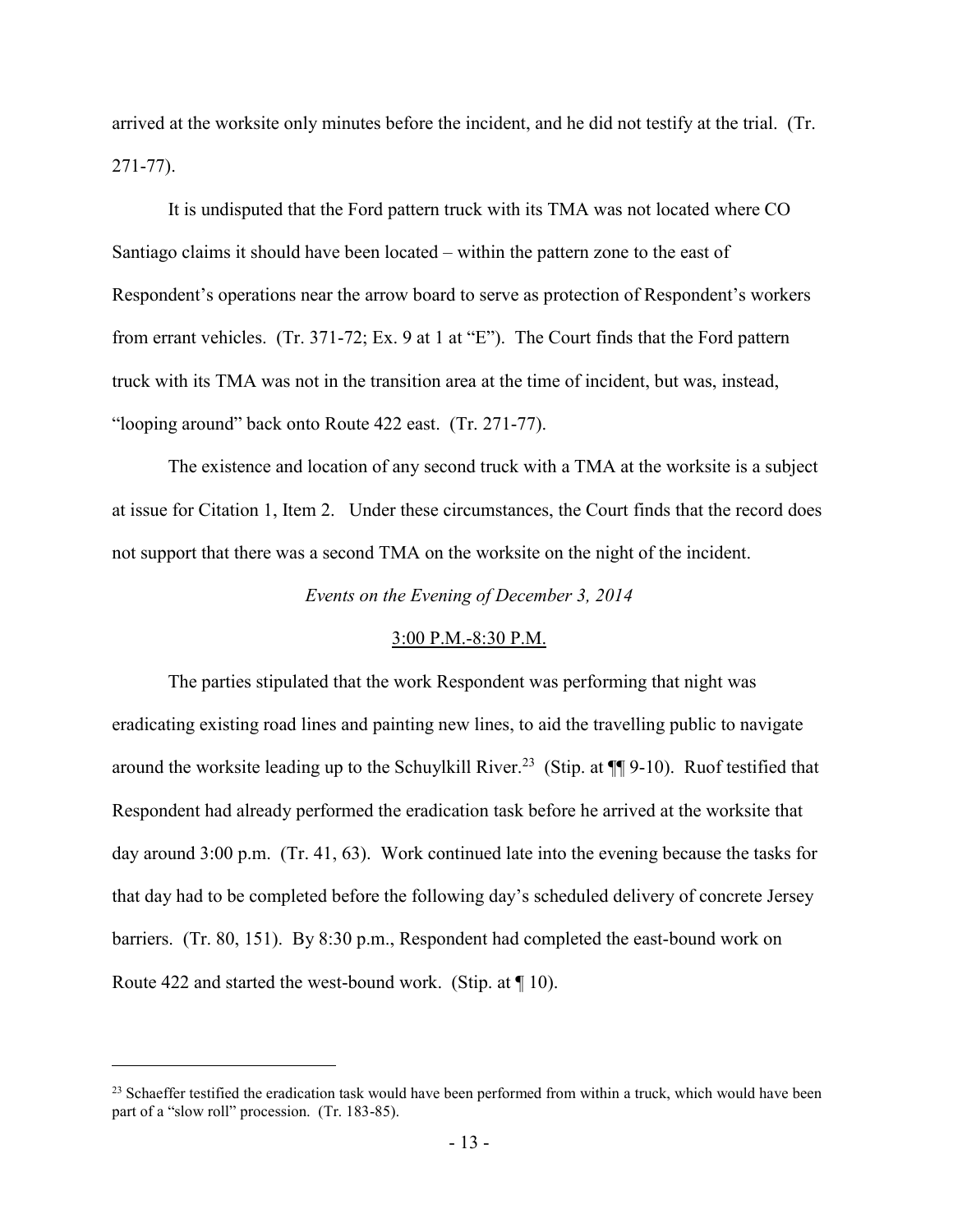#### 8:30 P.M.-10:30 P.M.

One of the initial tasks on the west-bound lanes was to perform a "slow roll," to establish traffic control. The "slow roll" procession had the purpose of protecting the work vehicle performing a task: the lead vehicle, typically termed a pattern truck, would be performing a task, while one or two other vehicles trailed behind it slowing down traffic behind them. Detective Barton, along with West Pottsgrove Officer Tim Roeder, would help with this travelling roadblock.<sup>24</sup> (Tr. 285-287, 307-08). During the "slow rolls," Detective Barton helped slow or stop traffic by hitting his breaks and weaving back and forth in a zig zag pattern at a speed of about ten to fifteen miles per hour. (Tr. 296-97). Traffic would react and follow Barton into the right lane, upon which Barton would increase his speed to that of the posted speed limit. (Tr. 292, 297). Traffic would continue following Barton through the pattern at a slow pace, thus creating a time gap for the pattern to be set out. (Tr. 292, 297).

Following the "slow roll," Detective Barton pulled into the dead lane of the pattern on the west-end of the workers and remained there awaiting receipt of his next set of directions from the decedent for providing control over the traffic that was still flowing in the right lane. (Tr. 294). After his receipt of instructions, Detective Barton would "loop around" the worksite to begin another "slow roll" at the east end of the worksite. The "loop around" was the term used at the trial to describe how workers would return to the worksite once finishing a task travelling westbound on Route 422: "Well, the traffic is running westbound. Every time we did something, whatever it may be, you set  $-$  if you set signs, you have to continue, get off the highway, turn around, come back, then do you next thing." (Tr. 69). The record indicates the "loop around" constituted the following:

<sup>&</sup>lt;sup>24</sup> Detective Barton testified that he arrived at Respondent's worksite at 7:00 p.m. (Tr. 290).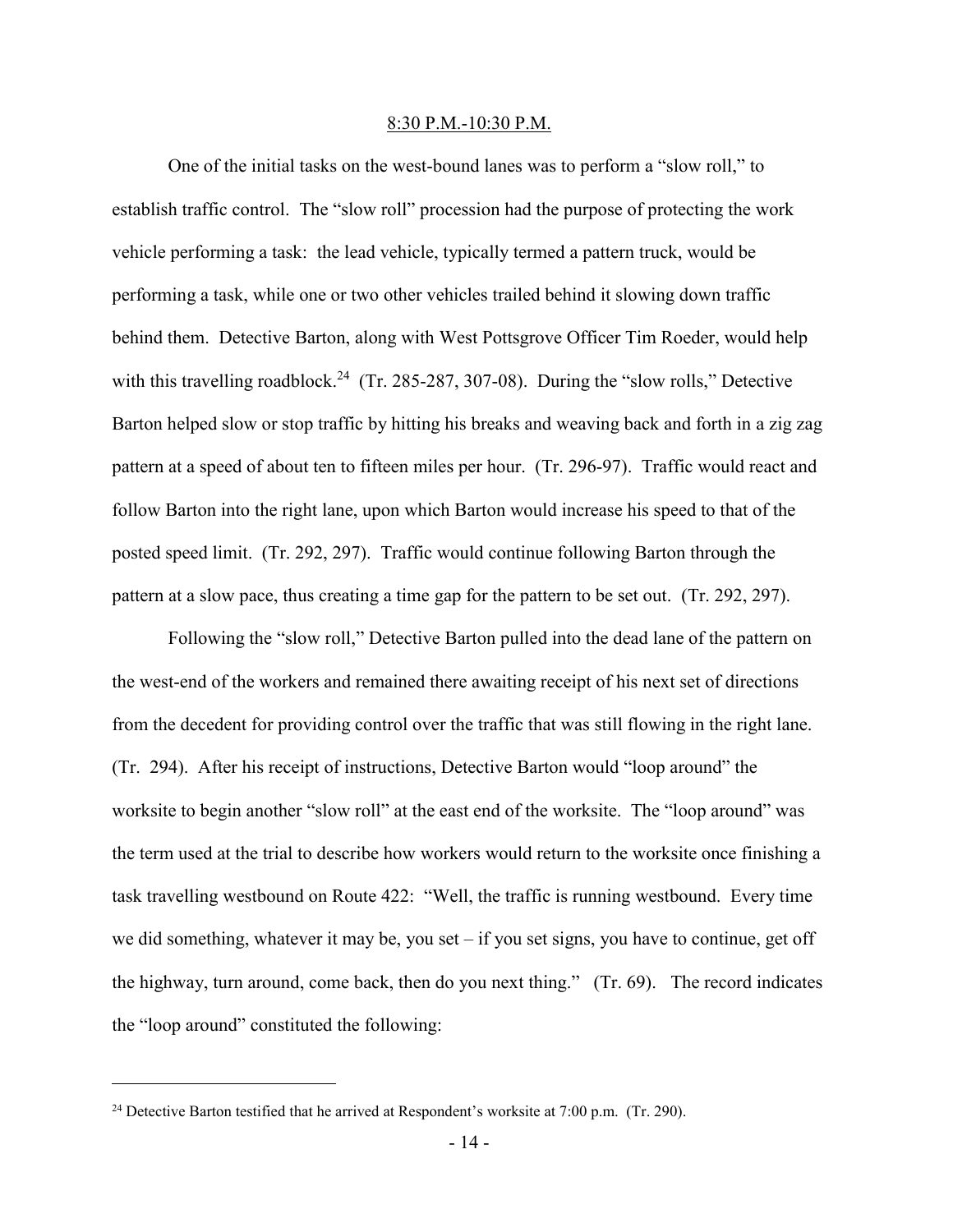- (1) Driving west on Route 422, over the Schuylkill, and exiting Route 422 at the Stowe exit,
- (2) Traveling east to one of the onramps east of the Routes 100 and 422 intersection, and then,
- (3) Re-entering Route 422 westbound east of the worksite.

(Tr. 70, 124-25, 344; Ex. 1).

According to Schaeffer, PennDOT dictated the terms of a "slow roll." (Tr. 195). For example, Schaeffer testified, "when we do the slow roll, we're allowed to actually stop traffic for 15 minutes, but they say you can only do the slow rolls at certain times on that side of the road," taking into account factors such as time of day, weekends, holidays, etc. (Tr. 195). During the time gaps created by each "slow roll," Respondent's crew worked to quickly complete their tasks. (Tr. 292). For example, during the first "slow roll," cones were put out to mark the road closure and the lane change from the left lane to the right lane. (Tr. 292).

Ruof testified that a second truck with a TMA that he alleges was at the worksite was "strictly a TMA"; *i.e*. a truck providing protection to workers. (Tr. 77). Ruof differentiated this alleged second truck with a TMA from the Ford "pattern truck," that carried cones on it and also had a TMA on it. He said that the Ford pattern truck was used "to facilitate cones and signs." (Tr. 77).

At approximately 10:00 p.m., Barton departed his parked position in the left-hand lane on Route 422 to "loop around" and perform another "slow roll." (Tr. 358). After looping around, Barton parked eight-tenths of a mile east of the worksite on the South Keim Street onramp facing westbound with his lights activated. (Tr. 298, 307). Parked next to Barton was Officer Roeder in his marked West Pottsgrove police car. (Tr. 307-08). They waited for word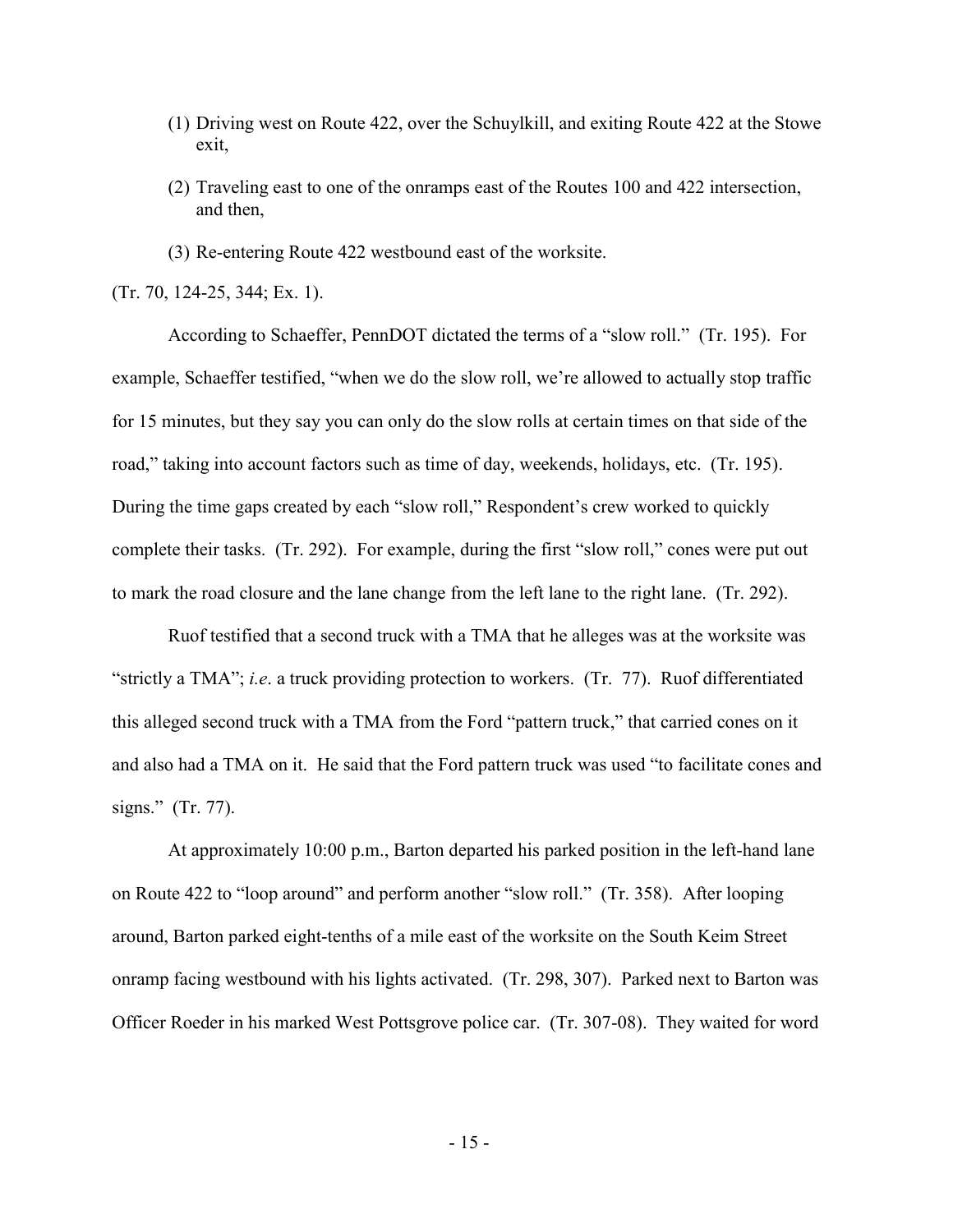to depart this waiting spot on the South Keim ramp to perform a "slow roll" with the paint

truck.<sup>25</sup> (Tr. 353).

The following was Detective Barton's understanding of what the pattern truck with a

TMA was instructed to do right before the incident occurred:

Q Did you feel that you had a clear understanding of movement of cones, while the painting activity was going on?

A Yes, generally I did.

Q Okay. And what did you understand that to be?

A That the operation between the paint truck and where the taper was to start the painting on the roadway had to be done somewhat by hand, and that required cones that were already on the skip line to be moved to allow for the size of the vehicle doing the painting to accomplish their task. I also understand from my interviews that the presence of the [Ford] attenuator truck had traveled into the pattern, far beyond where it was intended to be through the direction of what [the decedent] had indicated for the other employees at that time. So they suspended with the painting operation, to allow the [Ford] attenuator truck to again loop the pattern and come back and sit at the right point to officially stop traffic, so that the rest of the painting operation could be completed.

Q And did you understand that the [Ford] attenuator [truck] would be behind the paint truck, as it traveled through the live lane of traffic, which is when you would be also doing your slow roll?

A Correct.

(Tr. 352).

## 10:30 P.M.-11:00 P.M.

Cones were in place and a traffic control pattern established by about 10:30 p.m.

Superintendent Schaeffer testified that he finished painting the reference lines for the "end of

the traffic pattern" around 10:30 p.m. (Tr. 171-75; Ex. E at 1 at "A", 2 at "A" and "B").

Schaffer then testified that he saw the cones "in place in perfect order before [he] left." (Tr.

 $\overline{a}$ <sup>25</sup> The paint truck did not have a TMA attached to it. (Tr. 143).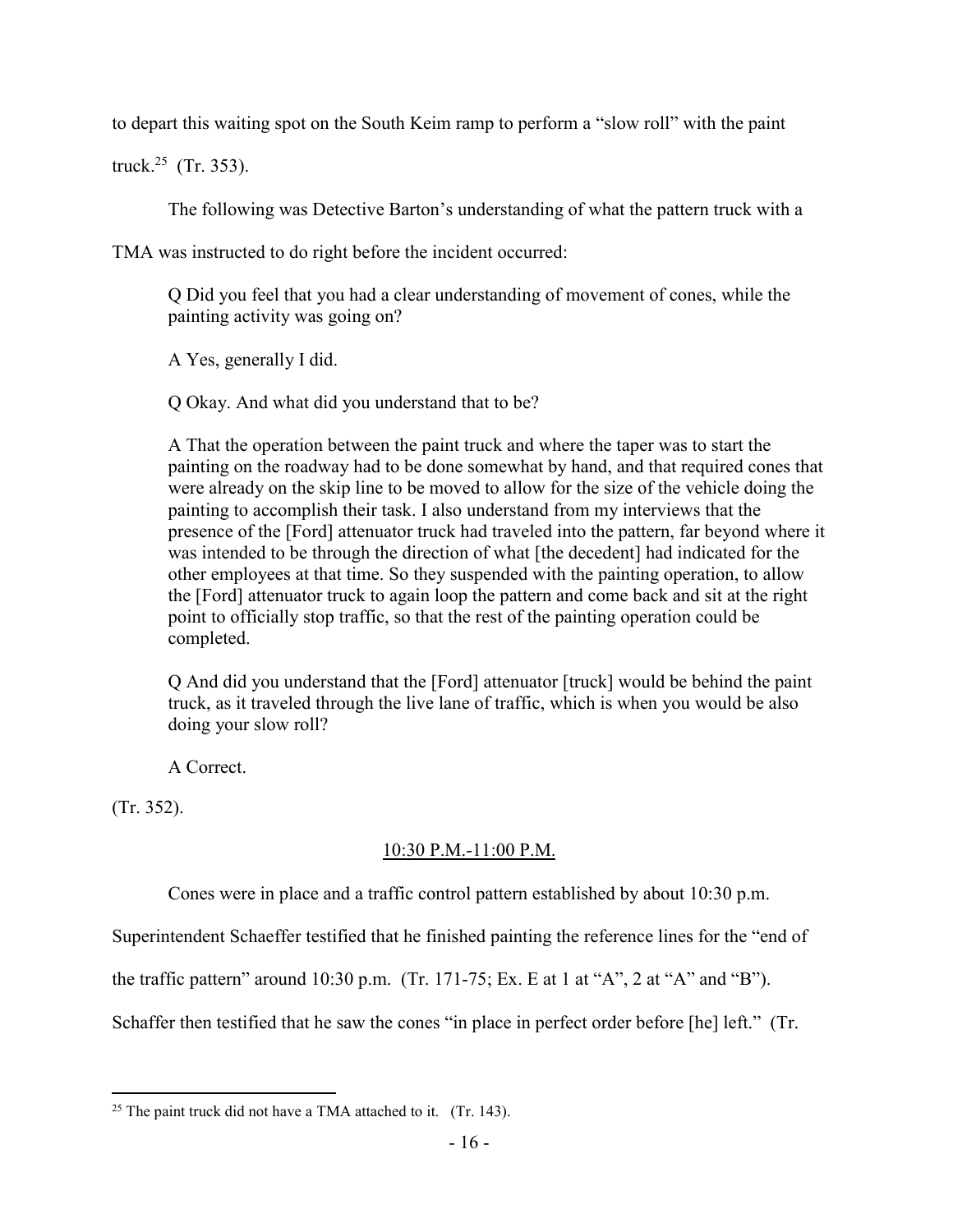176). Schaffer said he left the worksite about 45 minutes to an hour before the incident. (Tr. 201).

Between 10:00 p.m. and 11:00 p.m., the paint truck was sitting in the left lane at the end of the taper, inside the traffic pattern. (Tr. 76, 88; Ex. 9). The decedent had been speaking with the painters in that truck and gave them the go-ahead to "loop around" and prepare to paint the final striping.<sup>26</sup> (Tr. 88, 123). During this time, traffic had been moving in the righthand lane. (Tr. 124).

Around this time, Ruof saw the decedent starting to re-position traffic cones; one at a time. (Tr. 66, 129; Ex. 9 at "B"). The decedent, who was on the west-end of Respondent's operations, called Ruof, who was near the transition taper, using a cell phone and told Ruof to "go ahead and let the traffic through."<sup>27</sup> (Tr. 81-82). Ruof later testified that the paint truck did not move prior to the incident, that "they didn't get to go anywhere." (Tr. 123-24). Ruof also then agreed to the following:

Q: The policeman and the attenuator truck had already gone around at that point in time?

A: Yes.

Q: They were just waiting for the paint truck at that point in time? A: Yes.

(Tr. 124).

<sup>&</sup>lt;sup>26</sup> Ruof testified that Guidemark, Inc. provided painters, including Bridget Moser and Jonathan Tracey, for the project. (Tr. 50; Ex. 4 at 201-02).

<sup>&</sup>lt;sup>27</sup> Ruof testified that he then communicated the decedent's instructions to the "TMA driver", who he believed was together with the police officer [presumably Barton]. According to Ruof, the unidentified driver of the alleged second truck with a TMA conveyed the decedent's instructions to the police officer. (Tr. 82; Ex. 9 at "D"). Barton testified that he was eight-tenths of a mile east of the traffic control pattern at the South Keim Street onramp parked along-side Officer Roeder prior to, and at, the time of the incident. The Ford truck with its TMA was performing its "looping around" and was not with Barton. There is no evidence to corroborate Ruof's testimony that a second truck with a TMA, along with its driver, was parked together with Barton and Roeder at that time and location.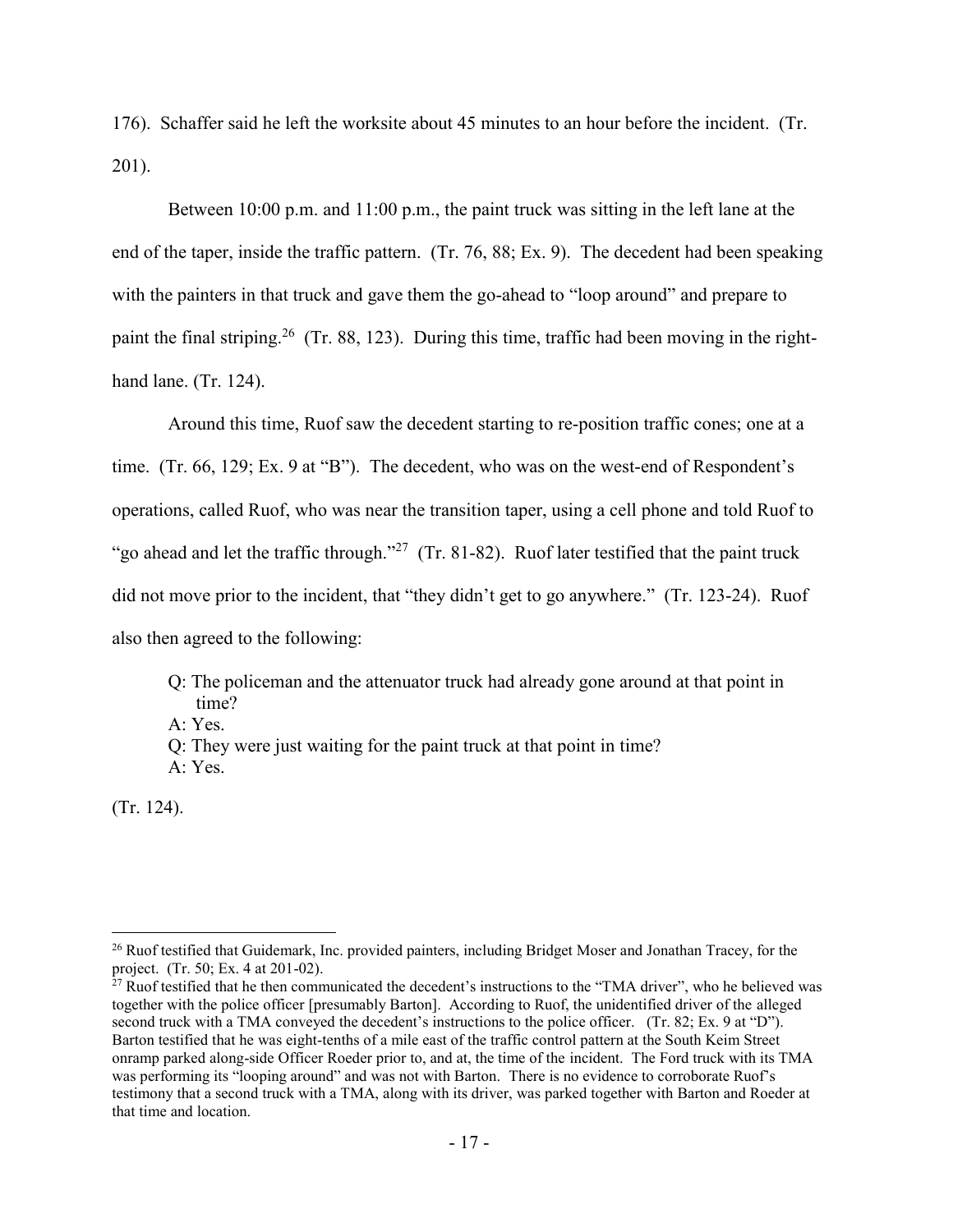During this time, Superintendent Gardner approached Ruof. (Tr. 66). While Ruof and Gardner were conversing behind Gardner's pickup truck, Ruof heard a noise and thereafter noticed that the decedent had been struck by a moving vehicle at the west-end of the taper. (Tr. 66, 76-77; Exs. 1 at "D", 9 at "A"). Ruof estimates that the decedent had moved three or four cones before being struck. (Tr. 126). One of the two laborers who had been helping the decedent move the cones was struck by a cone that may have been initially in the decedent's hand. (Tr. 127).

According to CO Santiago, at the time of the incident the Ford pattern truck with a TMA was "looping around," "in motion" and "fluid." (Tr. 276, 368; Ex. 9 at "D"). CO Santiago also said it was his understanding that an alleged second pattern truck with a TMA (perhaps a Peterbilt truck) was parked "inside the work activity area," to the west of the workers. (Tr. 276-77, 368; Ex. 9 at "C"). Detective Barton recalled seeing the Ford TMA, but not a Peterbilt truck with a TMA, at the worksite during the night of the incident. (Tr. 300). Detective Barton also testified that he "was familiar with [] a Ford stake body truck with a crash attachment that the cones were on"; "the F-650 cone truck, pattern truck with attenuator." (Tr. 299-300; 349-50). Detective Barton did not know and could not recall if a Peterbilt truck with a TMA was "there," referring to the worksite on the night of the incident. (Tr. 348-50; Ex. 9). Detective Barton stated that he was waiting with Officer Roeder for the Ford "pattern truck" to pass him to begin another "slow roll." (Tr. 307-08). The Ford pattern truck with a TMA had not passed him yet when the incident occurred. (Tr. 307-08). At approximately 11:00 p.m., Detective Barton received a radio dispatch from Montgomery County Police Radio that there were reports coming in of a worker struck on the highway west of Route 100. (Tr. 308).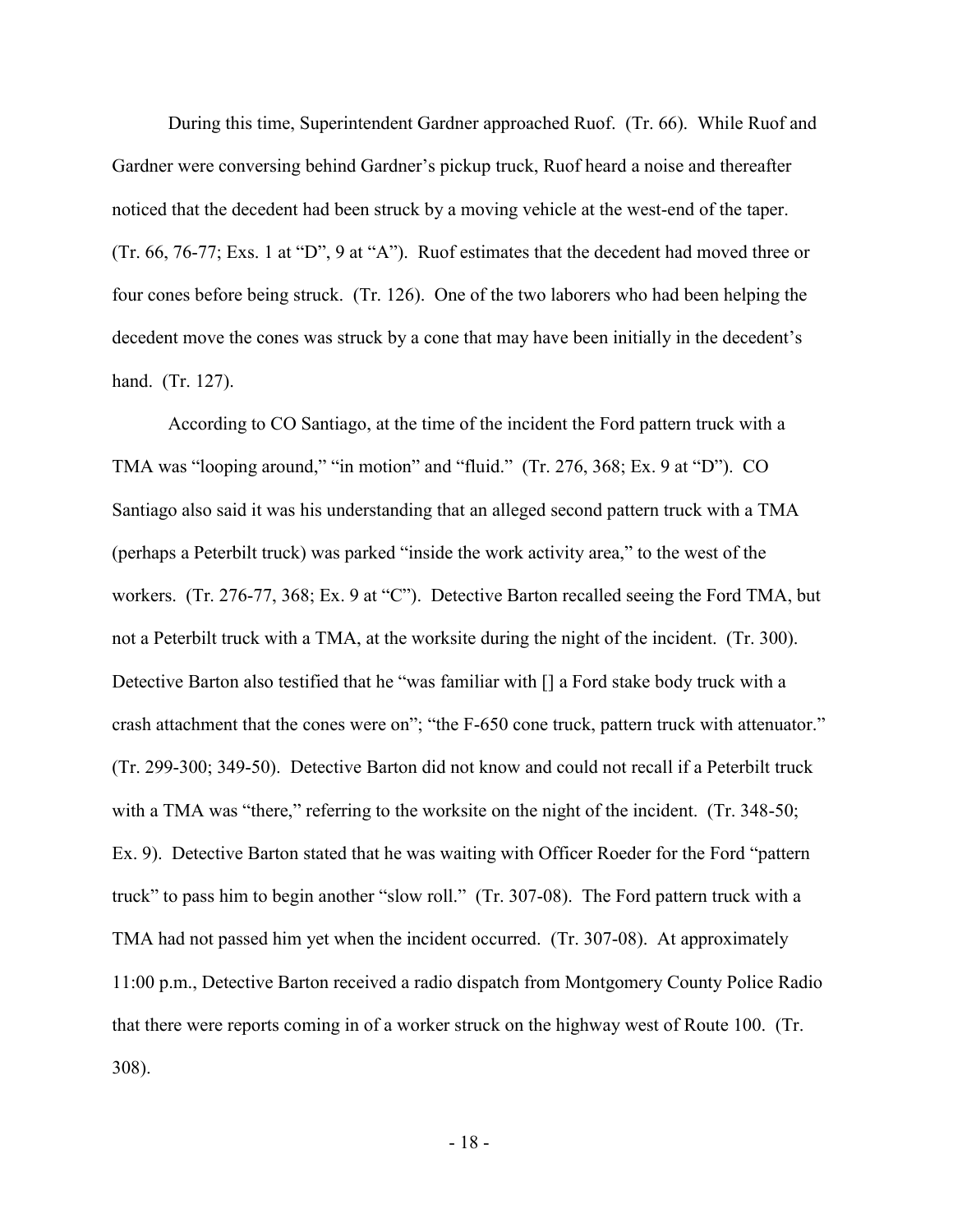#### **RELEVANT TESTIMONY**

#### *CO Edwardo Santiago*

CO Santiago testified regarding his inspection of Respondent's worksite.<sup>28</sup> He was assigned to investigate the worksite on December 4, 2014<sup>29</sup>, the day after the incident.<sup>30</sup> He was instructed to go to the jobsite and document the working conditions. (Tr. 237). CO Santiago was not "the traffic control coordinator for the Philadelphia area office," and does not have "any specialized knowledge regarding traffic control programs or requirements." (Tr. 397). He cannot say with certainty that he is "familiar with the fact that [OSHA Instruction, Directive Number: CPL 02-01-054, Subject: Inspection and Citation Guidance for Roadway and Highway Construction Work Zones] identifies that only mandatory provisions of the MUTCD are to be issued as citations." (Tr. 396-97).

When CO Santiago arrived at the worksite, the worksite had been cleared from the highway. (Tr. 243-44). He came upon Mr. Shaeffer, who was "in the vicinity." He showed him his OSHA credentials. He spoke with him "in an area inside the shoulder," where Respondent "had located their construction equipment and vehicles." (Tr. 190-91, 238-39). CO Santiago took a video from the eastbound side of Route 422, looking east. (Tr. 240; Ex. 8). The video shows free-flowing traffic on the other side of the guardrail, where the worksite had been the night before. (Ex. 8). According to CO Santiago, Mr. Schaeffer seemed "pretty

<sup>&</sup>lt;sup>28</sup> At the time of the trial, CO Santiago had worked for OSHA for seven years. Previously, he had 10 years in the safety industry, working as a safety manager for a furniture distribution company, and as a safety coordinator for a company called Church & Dwight, and also the precast concrete company Oldcastle Precast. He has a bachelor's degree in Occupational Safety and Health. (Tr. 235-36).

 $^{29}$  The record indicates that Respondent's Safety Director, Richard Wittlinger, called OSHA at 2:21 am on December 4, 2014 and left a voice message regarding the worksite fatality on the after-hours hotline. (Ex. 7).

<sup>30</sup> CO Santiago worked out of the Philadelphia area OSHA office. (Tr. 396-97). Fellow CO Chris Ann Nine accompanied him on this inspection. CO Nine did not testify at the trial. (Tr. 238).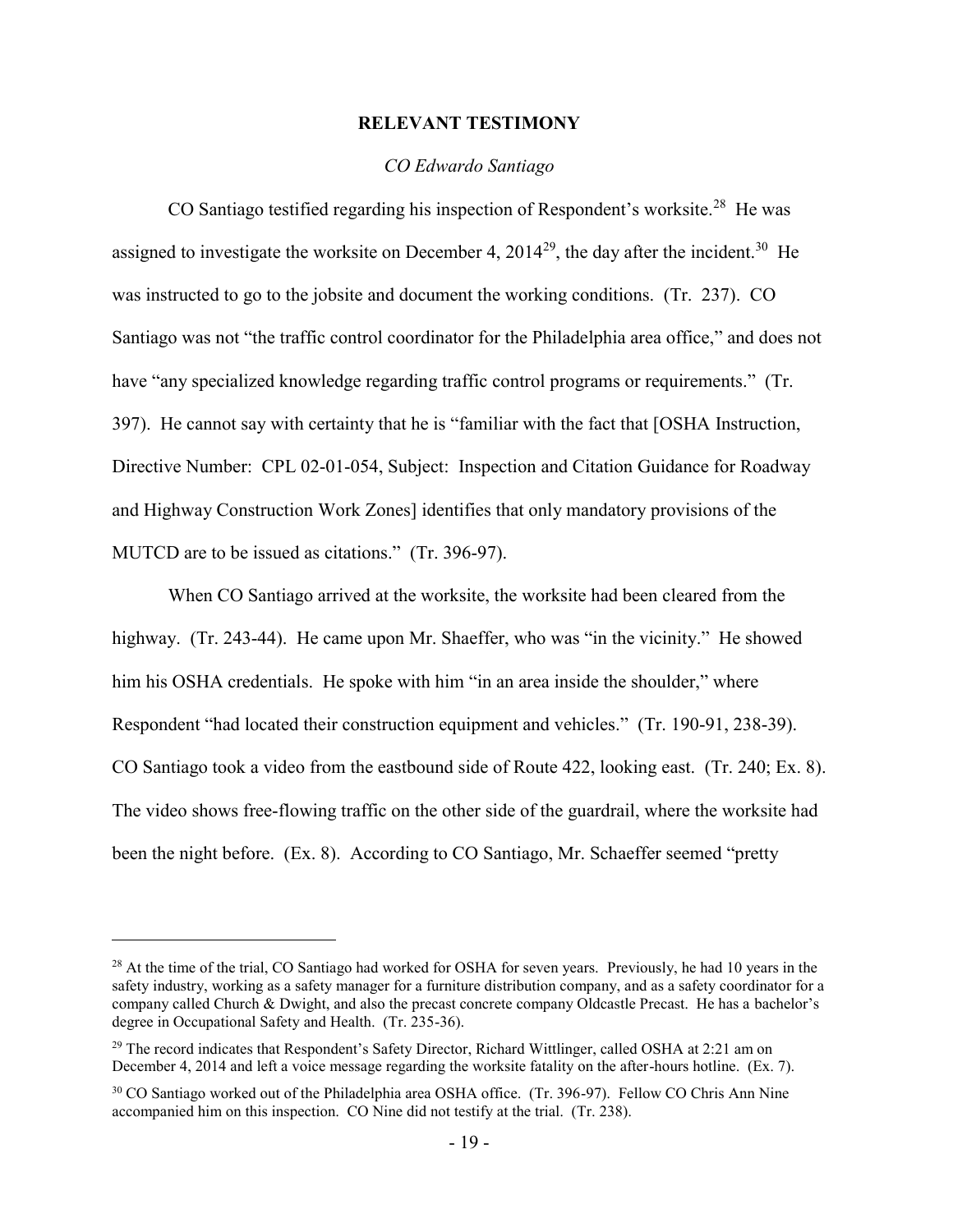shaken up," so CO Santiago "kept [his] conversations with him brief." (Tr. 403). Mr. Schaeffer pointed out the location where the decedent was struck and killed. There were no traffic cones or TMAs for CO Santiago to inspect.<sup>31</sup> (Tr. 242-43; Ex. 8). CO Santiago did not ask Mr. Schaeffer that day why the worksite had been removed. Mr. Schaeffer did not show CO Santiago "anything that could have been measured to determine the way that the traffic control pattern was set out the night before." (Tr. 244, 402). CO Santiago, however, testified that he had "no reason to believe that someone removed [the worksite] just so [he] couldn't conduct an inspection." (Tr. 402). After his interview, Schaeffer referred CO Santiago to Respondent's Safety Director Robert Wittlinger. (Tr. 191).

CO Santiago interviewed Mr. Wittlinger by telephone on the day of the inspection, December 4, 2014. (Tr. 260). CO Santiago asked Wittlinger about Respondent's Traffic Control Plan (TCP). He did not recall asking Wittlinger about PA Pub. 213. $^{32}$  (Tr. 261; Ex. 10). Wittlinger provided CO Santiago with Respondent's TCPs and indicated to CO Santiago that Respondent was in "stage one, phase B" of the project on the night of the incident. (Tr. 261-62; Ex. 2).

<sup>&</sup>lt;sup>31</sup> The video shows channelizing devices on the east-bound lanes, cordoning off the right-hand lane where CO Santiago and several of Respondent's pattern trucks were parked. (Tr. 240-43; Ex. 8). This video shows the channelizing devices on December 4, not the worksite the night prior on December 3, the actual night of the incident.

<sup>&</sup>lt;sup>32</sup> PA Pub. 213 states that it applies to contractors performing construction or any other type of work on highways. It states it "has precedence over information found in the MUTCD." It further states that the traffic control schemes and guidelines:

are minimum desirable applications for normal situations, and additional protection may be needed when special complexities or potential hazards prevail. The protection prescribed for each situation shall be consistent with the general provisions found in the most recent editions of Title 67 PA Code, Chapter 212, Official Traffic Control Devices and the Manual on Uniform Traffic Control Devices as issued by the Federal Highway Administration and should be based on common sense; engineering judgment; the speed and volume of traffic; the duration of the operation; the exposure to potential hazards; the physical features of the highway including horizontal alignment, vertical alignment, and the presence of intersections; and other important features.

<sup>(</sup>Ex. 10 at 000294).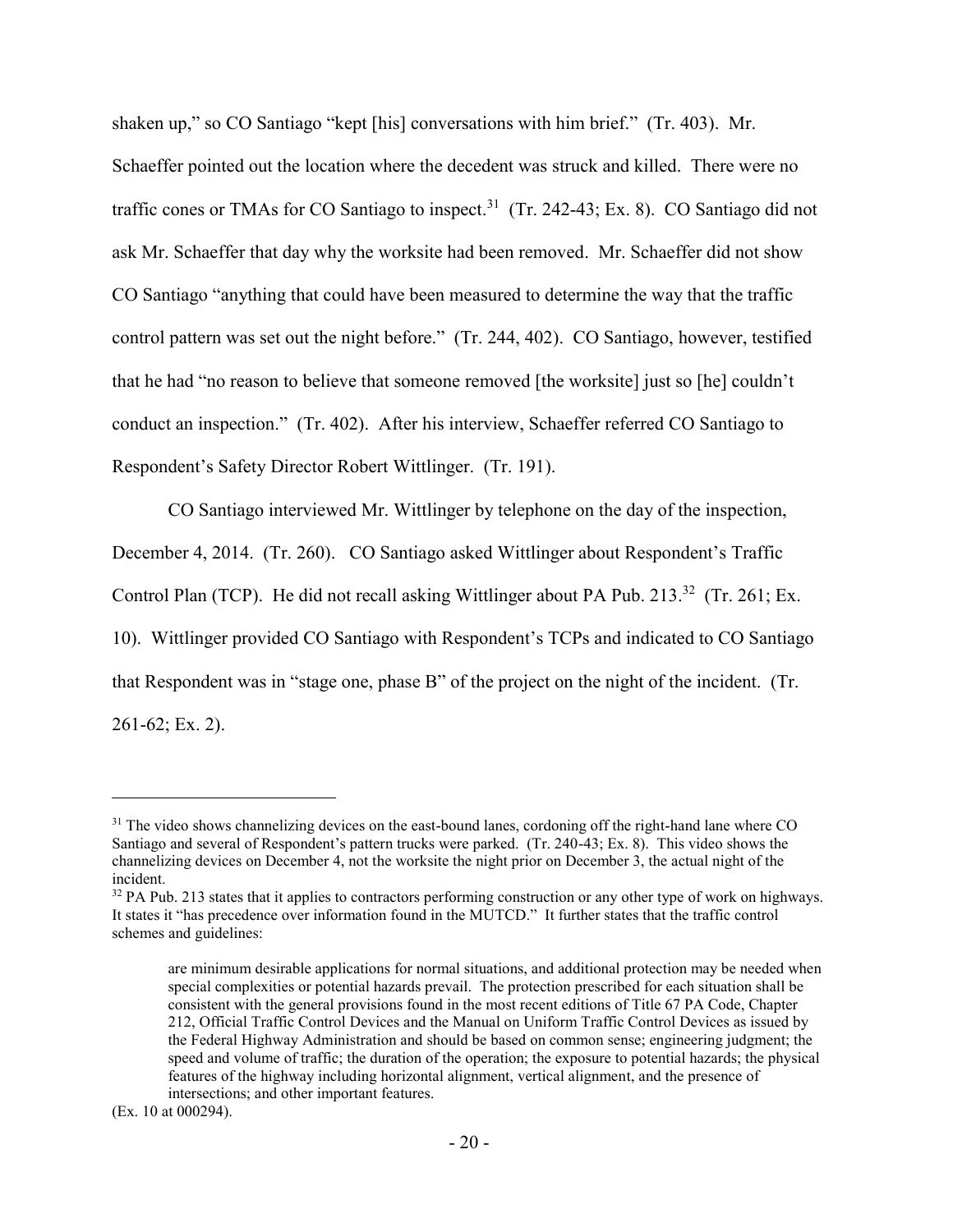To gather additional evidence, CO Santiago explained: "Being that I had nothing to work with, in that there was no worksite where the accident had occurred, I knew from my experience that the local police department would have – that was dispatched to the scene would have details on the incident." (Tr. 243). CO Santiago contacted the NCTPD and spoke with lead investigator Sergeant Robert W. Malason. (Tr. 244; Ex. 18 at 14).

CO Santiago acquired the NCTPD investigative report. (Tr. 244; Ex. 5). He used this investigative report in the following ways: "To learn of the observations made by Sergeant Malason and the other police officers, the statements provided to them from the witnesses at the scene of the accident, including information from the driver involved in the incident." (Tr. 245-46). CO Santiago also acquired the NCTPD Incident Report.<sup>33</sup> (Tr. 246; Ex. 18).

CO Santiago also acquired "dash-cam" videos from at least two police vehicles responding to the incident. (Tr. 254, 386-90; Exs. 13, A). He used these videos to ascertain what the worksite looked like on December 3 after the incident. He used the videos to show the location of Respondent's traffic cones, which, in turn, CO Santiago attempted to use to discern the length of the transition taper, and the spacing of the cones along the straightaway at the worksite on the night of the incident.<sup>34</sup> (Tr. 255-60, 381, 386-96). The Secretary, however,

<sup>&</sup>lt;sup>33</sup> Initially only pages 21 and the top of page 22 of the Police Incident Report were admitted into evidence at the trial. (Tr. 326, 328, 410; Ex. 6). Later, the entire Police Incident Report was admitted into evidence. (Tr. 340). When asked how the Police Incident Report was helpful to his investigation, CO Santiago testified that the "incident report has information in it about how the traffic control zone was haphazardly set up." The Court sustained Respondent's objection to CO Santiago's testimony in this regard and accordingly disregards his response to the question. (Tr. 250-51). The Court has reviewed the interview statements, and the only interviewee who uses the word "haphazard" was the driver of the Jeep Liberty. (Ex. 18 at 15 of 27). The Secretary relies on this statement, rather heavily, in his brief to support the definition of the hazard for the alleged general duty clause violation. (Sec'y Br. at 7). Later, without objection, CO Santiago said he used the Police Incident Report to ascertain more insight into the accounts of the incident and fill in information that he did not obtain during his interviews. (Tr. 251).

<sup>&</sup>lt;sup>34</sup> There was confusion at the hearing as to which video CO Santiago used to determine facts about the worksite that he reported back to the Philadelphia Area OSHA Office to support the citation. On direct examination, the Secretary questioned CO Santiago regarding the location of Respondent's equipment (i.e., trucks, TMA, and traffic cones) at the worksite using Officer Igor Parfeniouk's dash-cam video at Exhibit 13. (Tr. 254-60, 309,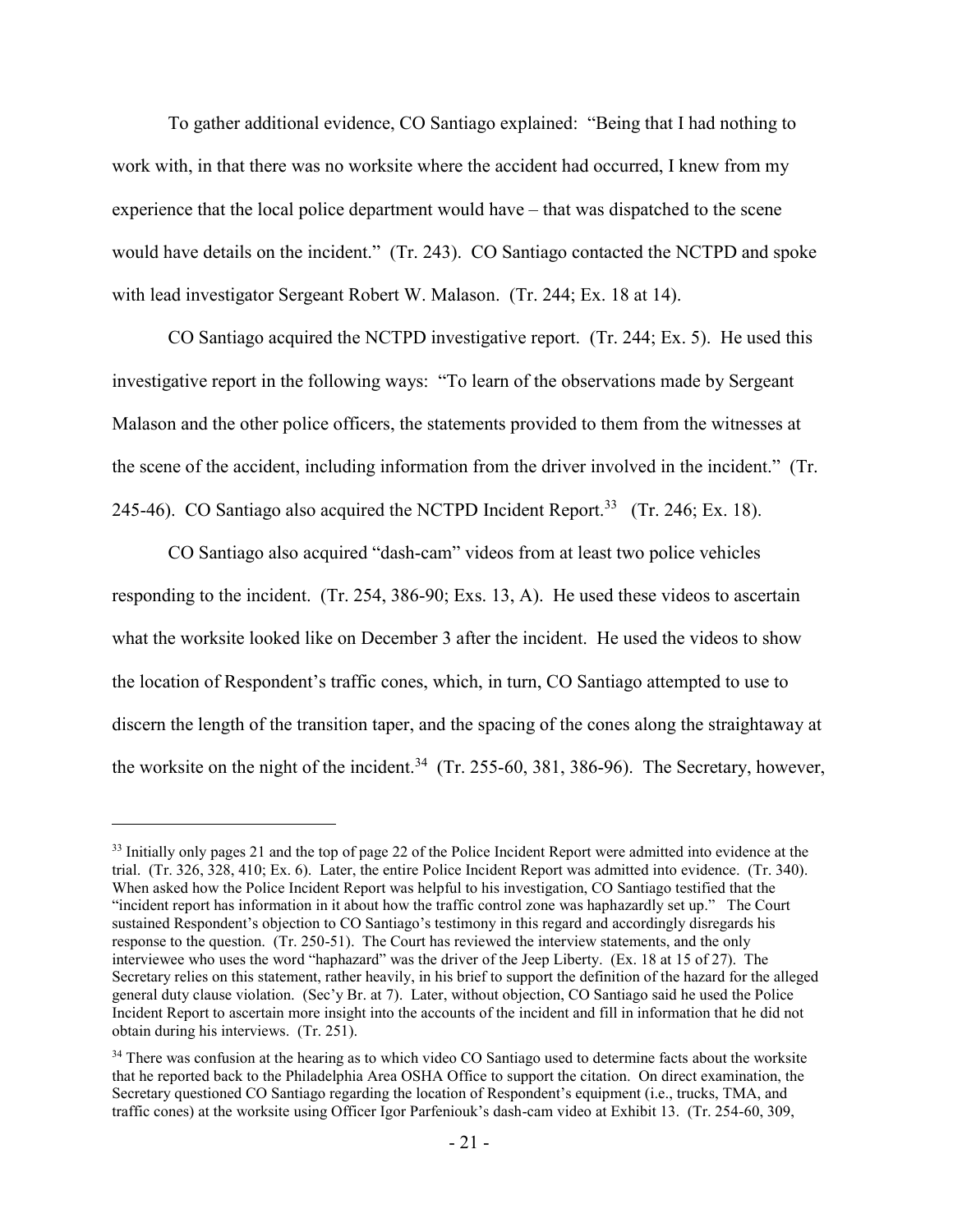states the following: "Some cones dividing the right lane from the left lane had been moved after the accident to make room for first responders, [Tr. at 90, 98], and so the dash cam video does not provide reliable evidence about the spacing of those cones." (Sec'y Br. at 7). Regarding the length of the taper, however, the Secretary still relies on CO Santiago's testimony regarding the Parfeniouk video at Exhibit 13.<sup>35</sup> (Sec'y Br. at 17 citing Tr. 375 (CO Santiago referring to pictures in Exhibit 3, which are stills from Exhibit 13)).

CO Santiago returned to the location of the worksite on December 8, 2014. (Tr. 264). At that time, CO Santiago took pictures of Respondent's traffic control equipment that was at the worksite on December 8, 2014, including pattern trucks. (Tr. 264-66; Ex. 9 at 2-5). The trucks at the work site on December  $8<sup>th</sup>$  included a Ford and a Peterbilt – both of these trucks had a TMA on them. The Ford truck is shown in photographs at Exhibit 9 at 3, 5. The Peterbilt truck is shown in the photograph at Exhibit 9 at 4. CO Santiago testified: "Without looking at the pictures I can tell you that the Peterbilt was the TMA and the Ford was the Pattern truck, based on my interviews." (Tr. 267; Ex. 9 at 3-5). CO Santiago did not testify

<sup>311).</sup> On cross-examination, CO Santiago stated that the video he testified to on direct (Exhibit 13) was not in fact the video he used as a basis for his observations that were the basis for the citation. (Tr. 387-89). Respondent then introduced another dash-cam video as Exhibit A and continued the cross-examination of CO Santiago. (Tr. 390-96). This dash-cam video was taken from "the first officer responding, Officer [George] Hollis, of the North Coventry Police Department, who was the lead vehicle." (Tr. 389). Officer Hollis was the shift supervisor from North Coventry Township that evening. (Tr. 308-09). At the beginning of the trial, Respondent had objected to the use of pictures in Exhibit 3, stating that they were not the best evidence to be used as the pictures were stills from the video in Exhibit 13. (Tr. 10-13). The objection was overruled on the basis that the video would be played and testified to at the trial. Respondent also objected to the introduction of Exhibit 13, but on the basis that it was unknown whether it had been edited. (Tr. 13). Exhibit 13 was admitted based on the Secretary's assertion that it was unedited. (Tr. 14). At this point, the Court now treats the pictures in Exhibit 3 with the same level of scrutiny as that of Exhibit 13. Neither party objects to the use of Exhibits 3 or 13 on the basis that CO Santiago did not actually use them as a basis for his initial observations that served as the underlying basis for the citation. Instead, he testified that he used the Hollis dash-cam video at Exhibit A. (Tr. 385-88; Ex. A).

<sup>&</sup>lt;sup>35</sup> CO Santiago testified that he used the visual evidence shown in the NCTPD dash-cam video and the measurements provided by Sergeant Malason to determine that the length of the taper was allegedly about 120 feet. (Tr. 375; Ex. A).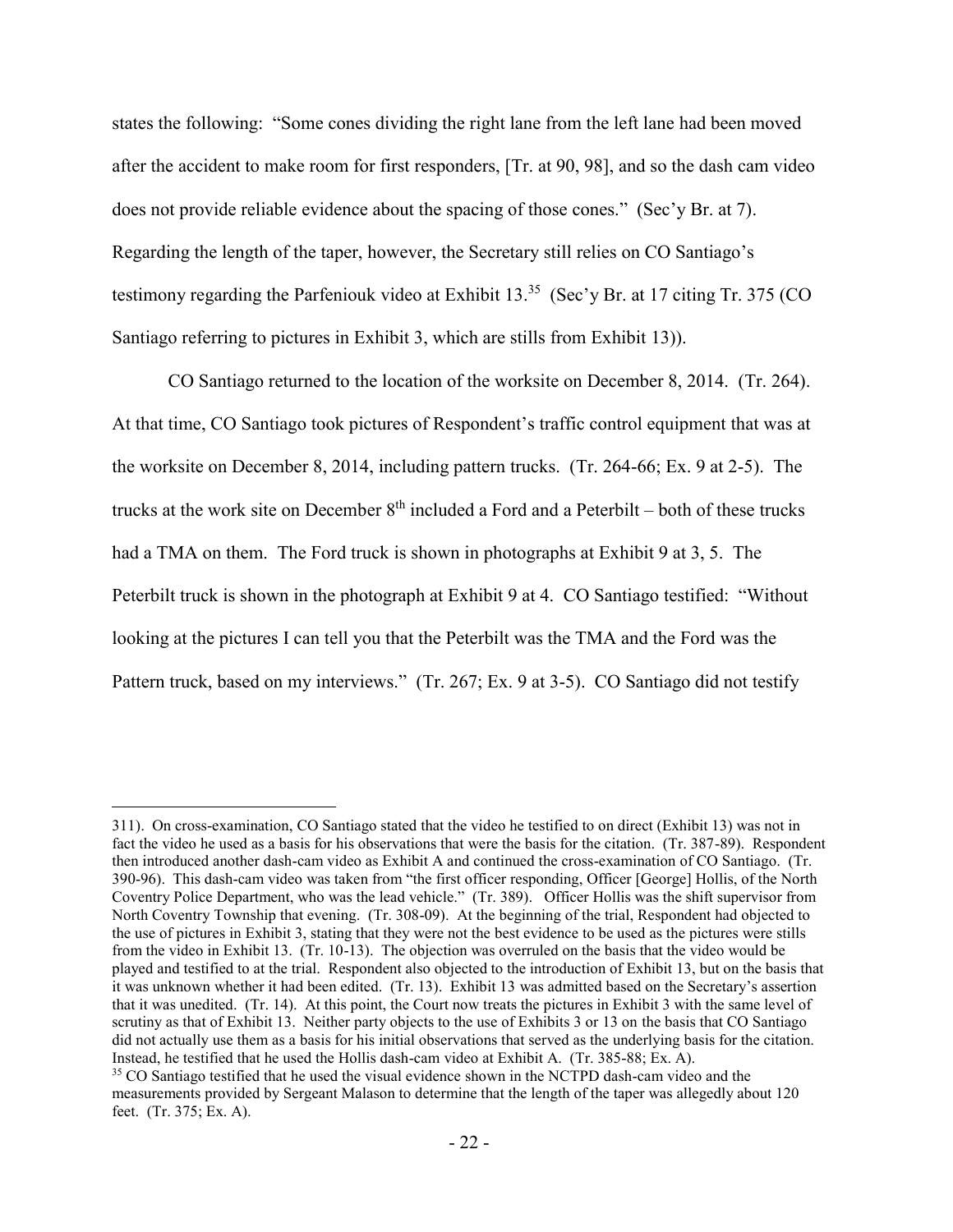that these two trucks were used at the worksite on December 3, 2014 at the time of the incident.

That day, December 8<sup>th</sup>, CO Santiago also interviewed Superintendent Gardner. (Tr. 267). He told the CO that he saw the decedent adjusting cones just prior to the incident. He said the cones were 4 feet inside the left-hand lane from the centerline of the highway. According to CO Santiago, Gardner was a direct eye witness to the incident.<sup>36</sup> According to CO Santiago, Gardner saw a Jeep leave the right-hand travel lane and enter the left-hand working lane and strike the decedent as he was adjusting cones in the worksite straightaway. (Tr. 268-70). Regarding the location of Respondent's trucks on the worksite at that time, CO Santiago testified that Gardner told him that a "pattern truck was inside that transition area [i.e., the taper] and the TMA was looping around [i.e., leaving and returning to the jobsite]." (Tr. 270). CO Santiago testified that Gardner said that Juan Villasenor was driving the Ford truck that night and was looping around back onto 422 east at the time of the incident. (Tr. 271-72, 276-77). CO Santiago then testified:

- A The two trucks that were used, one was driven by Juan Velasenor (sic), which was being looped around, which was the Ford truck. The Ford truck, as I understand, was the pattern truck, not used as a TMA. And the other truck was used as the TMA. And I can't say with certainty where that TMA was located, without referring to my notes.
- Q Okay. So we're not sure on the location of --
- A No, it  $-$
- Q -- the TMA at this point?
- A Correct. Different personnel -- being that these trucks were identified interchangeably with pattern truck, TMA and crash truck, it made it difficult to discern that definitively.

(Tr. 277).

 $36$  Schaeffer testified that Gardner returned to the worksite around 10:30 p.m. and replaced Schaeffer at the jobsite when Schaeffer went home for the day. (Tr. 172, 174, 202). The Court finds Gardner actually arrived at the worksite at about 10:55 p.m., December 3, 2014 based upon what he told Detective Barton only three hours later. Ruof testified that he observed Gardner attempting to resuscitate the decedent directly after the incident. (Tr. 89).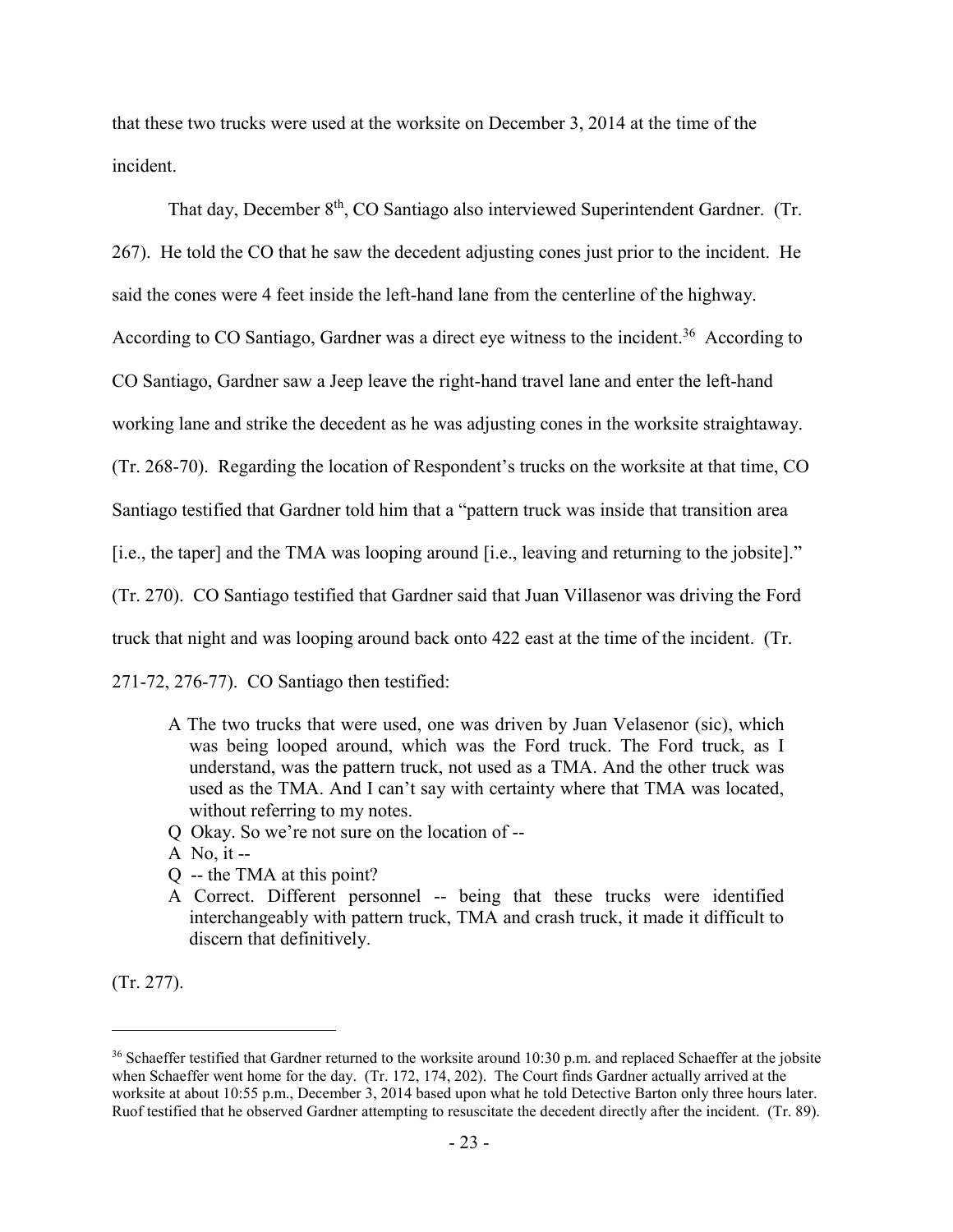In March 2015, three months after the incident, CO Santiago interviewed Foreman Ruof regarding the worksite. (Tr. 272). CO Santiago testified that Ruof told him that "the cones had been placed on every third skip once the line was straight," and that the cones in the taper "were somewhere between 6 and 12 feet apart."<sup>37</sup> (Tr. 259). Ruof told the CO that the length of the taper was "600 plus feet." (Tr. 273-74). CO Santiago testified the Ruof said that Respondent had placed the cones about 1 hour and 45 minutes prior to the incident.<sup>38</sup> (Tr. 273).

CO Santiago conducted a closing conference with Mr. Wittlinger. (Tr. 365, 412). He informed Wittlinger that he had decided to cite Respondent for "[t]he failure to protect the construction workers while conducting their construction activities. The taper not set up according to the MUTCD and the spacing – the spacings of the pattern being set too wide." (Tr. 365).

CO Santiago testified that Citation 1, Item 1, the alleged straightaway cone spacing violation, was based on "witness testimony and the North Coventry Police Department dashcam video." (Tr. 365-66). CO Santiago relied on Ruof telling him that the cones were placed "every third skip." (Tr. 366). CO Santiago used Sergeant Malason's measurements to determine the spacing between the cones in the following manner: each skip was 10 feet long, and each skip was 30 feet apart. (Tr. 256-57, 366). Using these measurements, and Ruof's statement that each cone was placed "every third skip," CO Santiago said he determined that each cone was placed "approximately" 120 feet apart. (Tr. 366). CO Santiago agreed that Respondent recognized "the hazard of employees being struck by oncoming traffic" and

<sup>&</sup>lt;sup>37</sup> CO Santiago testified that he could see eight or nine cones in the diagonal part of the taper shown in the NCTPD dash-cam video at Exhibit 13, counter 43 seconds. (Tr. 259).

<sup>&</sup>lt;sup>38</sup> Schaeffer testified that the cones were "in perfect order" before he left the worksite around 10:30 p.m. (Tr. 176).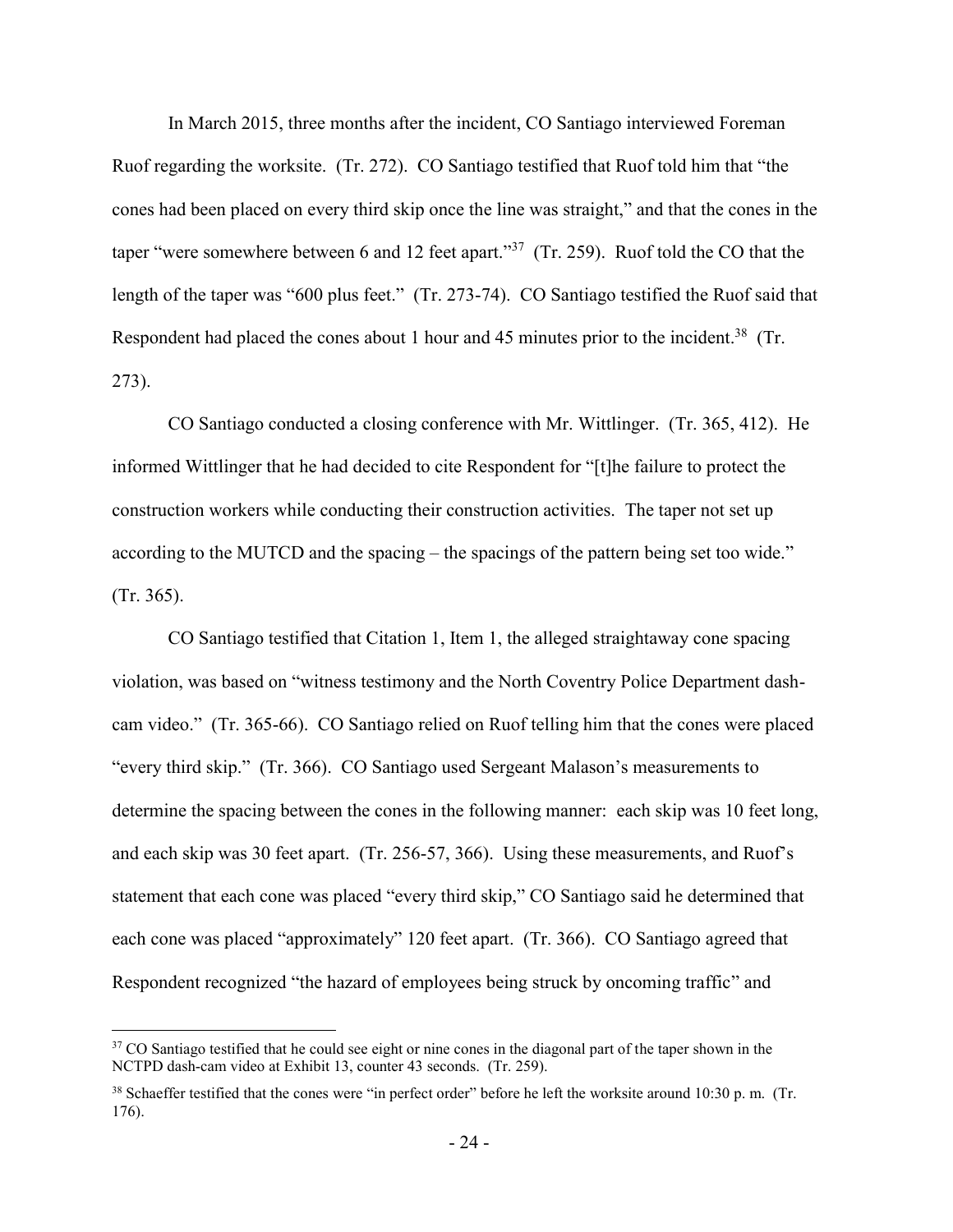testified that it was evident "in the manner they used their – the equipment, specifically the pattern truck, the TMA."<sup>39</sup> (Tr. 367).

With regard to Citation 1, Item 2, CO Santiago testified that Respondent did not comply with MUTCD Section 6F-8(a)(2) Other Devices – Truck-Mounted Attenuators. (Tr. 369-70; Ex. 11 at 21). CO Santiago testified that, in order to comply with the MUTCD section, "the TMA truck would – in order to function as designed, would need to be positioned east of the workers." (Tr. 370-72; Ex. 9 (alleged required location marked with letter "E")). On cross examination, CO Santiago admitted that MUTCD Section 6F-8 states that "[t]rucks and trailers are often used" and does not say that they must be used. He also admitted that the section states TMAs can be attached to the rear of protective vehicles; it does not say TMAs must be used. He further admitted that the section states that if a vehicle is used as a protective truck it must be positioned sufficiently ahead so that it does not roll into employees; it does not state that protective trucks must be used. (Tr. 397-99; Ex. 11 at 20-21).

CO Santiago testified that both the Ford pattern truck and the second truck with a TMA that he alleged was at Respondent's worksite were not functioning as TMA's because one (the Ford) was "doing the loop around. So it was not used to protect the workers who are actively moving cones." (Tr. 371). As to the other alleged truck with a TMA, supposedly a Peterbilt, he said "it is not certain of its location, but from information that I gathered during my interviews it was inside the pattern. And there are other indications that it was parked a distance away from the actual work zone." $40$  (Tr. 270, 371). CO Santiago testified that he did not ask why a pattern truck was not placed to the east of the employees because:

<sup>&</sup>lt;sup>39</sup> The Court notes that CO Santiago agreed that Respondent allegedly recognized "traffic" as a hazard, not the spacing of the cones. (Tr. 367).

 $40$  CO Santiago testified that Gardner told him that "the pattern truck was inside that transition area and the [Ford] TMA was looping around." He said that the transition area was "[i]nside the channelizing devices, the cones set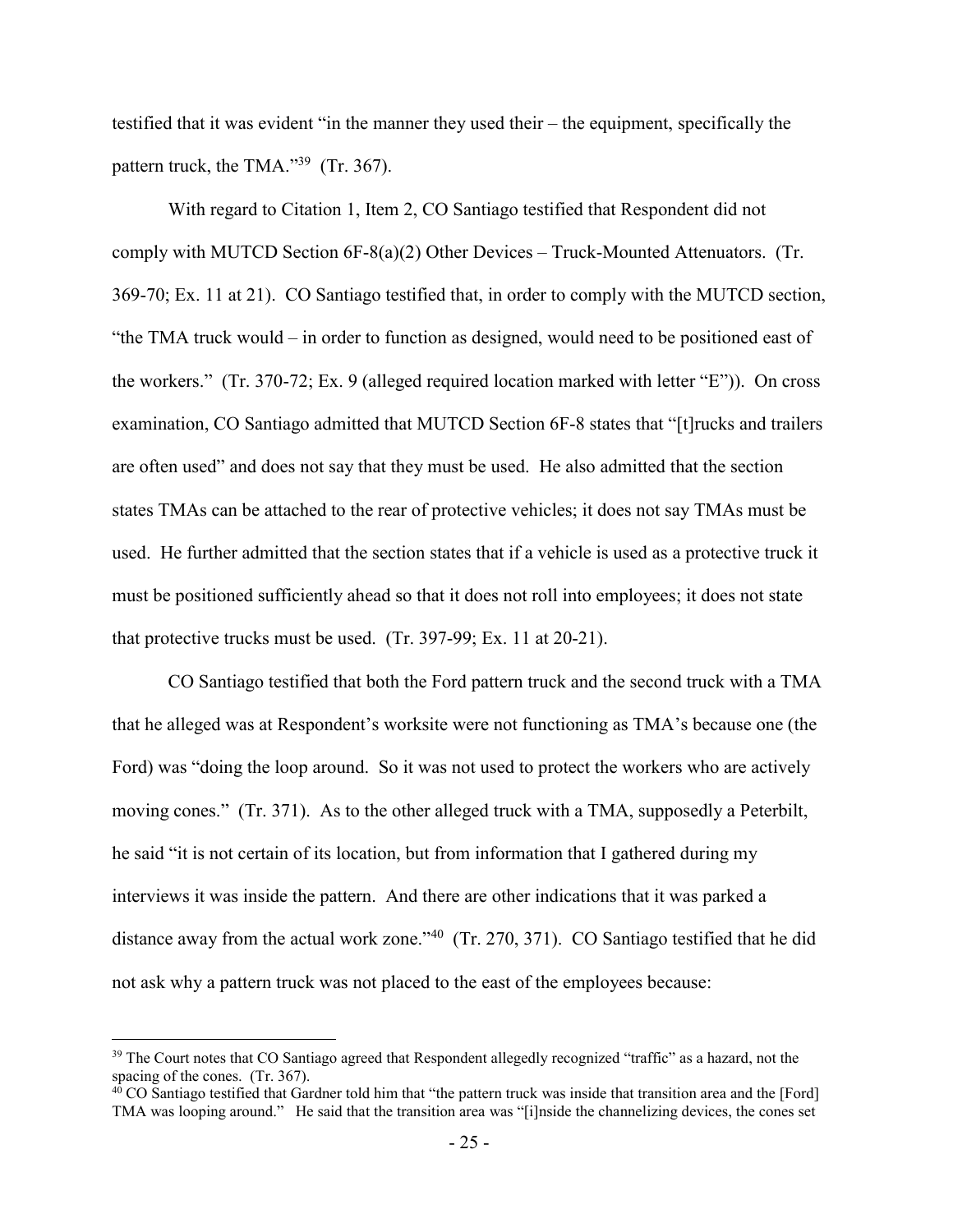When I interviewed the employees, I was not at a position where I learned of the issue of the pattern truck. So that wasn't in my head to ask questions. When I was interviewing them I wanted to know what they knew of the accident and where the pattern trucks were. Their locations. Because at that point I had no idea. I was just learning information for the first time.

#### (Tr. 406-07).

 $\overline{a}$ 

When shown the diagram Ruof drew in March 2015, at Exhibit 9 at 1, CO Santiago admitted "[t]here is no indication here of workers conducting construction activities, but the TMA truck would – in order to function as designed, would need to be positioned east of the workers." (Tr. 371-72; Ex. 9 at 1). CO Santiago stated that a truck with the TMA should have been positioned within the traffic control zone east of the paint truck and west of two pickup trucks "somewhere between the paint truck and the end of the taper, where the taper meets the first skip line." (Tr. 372; Ex. 9 at 1 at "E"). It is undisputed that no TMA was positioned at that location at the time of the incident.

CO Santiago testified that the basis for the alleged TMA violation, was because Respondent did not use a truck with a TMA, which CO Santiago understood to be a Peterbilt truck, "in a way that protected the workers conducting the construction activity." (Tr. 367- 68). CO Santiago testified to the following: "We have construction activity occurring in between two vehicles with attenuating devices, both of which are not in any position to function in any protective means." (Tr. 368). CO Santiago testified that he had "received information, during my interviews, that there was a pattern truck inside the pattern or the taper and there was another one in the process of conducting a loop from the westbound side, to the

up at an angle." (Tr. 270). He did not further identify the pattern truck with a TMA allegedly in the transition area at the time of the incident; nor its driver or passenger(s), if any.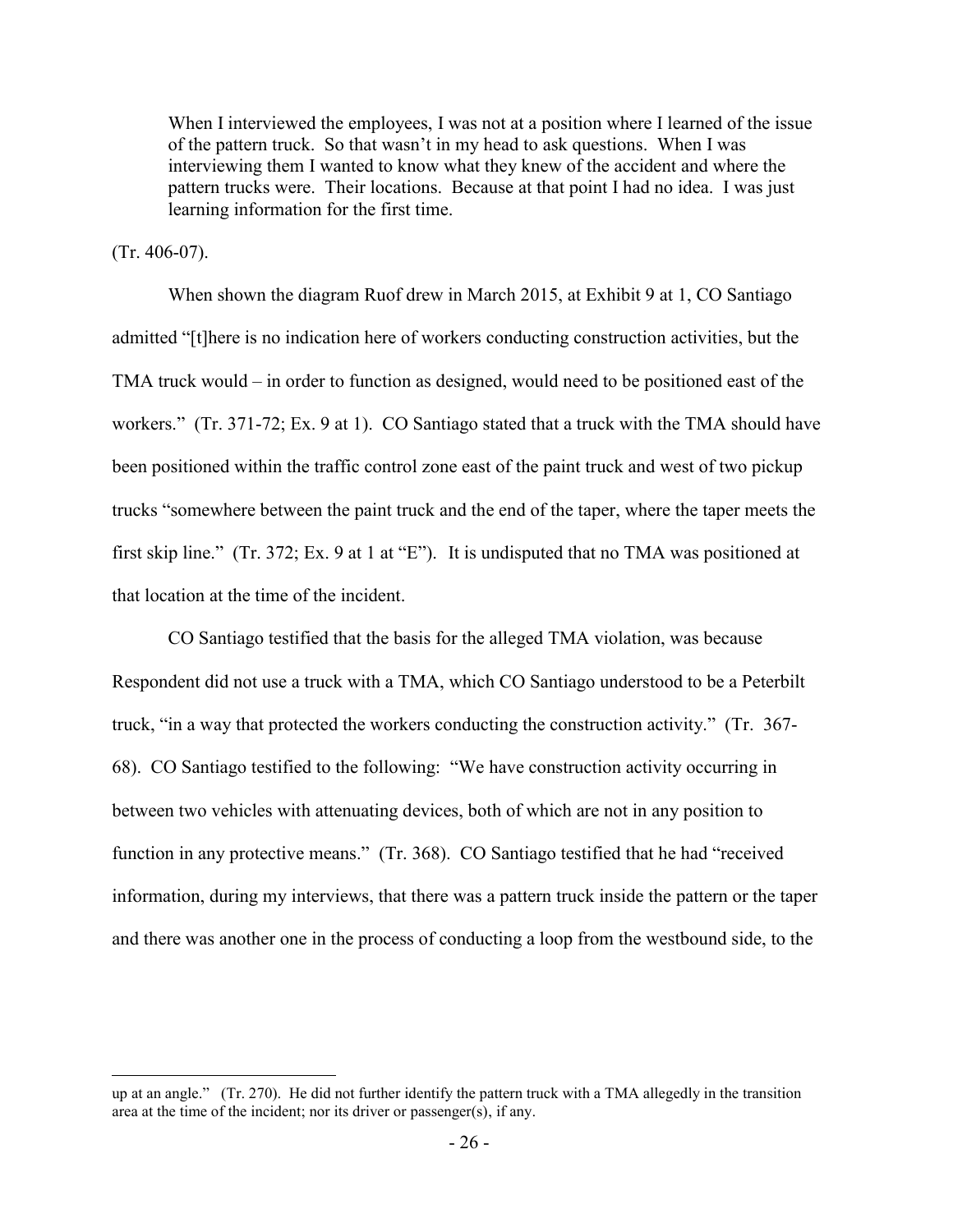eastbound side, back to the westbound side."<sup>41</sup> (Tr. 369). CO Santiago testified that Gardner told him that the "TMA" was looping around and that the "pattern" truck was in the taper.<sup>42</sup> (Tr. 270). Ruof testified that the pattern truck could have a "dual-purpose" of both "setting pattern [placing cones] and as a TMA."<sup>43</sup> (Tr. 104). CO Santiago said that the [Ford] "pattern truck was a dual purpose vehicle … It was equipped with the means to aid in the setting up of a pattern and to absorb the impact of errant vehicles." (Tr. 407).

CO Santiago testified that the basis for Citation 1, Item 3, the alleged transition taper length violation, was that the length of the taper of Respondent's worksite fell short of what should have been approximately 300 to 320 feet.<sup>44</sup> Based on "visual evidence provided, seen in the North Coventry Police Department dash-cam video and the measurements provided by Sergeant Malason," CO Santiago approximated the taper length on the night of the incident as being only 120 feet. (Tr. 374-75, 389; Exs. 3 at 1, 12 at 4, 13, A). Using the dash-cam video at Exhibit A and the still photograph at Exhibit 3 at 2 [bottom photograph] taken from the video at Exhibit 13, he calculated at trial that the distance from the last cone shown at Exhibit A, counter two minutes, 27 seconds, and the first cone of two cones circled at "B" on Exhibit 3 at 2 [bottom photograph] taken from the video at Exhibit 13 to be 160 feet. He testified that he was "not positive" that the two cones shown at Ex. 3 at 2 at lower photograph at "B" were

<sup>42</sup> The Court has found that CO Santiago was mistaken as to receipt of any such statement from Gardner.

<sup>&</sup>lt;sup>41</sup> Although CO Santiago testified that he received information during interviews that there was a pattern truck inside the pattern or taper, he stated earlier that he was not sure of the location of the TMA. (Tr. 277, 369-71, 406-07).

<sup>&</sup>lt;sup>43</sup> Ruof testified that the photograph at Exhibit 9, at 2, showed a truck with a TMA. He said that trucks with a TMA do not usually function as a pattern truck placing cones onto a roadway as well as a protective vehicle at the same time. (Tr. 104; Ex. 9, at 2).

<sup>44</sup> CO Santiago used the following mathematical formula to determine this length as provided in the cited MUTCD section:  $L = (w^* \text{ speed limit})^2/60$ , where "L" is the taper length, and w is the lane width (both in feet). CO Santiago used 12 feet for the width of the lane, and 40 miles per hour for the speed limit. (Tr. 374; 405-06).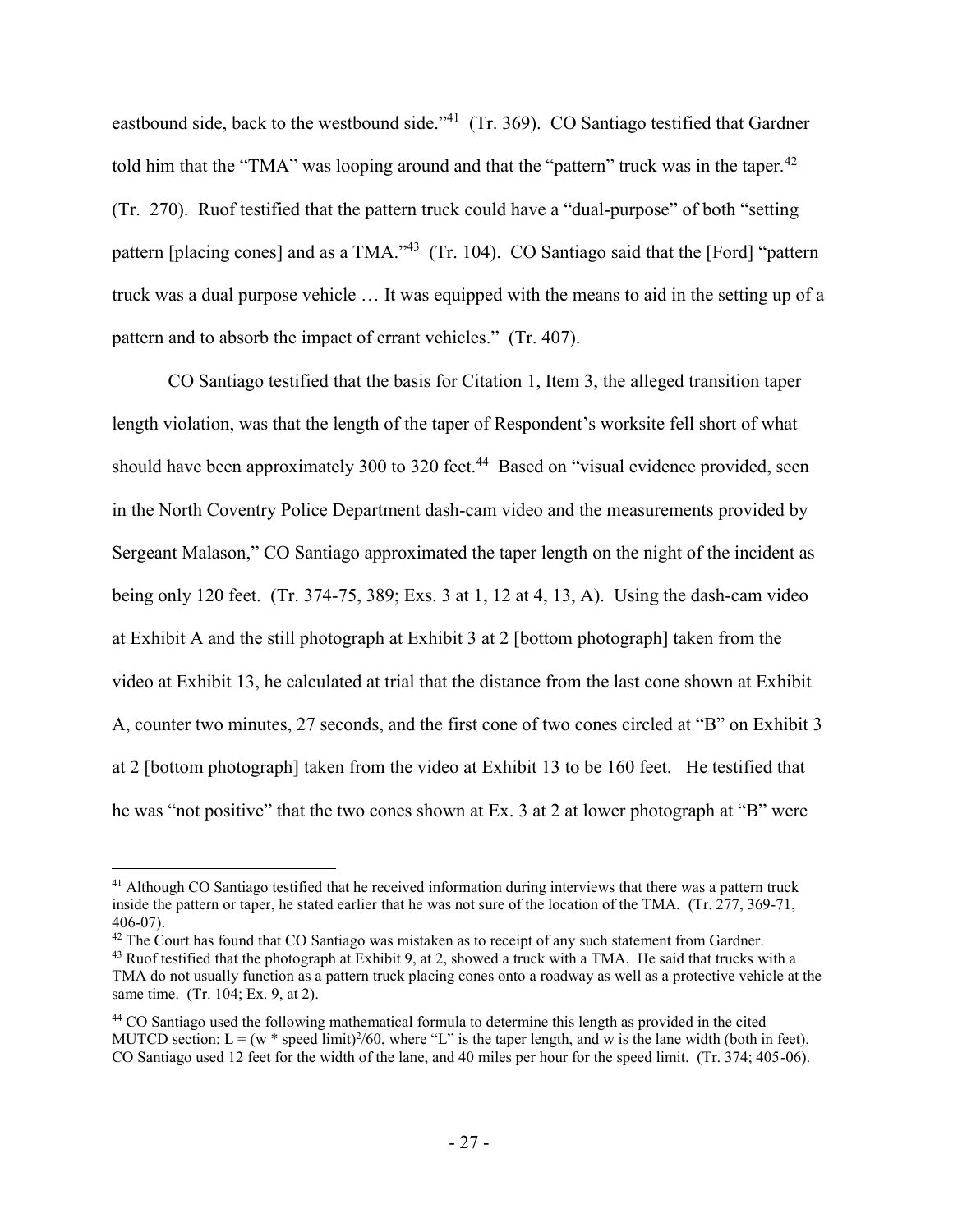the first cones located at the roadway center line. The Court is also unable to discern whether or not the two cones at Exhibit 3 at 2, bottom photograph, at "B" are the first cones located at the center line; or at the end of the taper. There are gaps shown on that photograph and in the videos at Exhibits 13 and A, both before and after these two cones.<sup>45</sup> Both the videos at Exhibits 13 and A and the photograph at Exhibit 3 at 2 [bottom photograph] taken from the video at Exhibit 13 were taken after the incident, after cones had been thrown and removed from the taper. The Court gives little or no weight to CO Santiago's courtroom calculation that the taper was 160 feet long. (Tr. 388-96; Exs. 3 at 2 [bottom photograph], 13, A). CO Santiago took no measurements at the worksite, including of any painted markings by Schaeffer on the roadway. (Tr. 166-75, 377).

During cross examination, CO Santiago admitted that MUTCD Section 6C-3 TAPERS states that tapers may be used in both transition and termination areas; and agreed the section does not say tapers must be used.<sup>46</sup> (Tr. 399; Ex. 12 at 4). He further agreed that the project's TCP did not have any provisions that related to the temporary traffic control used to set up long term traffic control. (Tr. 401; Ex. 2).

Regarding penalty, CO Santiago testified that OSHA considered Respondent's size (over 400 employees – medium to large), history (none), and gravity. (Tr. 377-79). He testified that the more people exposed the more likely that an injury, incident, or fatality could

<sup>&</sup>lt;sup>45</sup> After passing the arrow board following the incident, Barton noticed a large gap of missing cones between the arrow board and the crash site that he later determined after interviews to have come about because one of Respondent's workers, Ruof, was throwing them to make room for approaching first responders. (Tr. 89, 310-14, 351-53, 358). At least two gaps of an undetermined lengths within the taper are shown in the dash-cam videos at Exhibits 13 (Parfeniouk video) at counter 47 seconds, and A (Hollis video) at counter 2 minutes, 34 seconds).

<sup>46</sup> The Court notes that MUTCD's Section 6F-5, Channelizing Devices, states that channelizing devices include cones and that such devices "should provide for smooth and gradual traffic movement from one lane to another, onto a bypass or detour, or to reduce the width of the traveled way. They may also be used to separate traffic from the work space, ...." (Ex. 10 at 15).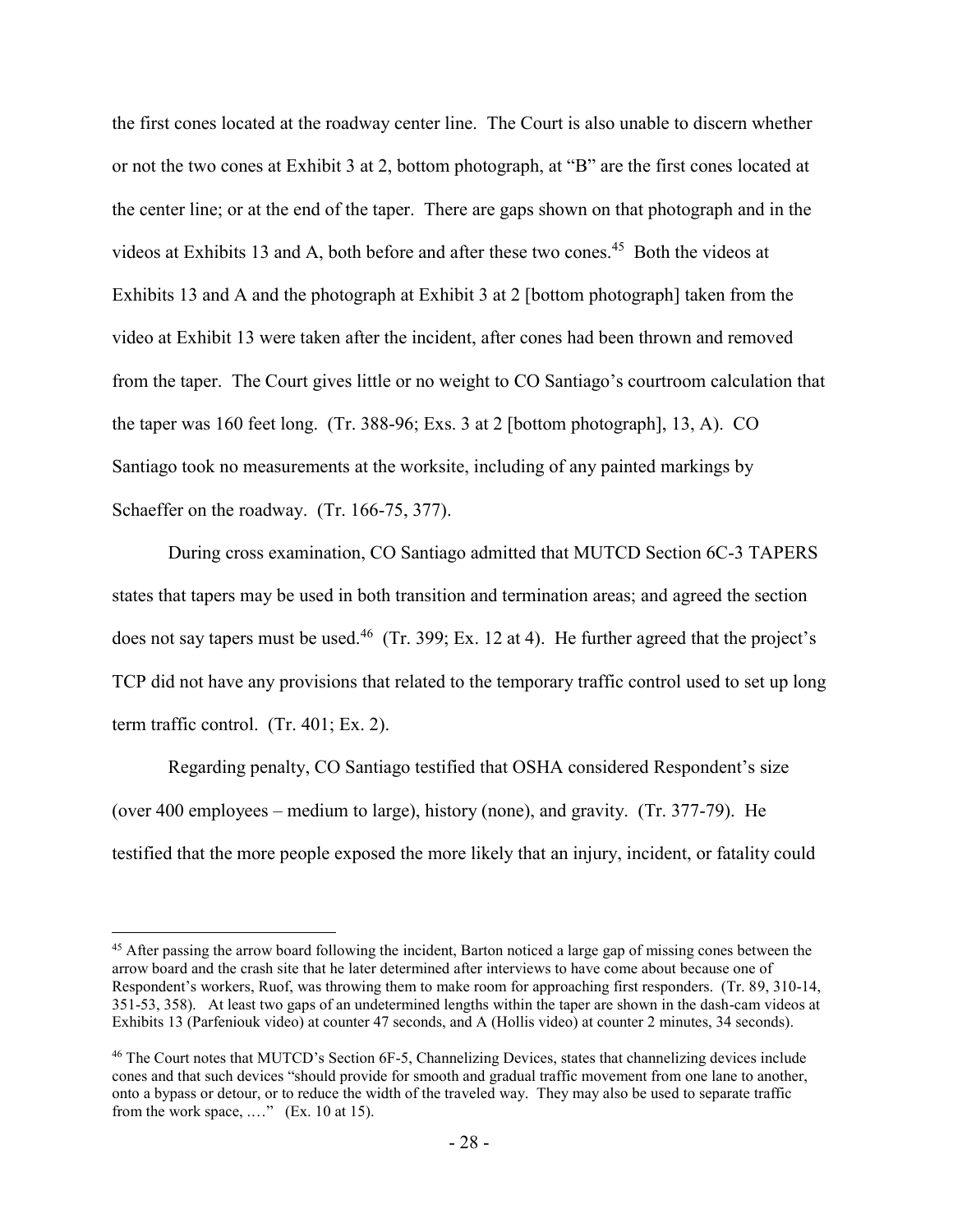occur. (Tr. 379). CO Santiago testified that Respondent "fully" cooperated with him during the course of his inspection. (Tr. 402). He testified that there was "no reason" he did not mention good faith during his testimony on direction examination regarding penalty, that the Area Director determines the penalty, and he did not know if good faith was considered in the penalty phase. (Tr. 403). He testified that OSHA did not issue any citations to Guidemark, Inc. (Tr. 404-05).

#### *Foreman Randy Ruof*

Randy Ruof, a foreman for J. D. Eckman, has been employed with the company for a total of 12 years. (Tr. 34-35). On the day of the incident, Ruof arrived at the worksite sometime between 3:00 p.m. and 3:30 p.m. It was his understanding that December 3, 2014 was the first day Respondent worked on the westbound site of the project to repair the bridge that crossed the Schuylkill River near Pottstown, Pennsylvania. (Tr. 39-41). Respondent was in the process of starting to work on the permanent closure (through use of Jersey barriers) of the left, westbound lane of Route 422 about a mile east of the bridge that crossed the Schuylkill River. (Tr. 72; Ex. 1). Ruof testified that he had "responsibility for employee safety at the worksite," but later clarified that everyone is "equally responsible" for employee safety, including the employees themselves. (Tr. 35, 53-54). The decedent, as a superintendent and traffic expert, was above Ruof in the chain of command. (Tr. 37-38, 121).

Ruof was asked to come to the worksite to "help out" with the eradication and painting of lines and setting up the traffic control pattern. He was there primarily to set up the pattern to get the Jersey barriers up. (Tr. 41, 72). The Jersey barriers were due to be placed on the roadway at the worksite on December 4, 2014. (Tr. 122, 151-52). The TCP has four areas: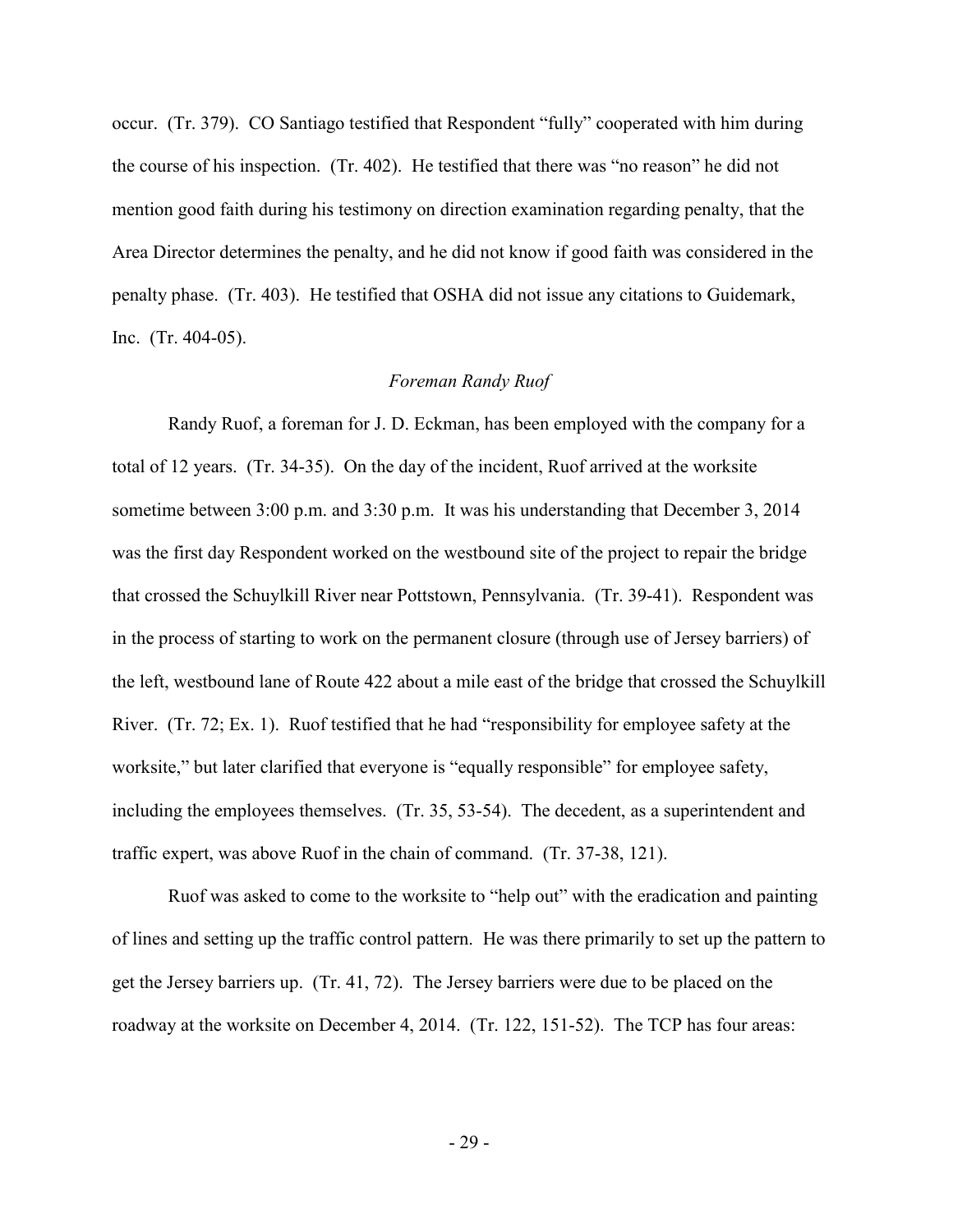advance warning, transition, activity, and termination.<sup>47</sup> (Tr. 114, 139-40; Ex. 14). The traffic control pattern setup includes, but is not limited to, cones, temporary signage,<sup>48</sup> pickup trucks for arrow boards, and a TMA. (Tr. 41-43). The cones, which were rubberized and bright orange in color with two reflective stripes, were about thirty inches in height and about twelve to twenty pounds in weight. (Tr. 128-29). To create the traffic control pattern, workers use a pattern truck, which displays additional signage and carries the cones to be placed. (Tr. 46). The pattern truck used on December 3, 2014 to deploy cones was also equipped with a TMA.<sup>49</sup> (Tr. 46). Ruof testified that there was also a second truck "known as the TMA" and "[t]hat's all that does" at the worksite.<sup>50</sup> (Tr. 46).

After a delay due to light rain, workers began setting up the traffic control pattern by posting temporary signage. (Tr. 43-44, 59-60). Examples of temporary signage are a lane closure sign, a merge sign, and a flashing arrow board. (Tr. 44). Because signage is often too large in size to be placed in the median along the left lane, signage is almost always placed on the shoulder along the right lane. (Tr. 45). Ruof testified that the first sign "would have been several thousand feet back." (Tr. 43-44).

Once signage is posted, the next step in establishing the traffic control pattern is placing the cones. (Tr. 46-47). Ruof testified that the placement of the cones is predetermined, with two skips between each cone. (Tr. 47, 90). With about twenty feet between each skip, each

 $47$  Ruof testified that these four areas were in place at the worksite. He further testified that, depending on the job, a "little buffer zone" may be included as an additional area at the end of the taper which typically included a truck with a TMA, shadow vehicle, a vehicle with flashing lights, or marked police car. (Tr. 140-41; Ex. 12 at 2-3). Ruof did not look at the TCP in effect at the worksite site before the incident. (Tr. 115).

<sup>&</sup>lt;sup>48</sup> Ruof testified that the signage was for a short duration of time as part of the work that he described as "temporary maintenance and protection." (Tr. 42).

<sup>49</sup> The Court finds that this was the Ford truck with a TMA. (Ex. 9 at 1, at "D"; 3, 5).Ruof testified that if something hits the crash attenuator "it crumples to protect all parties involved." (Tr. 103; Ex. 9 at 2 at "A"). <sup>50</sup> The Court finds that there is insufficient evidence to support Ruof's testimony that a second truck with a TMA was at the worksite on December 3, 2014.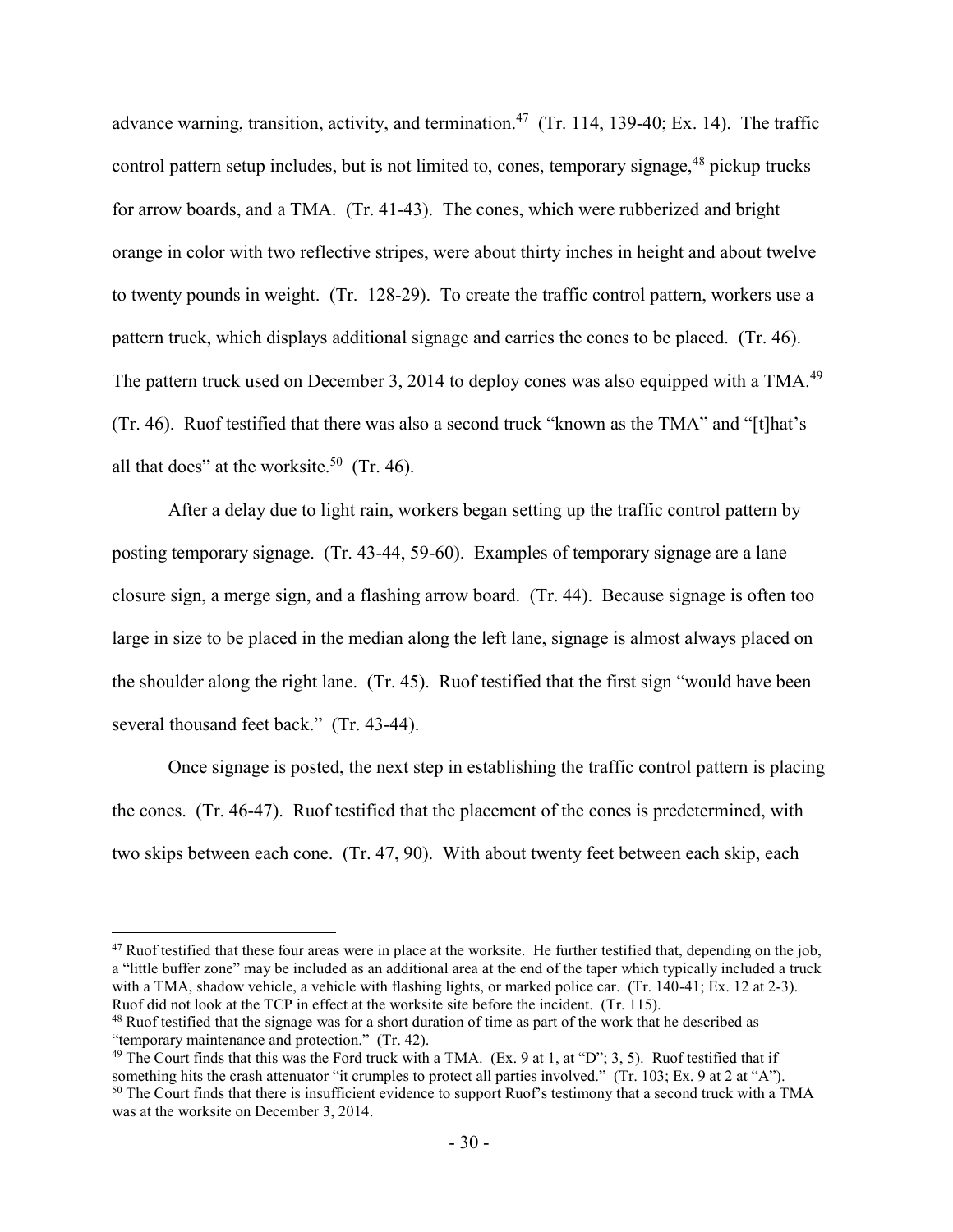cone was estimated to have been about forty feet apart. (Tr. 137-38). Ruof estimated there was a distance of ten to twelve feet between the cones that were closer to the taper, as expected due to a tighter proximity. (Tr. 130, 137).

On the day of the incident, workers on the pattern truck with a TMA placed the cones on the road, starting with the taper, moving outward, and then down the center of the road. Mr. Villasenor drove the pattern truck while a laborer got cones ready for placement onto the roadway and another laborer actually set the cones onto the roadway. (Tr. 47, 50, 126)**.** Cones were placed after every two skips. (Tr. 90). Ruof, based on his own visual observations, estimated that the installed taper totaled to  $660$  feet in length.<sup>51</sup> (Tr. 131-32). The cones were in place and a traffic control pattern established by about 10:30 p.m. The next step called for painters in a paint truck to paint a yellow line along the left side of the cones. (Tr. 65, 88). Because the paint truck was built to paint white from the right side of the vehicle and yellow from the left, it was required to drive west in the right lane in order to paint a yellow line on the left lane. (Tr. 65). However, the cones were "too close in proximity" to the area that needed to be painted and, as such, the cones needed to be moved one and a half to two feet to prevent the paint truck from hitting or striking the cones. (Tr. 65-66, 107, 128).

The paint truck was sitting in the left lane at the end of the taper, inside the traffic pattern. (Tr. 76, 88, 122; Ex.9). The decedent had been speaking with the painters for about 15 – 20 minutes and gave them the go-ahead to "loop around" and prepare to paint the final striping. (Tr. 66, 88, 123). During this time, traffic had been moving in the right-hand lane. (Tr. 124).

<sup>51</sup> Ruof testified that he did not agree with OSHA's allegation that the taper was about 120 feet in length. (Tr. 131-32).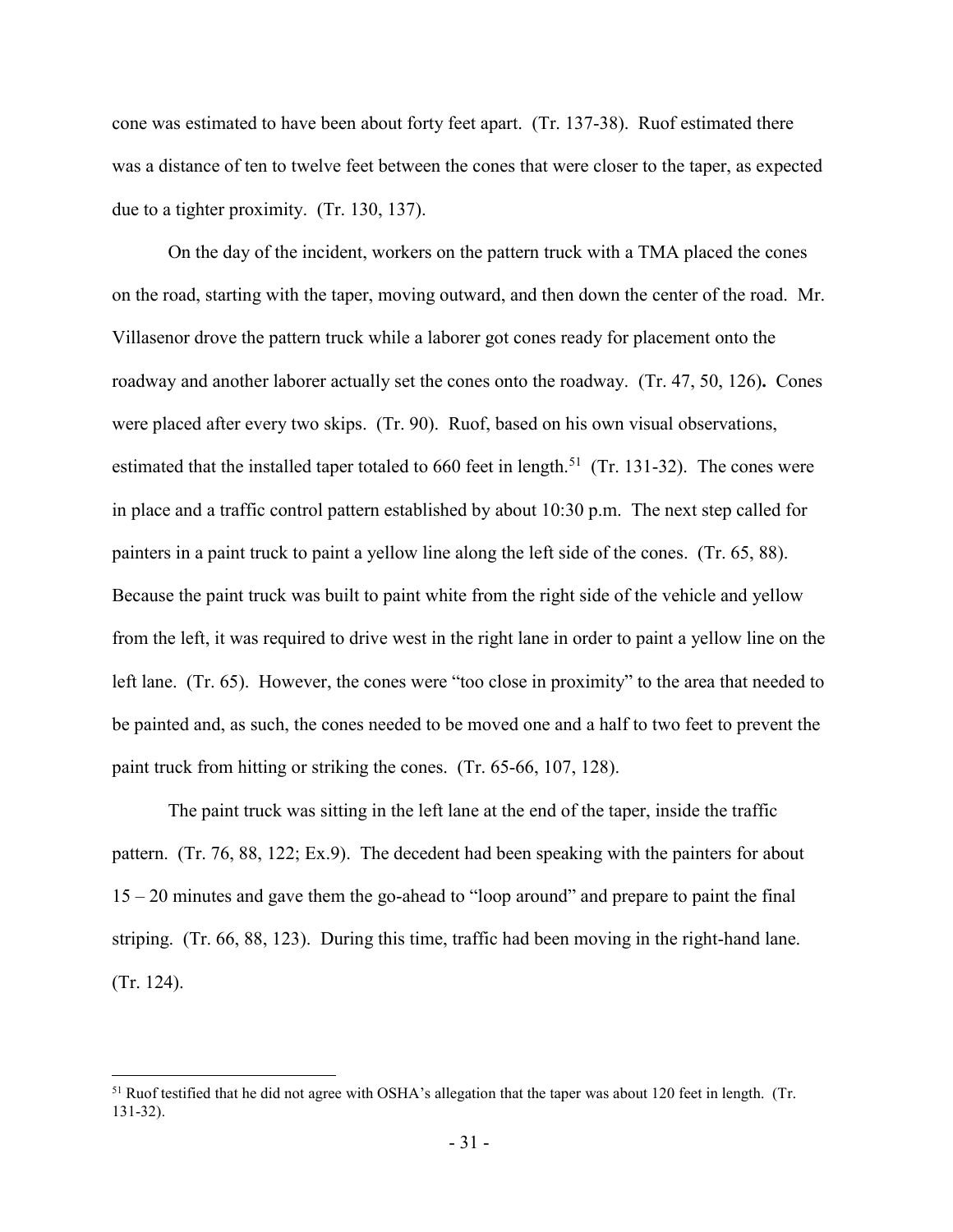Ruof saw the decedent starting to move the cones, one at a time. (Tr. 66, 129; Ex. 9 at 1 at "B"). Ruof stated that he was not surprised when he saw the decedent moving the cones because the decedent told Ruof that the cones needed to be moved one and a half to two feet south further into the left "dead lane" because "the lines had to be painted from the fast lane and [the painters] were heading around."<sup>52</sup> (Tr. 82, 87, 123, 128). The decedent then used his cell phone to call Ruof and told him to "go ahead and let the traffic through." (Tr. 81-82). Ruof testified he then communicated the decedent's instructions by cell phone to an unidentified TMA driver who he believed was together with the police officer.<sup>53</sup> (Tr. 81-82). Ruof said he was unaware that the cones still needed to be moved at the time that the decedent gave Ruof the direction to let the traffic through. (Tr. 82).

During this time and shortly before the incident, Superintendent Gardner approached Ruof.<sup>54</sup> Gardner was there to "get everything set up for that final barrier." (Tr. 66, 78-79). While Ruof and Gardner were conversing behind Gardner's pickup truck, Ruof heard a noise and thereafter noticed that the decedent had been struck by a moving vehicle at the west-end of the taper. (Tr. 66, 76-77; Exs. 1 at "D", 9 at "A"). Ruof estimates that the decedent had moved three or four cones before being struck.<sup>55</sup> (Tr. 126). Mark S. Garber, an operator/laborer employed by Respondent, was one of the two laborers who had been helping

 $52$  Ruof's testimony that the decedent was moving cones in a southerly direction when struck by the Jeep contradicts Detective Barton's testimony that he determined from interviews that, at the time of the incident, the decedent was taking cones from the southern left-hand lane center median "and placing them back in a northerly direction back to the skip line." It is not necessary for the Court to resolve whether or not the decedent was moving cones in a northern or southern direction at the time of the incident. The Court finds that the decedent was moving a cone when he was struck by a Jeep Liberty.

<sup>&</sup>lt;sup>53</sup> As previously noted, the Court has found Ruof's understanding that a TMA driver was together with Detective Barton and Officer Roeder at this time was in error.

 $54$  Ruof was approaching the end of his eight-hour shift which was due to end at 11:00 p.m. The lines were going to be painted and he was going to "get on out of there." Once the painting was completed no other workers would be working at the worksite. (Tr. 79, 122).

<sup>&</sup>lt;sup>55</sup> Ruof testified that cones along a distance of about 150 feet needed to be moved. (Tr. 128). He estimated that these cones were spaced about eight to ten feet apart. (Tr. 130).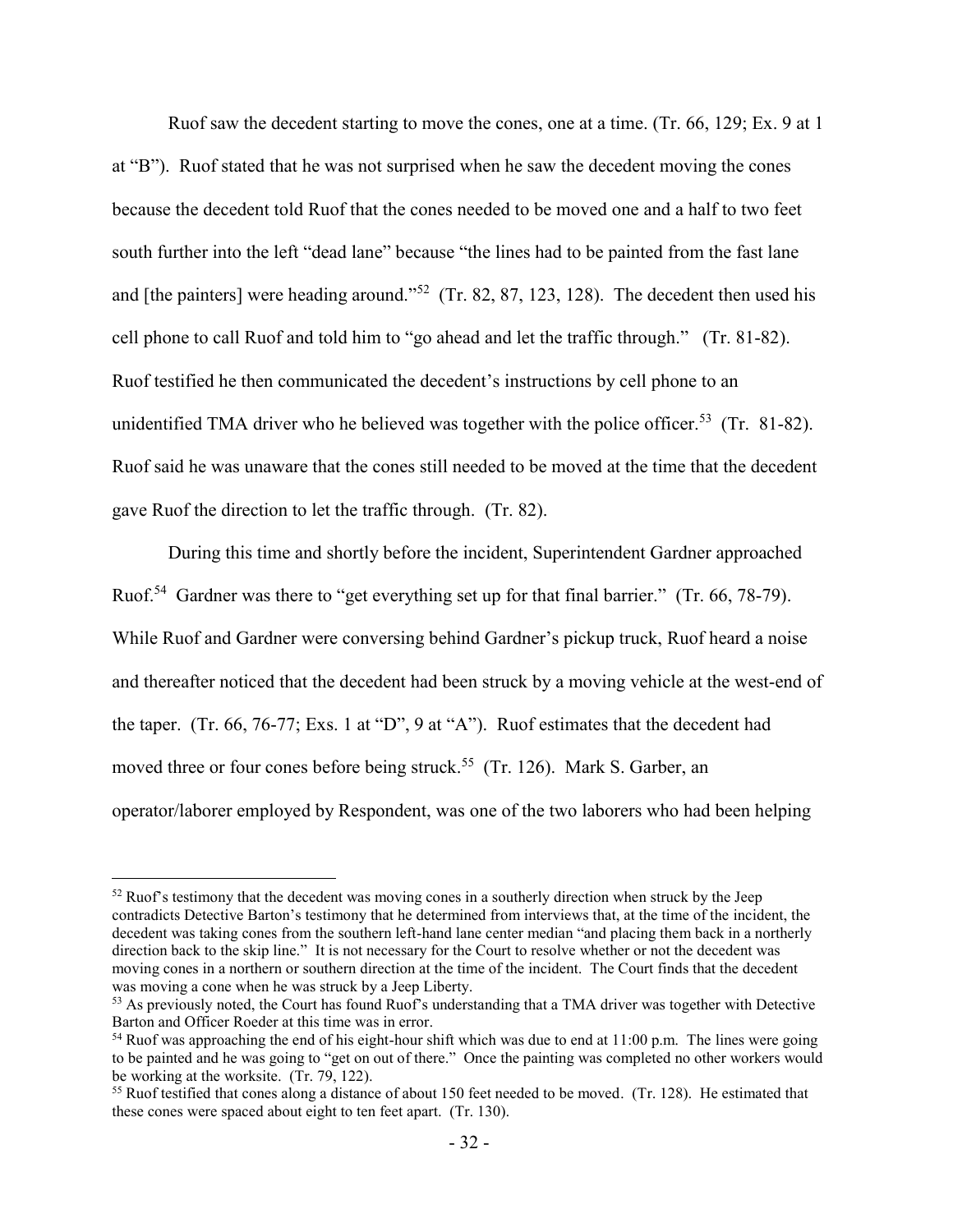the decedent move the cones. Garber was struck by a cone that may have been initially in the decedent's hand.<sup>56</sup> (Tr. 127, 317; Ex. 18 at 21-22).

According to Ruof, at the time of the incident, the police vehicle was located several hundred feet east of the traffic control zone, back near the interchange. (Tr. 67-70, 274-75; Ex. 1 at "B"). Upon being shown the diagram that he drew at the request of CO Santiago, Ruof also identified a "pattern truck" and a "police car" as both being located on the right-hand shoulder of the road and stated that they had already looped around and were preparing to perform the final "slow roll" to permanently paint the yellow line.<sup>57</sup> (Tr. 73-74, 77; Exs. 1 at "B", 9). The paint truck had not yet moved from the end of the taper where the decedent had been speaking with the painters. (Tr. 123-24; Ex. 9). Ruof's diagram shows the decedent's truck parked to the left of the paint truck, the job truck to the left of the decedent's truck, and an alleged pattern truck with an attached TMA parked to the left of the job truck. Ruof testified that neither the police car nor the "pattern truck" allegedly positioned northeast of the "Arrow Board" shown on his drawing at exhibit 9 at 1 were placed directly east of the decedent when he was moving cones.<sup>58</sup> (Tr. 76-77, 143-44; Ex. 9 at 1).

Ruof testified that the decedent was close by when he was struck by a vehicle. (Tr. 78). After the incident, Ruof saw Gardner attempting to resuscitate the decedent. (Tr. 89). Traffic

<sup>56</sup> Villasenor and Garber helped the decedent move the cones. Villasenor then departed the pattern area and drove west in the Ford pattern truck with the TMA deployed to the Stowe exit. On his way back eastbound on Route 422 after looping around, he saw someone down in the roadway and police at the scene. (Tr. 127, 344; Ex. 18 at 21-22, 24).

<sup>&</sup>lt;sup>57</sup> The Court finds Ruof's testimony to be in error. The Ford pattern truck with a TMA was being driven by Villasenor west of the traffic control zone and the site of the incident in a loop around Route 422 at the time of the incident. The Court further finds that Ruof's drawing at Exhibit 9, at 1, does not accurately depict the position of two pattern trucks at the time of the incident. The CO also testified that he did not know the location of his alleged non-Ford pattern truck with a TMA at the time of the incident. (Tr. 277).

<sup>&</sup>lt;sup>58</sup> The Court has found Ruof's diagram to be unreliable to the extent that it depicts a pattern truck with a TMA parked alongside Detective Barton and Officer Roeder close to the worksite. Barton and Roeder were parked eight tenths of a mile east of the worksite at the South Keim Street onramp.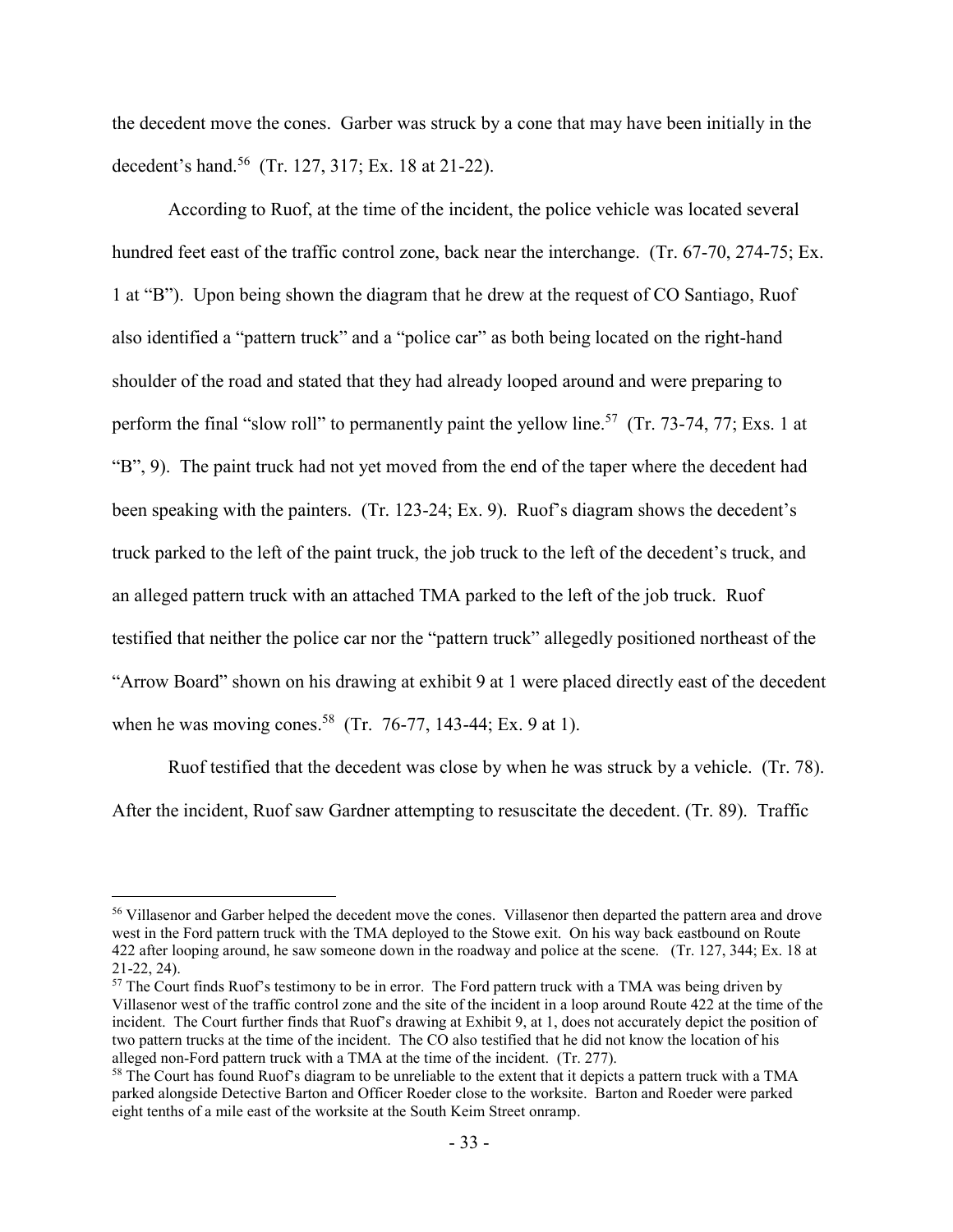was still flowing, so Ruof pulled his truck into the right lane to block all traffic. (Tr. 89). Once traffic had been blocked, Ruof went over to assist Gardner. (Tr. 89). Shortly after, Ruof again moved his truck, as well as some cones, to free a path in the traffic pattern for first responders arriving on the scene. Ruof said he was "throwing cones everywhere to try to get the right people to him [the decedent]." (Tr. 89-90, 97-98, 101-02, 118-19; Ex. 13 at counter 56 seconds). About twenty minutes later, Ruof began moving cones back to the center skip. (Tr. 119).

Ruof testified that Respondent's regular procedure was to move cones so that lines could be painted or protected after a pattern had been set up. (Tr. 107). He said that it was Respondent's normal procedure to stop traffic when its employees adjusted cones. (Tr. 83). He testified that when cones were being adjusted a truck with a TMA device would normally be used to protect the workers. (Tr. 107-08). Ruof testified that he believed that the decedent should not have been moving the cones without a vehicle with a TMA or some other kind of protection positioned behind him for protection. (Tr. 144-45).

Ruof testified that Respondent's contract required it to follow PA Pub. 213 when placing signage on the roadway as part of its safety plan. (Tr. 115; Ex. 4 at 139-43). He further said that there is nothing within the permanent or overall TCPs or PA Pub. 213 that addresses the placement of cones while painting lines and setting up for the long-term TCP. He said PA Pub. 213 deals with workers going to set up a work zone where actual highway construction is performed. (Tr. 117-18; Ex 14). Ruof testified that PA Pub. 213 called for cones along the travel lanes, and not along a taper, to be spaced no more than 40 feet apart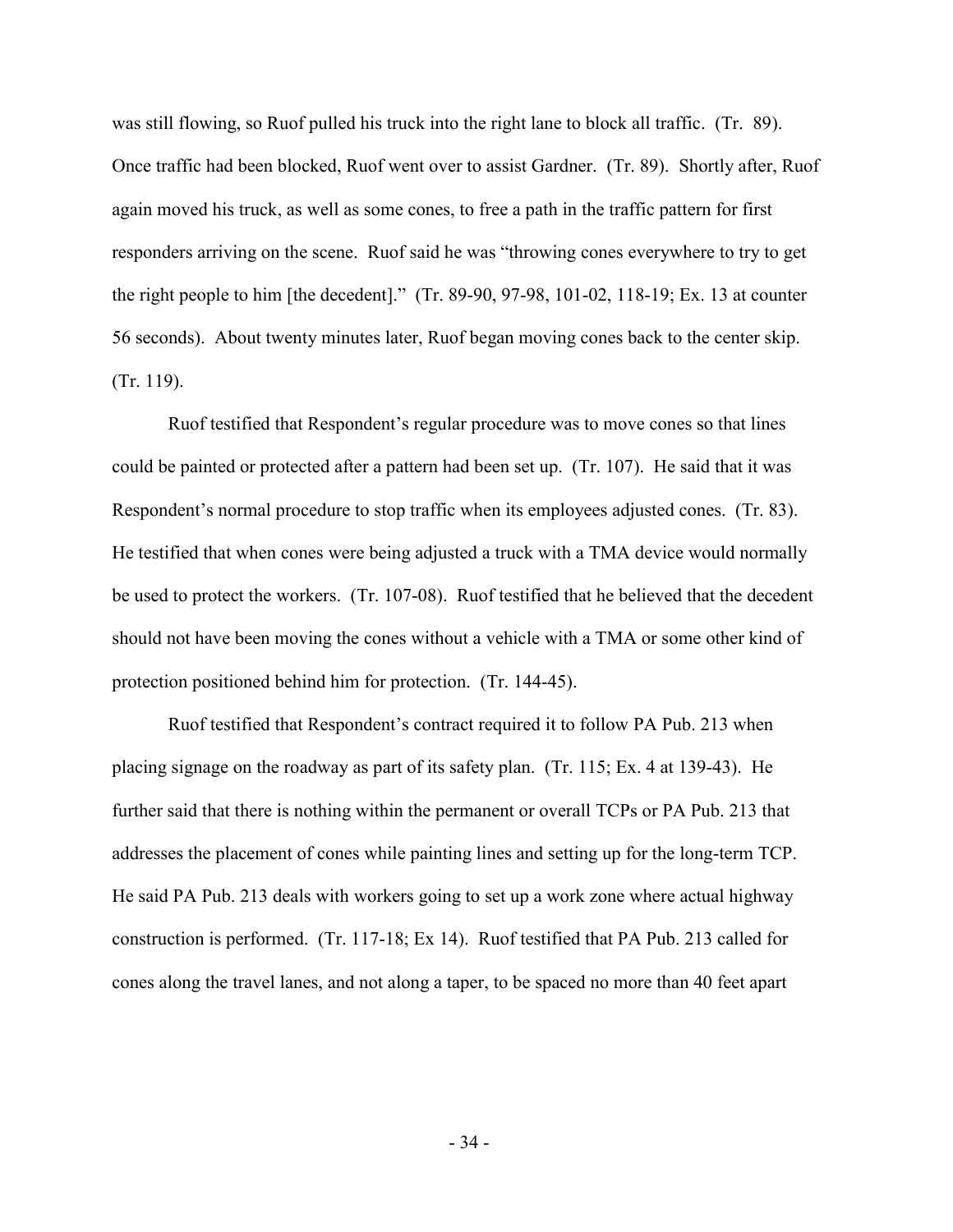where the speed limit is 40 miles per hour.<sup>59</sup> (Tr. 136-37; Ex. 10, at 00302, 000488). He said that the cones on the skips at the worksite were "[p]robably 20 feet apart or something like that." (Tr. 138). Ruof stated the provisions of PA Pub. 213 did not apply to the set-up work Respondent performed at the worksite on December 3, 2014 that was setting up for long-term traffic control. (Tr. 142-43).

### *Superintendent Robert Schaeffer*

Robert Schaeffer is another superintendent for Respondent. (Tr. 149-50). He has worked road and high construction for more than 30 years and has worked for Respondent for eight years. (Tr. 149). As a superintendent, his job duties included, "to manage the crews and people that I have, work subcontractors, oversee the logistics, and the safety and progress of everybody and everything on the job." (Tr. 150). His crews perform the following type of work: "concrete piers and columns underneath the bridge…placing the stone or excavations in the river…concrete pacing up on the roadside…maintain the traffic and whatever needs to be done." His crews also set up traffic patterns. (Tr. 150).

Regarding the Pottstown worksite, Superintendent Schaeffer had been assigned the job "probably a week or two prior to this event," and, on the day of the incident, he was "getting familiar with the job, studying drawings that morning." (Tr. 150-51). He said the project for December 3 was to paint the line between station numbers 215 and 220. (Tr. 189). He testified that the decedent was "coming off of vacation to come help paint the lines" that were used to indicate where the barriers were to be placed the following day. (Tr. 151-52).

<sup>&</sup>lt;sup>59</sup> The PA Pub. 213 states: "C-1. Cones shall only be used during short-term operations." Ruof understood that a "short-term operation" meant a work shift. (Tr. 141-42; Ex. 10, at 000302). PA Pub. 213 defines "Short-Term Stationary Operation" as "[a]n operation that will occupy a location for up to 24 hours. …" (Ex. 10 at 000310).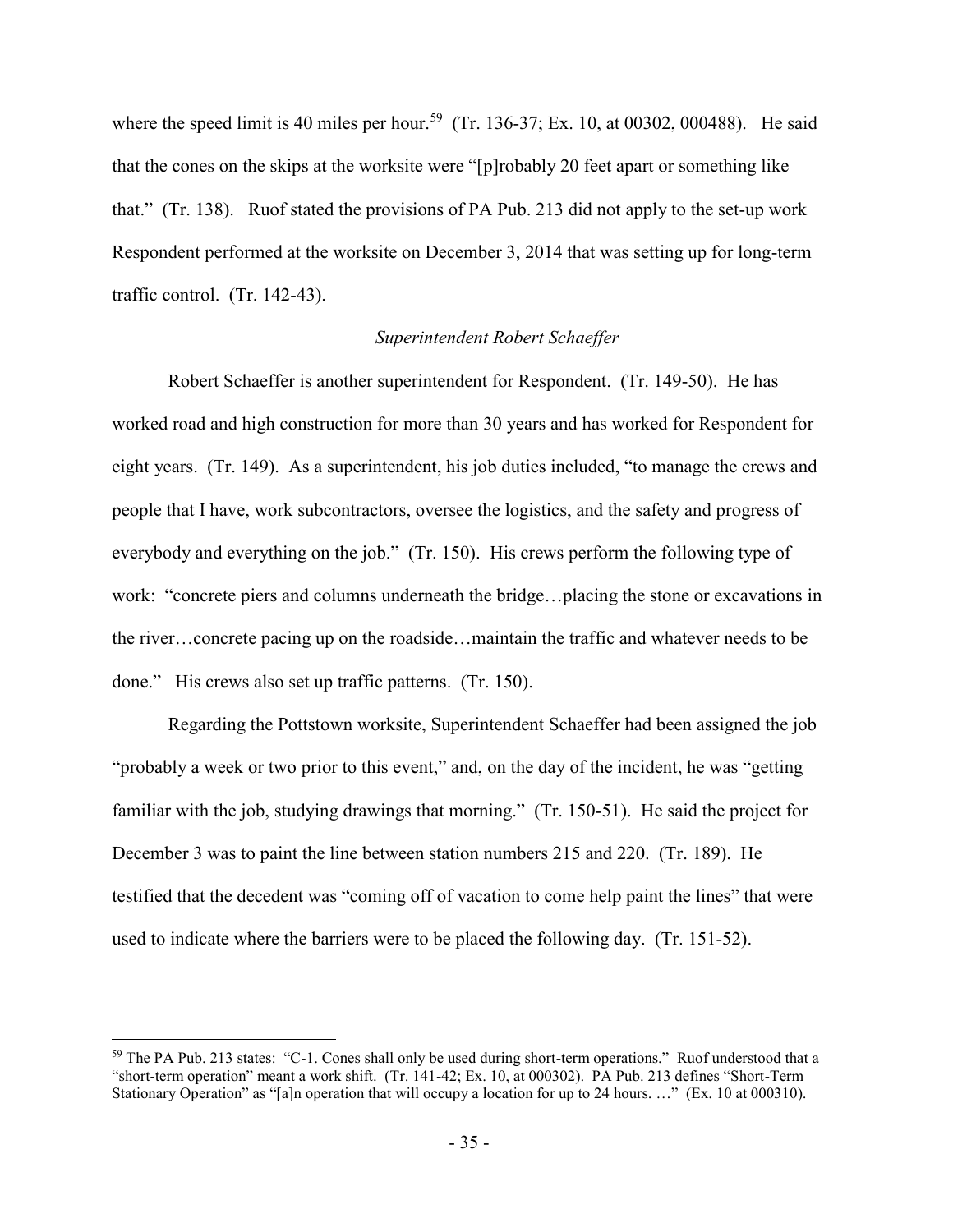Schaeffer was going to "supervise the subcontractors coming to deliver all the barriers" the next day. (Tr. 151).

Regarding the length of the transition taper, Schaeffer testified that he spoke with PennDOT's representative and resident engineer Rick Allison earlier in the project regarding visibility at the beginning of the taper.<sup>60</sup> (Tr. 155, 158, 210-11). Due to an overpass of Route 422 over Route 100, the "over vertical" caused concerns regarding visibility: "the traffic on the far side of the [overpass] does not see what's happening on the opposite side of the [overpass], until they've come over the top of the [overpass]."<sup>61</sup> (Tr. 158).

Schaeffer testified that this overpass had an effect on the taper. (Tr. 160-61). Schaeffer testified that a surveyor, prior to Schaeffer's work that day, had painted stations numbers "every 100 feet or 150 feet and 50 foot marks on the side of the road" for the entire mile length of the project. (Tr. 161-62; Ex. 14 *e.g.* at "H" for station numbers 215 and 220). There was a curve on the road which, over the course of "a big distance" is:

a very important thing to the traffic – PennDOT Traffic Division … because they don't want people going 40-50 miles around the curve and you're going to put barrier up there, which is a tall barrier, and they can't see. And it's visibility and the merge at the same time. They have – they very same time they have the merge coming in there, right? So they want people to have – they've got some formula they use so that people have time enough to merge in and the visibility to see around the corner.

(Tr. 163-64; Ex. 2). Schaeffer testified that his discussion with Allison occurred because: "No matter what I do, PennDOT will not allow me to make that transition – that paint line transition any less than that, because it opens them up to liability. Okay?" (Tr. 162).

 $60$  Schaeffer identified Allison as "basically the boss on the job." (Tr. 155).

<sup>61</sup> Superintendent Schaeffer used the term "bridge" instead of "overpass" while testifying, and later clarified that he meant an "overpass" over Route 100. (Tr. 159). Schaeffer marked it as "G" on Exhibit 1. (Tr. 160; Ex. 1).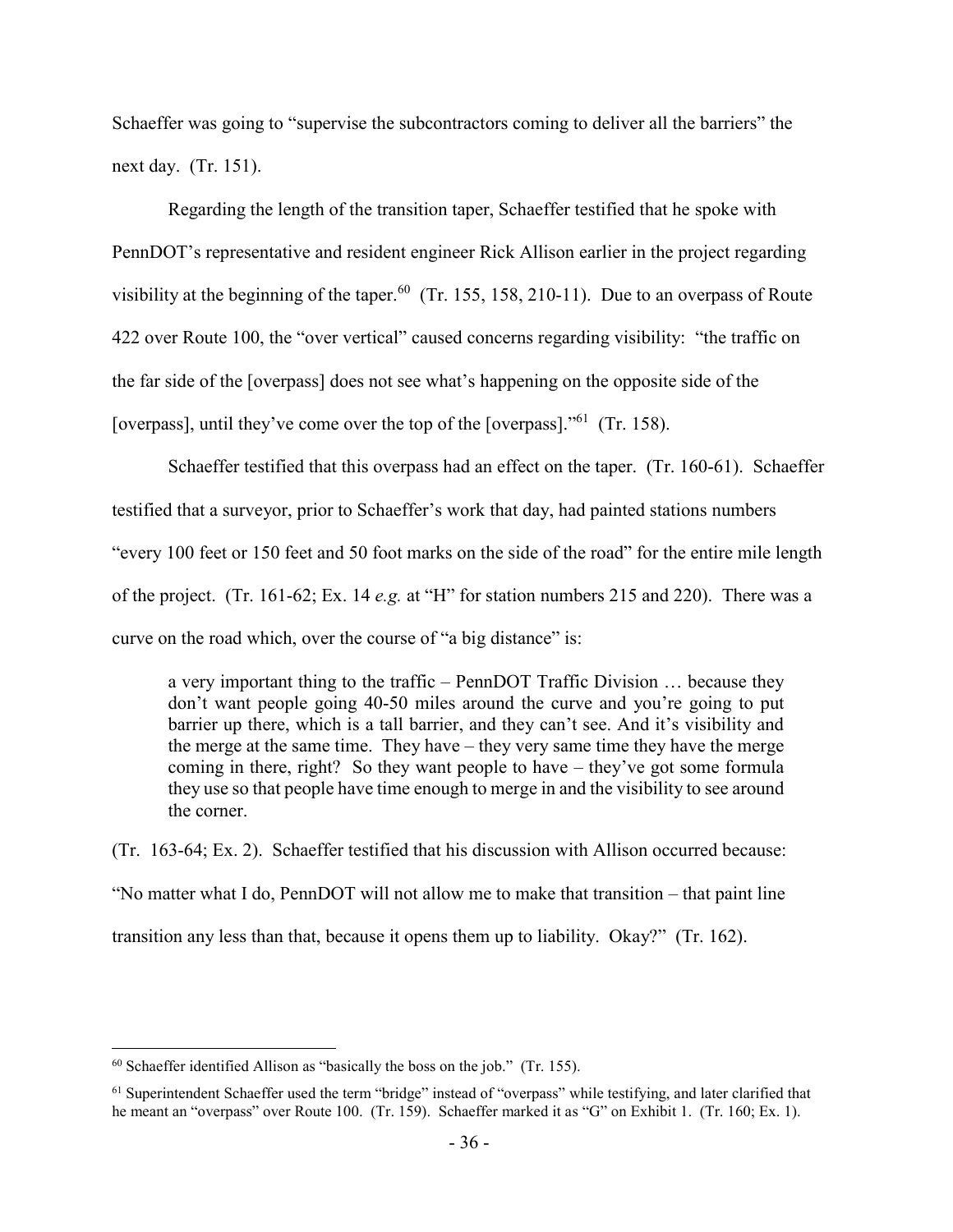Schaeffer testified that the taper had to be, and was,  $660$  feet in length.<sup>62</sup> He said he started the cone taper at station number 220.<sup>63</sup> (Tr. 157-58, 161-64, 168, 208; Ex. 14 at "G" and "H").

During December 3, 2014, Superintendent Schaeffer marked reference locations for the arrow board, and the cone placement for the beginning and end of the taper, and the pattern.

(Tr. 165, 167, 172). Schaffer explained:

 $\overline{a}$ 

Throughout the day I laid out some of the marks. So what I would do doing -- what I did during the day was I'd go out on the shoulder of the road -- I'd drive down the shoulder of the road, see the station number and I'd paint a mark on the barrier or the guardrail off the road. This is where they're going to start their pattern. I couldn't actually go lay out the actual marks on the roadway until they put the cones up. But that gave them a reference of where to start their cones, and their arrow board and so on and so forth.

(Tr. 166; Ex. 14 – taper line).<sup>64</sup> Schaeffer explained that, to paint the reference lines, he drove a truck on the shoulder<sup>65</sup> of the median side of the road, pulled up to the location on the guardrail, opened the door, leaned out the door and painted the marks on the guardrail. (Tr. 169-75, 188).<sup>66</sup> During this time, someone in a "regular" pickup truck, without a TMA, would follow behind him because "the travelling public has a fear of

 $62$  Schaeffer explained that he determined the length of the taper by using the station markers 220 and 215. (Tr. 168-69; Ex. 14). He explained that 220 "is actually 22,000," and 215 "would be 21,500," so that the distance between the two markers 22,000 and 21,500 is 500 feet. (Tr. 168-69). Schaeffer testified that he used the surveyor's station markers as "reference" points, and that "there's no way that that paint mark would have went out there and been very much shy of 600 and some off feet, because PennDOT inspectors are not going to allow me to do that, because of the liability and everything else." (Tr. 200). He agreed that the marks he painted for the taper were the "full 600 and 60 some feet" because he started "between those two (the 220 and 215 markers), but you went for a full 660[.]" (Tr. 168-69, 200).

<sup>&</sup>lt;sup>63</sup> Exhibit 14 includes notes that state "BEGIN SHOULDER TAPER 220' IN ADVANCE OF MERGING TAPER WITH CHANNELIZING DEVICES (6 MIN.)" and "BEGIN 663' MERGE TAPER" just east of station number 220 and "END 663' MERGE TAPER" at "E" just west of station number 215. (Tr. 197; Ex. 14).

 $64$  Superintendent Schaeffer testified that the advance notice signs for the construction site were already in place "easily" two to three weeks before the day of the incident. (Tr. 167). These signs included "the two mile advance, the one mile advance, the half mile…the work areas signs." (Tr. 167).

 $65$  Schaeffer testified that the shoulder was 12 feet wide "in some places." (Tr. 174).

<sup>66</sup> Schaeffer later identified the taper line on the drawing at Exhibit 14 where there is an arrow pointing downward from "R 3800". He said that his markings complied with the drawing "almost exactly to what they have here" [Ex. 14] "a foot or two one way or the other." (Tr. 209-10; Ex. 14).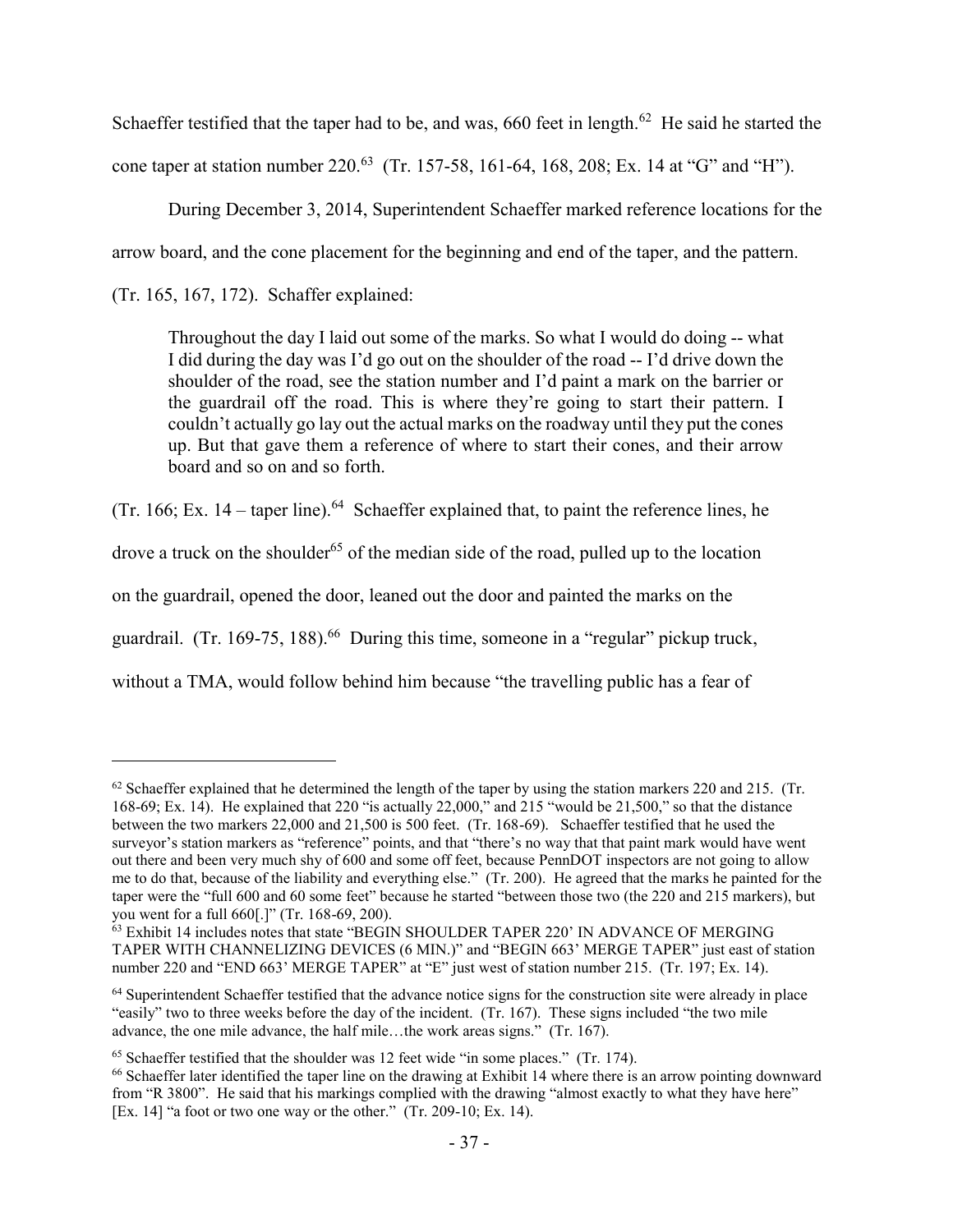hitting peep—trucks, but they don't have no fear of hitting people." (Tr. 173). Schaeffer testified that he finished painting the reference lines for the "end of the traffic pattern" by around 10:30 p.m., December 3, 2014.<sup>67</sup> (Tr. 165, 171-72). After the cones had been set, Schaeffer saw that the cones at the worksite were tight about 45 minutes before the incident. He testified: "Those cones, can I say that they're exactly 40 feet? Some of them were probably tighter than 40 feet. Some of them may be a foot or two off. But they were very tight. Those cones were very tight at that time."<sup>68</sup> (Tr 201). When viewing the NCTPD Dash-Cam video from Officer Parfeniouk's patrol car at trial, Schaeffer testified that he saw five shoulder cones that were about six feet apart where the TCP called for six cones. He said the police video taken after the incident did not depict how the cone taper was when he left the worksite at about 10:30 p.m. before the incident. (Tr. 216-17, 222-23; Ex. 13). Schaeffer did not know whether the cones were placed every third skip. (Tr. 223).

Although Schaeffer testified that he was not there when the cones were placed, he stated that "they put the cones out prior to me going around." (Tr. 172-74). Schaffer then testified that he saw all of the cones for the TCP "in place in perfect order before [he] left." (Tr. 176). He also testified that the decedent's crew placed the cones, so he did not instruct anybody to make sure the cones were a certain distance apart. (Tr. 207). He then testified "but if they were doing something crazy I would not hesitate to say

 $67$  Schaeffer also testified that during this time workers also "eradicated" the lines on the worksite, but he believes that that work did not require cones because the workers would have performed that task from a work truck, with a couple vehicles trailing behind it with flashing lights. (Tr. 184).

<sup>&</sup>lt;sup>68</sup> Schaeffer testified that about an hour before the decedent was struck, he saw that the cones were so tight he "had to slow down substantially to get in the cones and pull up to the decedent, who was sitting at the end of the taper." (Tr. 201).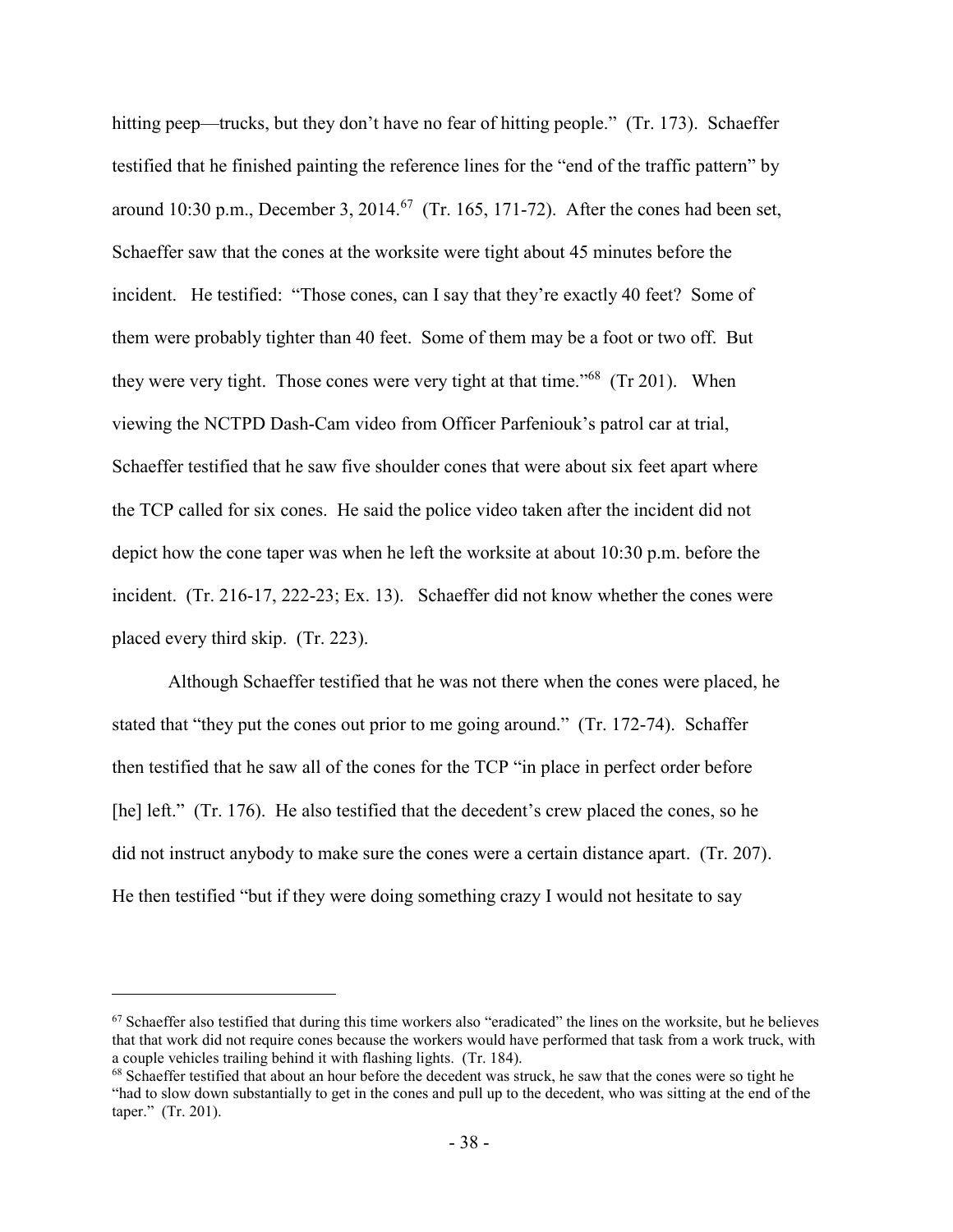something to them at all," and did not see anything that required him to call the decedent's attention to cones that were placed too far apart. (Tr. 207).

He testified that he called the decedent on the phone to ask him if he needed anything, and to tell him that he (Schaeffer) was leaving the worksite for the evening.<sup>69</sup> (Tr. 202). Schaeffer also testified that he told the decedent that he was going to call Dave Gardner to come back in.<sup>70</sup> (Tr. 202). Schaeffer testified that he was not aware when he left that decedent would need to adjust the cones so that the concrete Jersey barrier line could be painted on the road. (Tr. 176). He testified that he saw Detective Barton's vehicle parked in the dead lane when he left.<sup>71</sup>

Schaffer left the worksite about 45 minutes to an hour before the incident. (Tr. 201). Upon reviewing the Parfeniouk video in Exhibit 13, Schaeffer testified that the taper cones were not representative of what he saw when he left the worksite that night. (Tr. 217-18, 222). Regarding the spacing of the cones on the straightaway, Schaeffer suggested that Foreman Ruof was mistaken. "I think what Randy was saying – and I'm not going to put words in [his] mouth, but what he said was skip, space, a skip and then a cone. So if the skips are 10 feet long and then you have the space in between, so it'd be  $-I$  don't – can't say it's every third skip." (Tr. 223). Schaeffer testified that he had no reason to believe that the workers didn't

<sup>&</sup>lt;sup>69</sup> Schaeffer testified that the decedent was 400-500 feet away from him at the time; within sight distance but not easy listening distance. (Tr. 202).

 $70$  Schaeffer testified that he had earlier in the day asked Gardner to go home during the day while Schaeffer did the layout – the "start and stops of the tapers, of the end of the barriers, where the arrow board has to be placed. And so on and so forth." (Tr. 152-53).

 $71$  This testimony is consistent with Detective Barton's testimony that he was parked in the dead lane after he did the first "slow roll," about an hour before the incident, and before he departed the dead lane to get in position at the South Keim Street ramp to perform the "loop around" for the second "slow roll."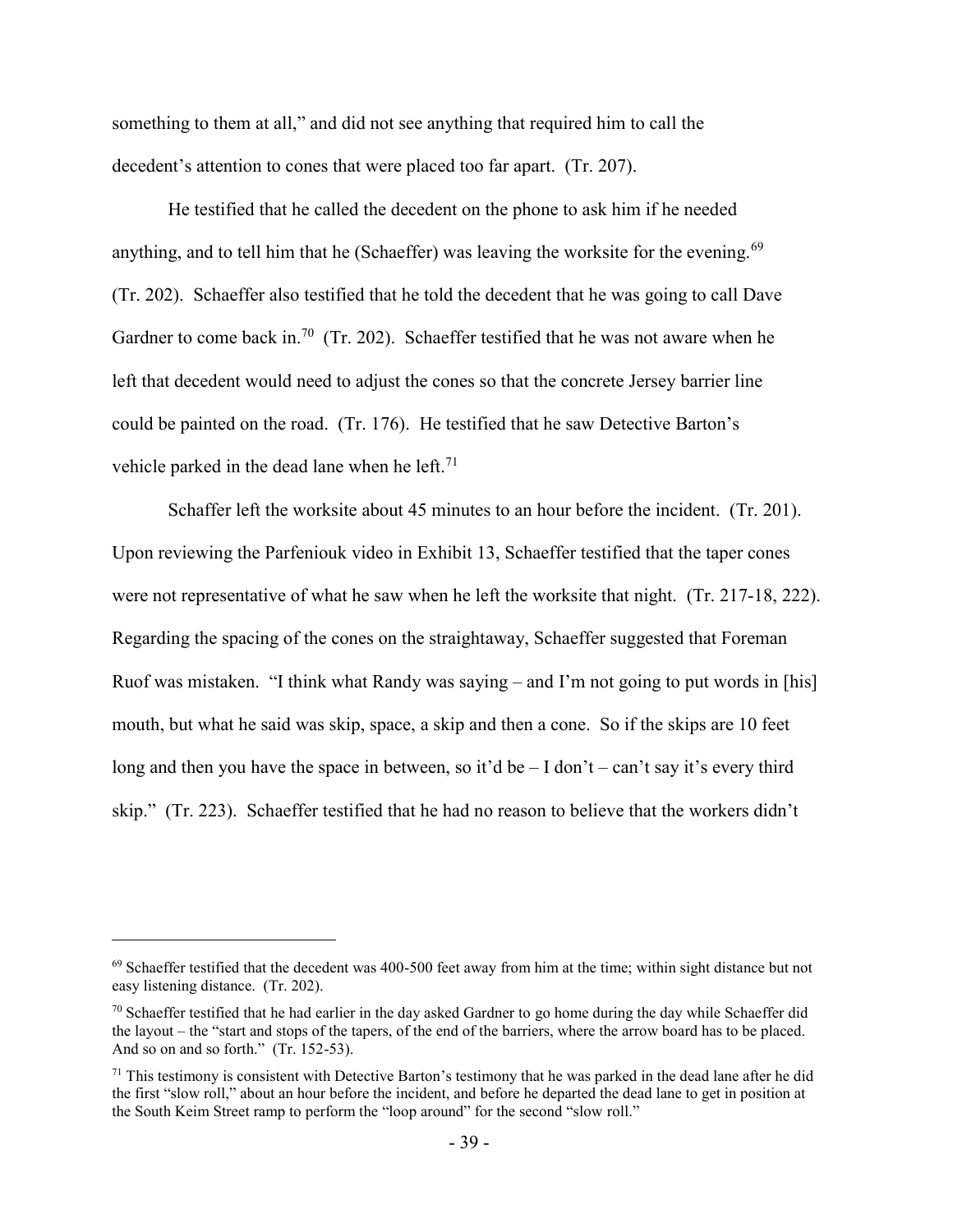use his paint marks as a guide to place the cones on the taper. (Tr. 212). He also said that a 40 mile per hour speed limit was posted at the worksite as part of the TCP. (Tr. 190; Ex. 14).

Schaeffer testified that the traffic pattern had to comply with the TCP laid out by PennDOT. (Tr. 225). He agreed that PA Pub. 213 guidelines were incorporated into the TCP as a guideline. (Tr. 193-94; Ex. 2, ¶ B. 3. at 000124). Schaeffer testified that the painting work performed on December 3, 2014 at the worksite was not within the meaning of the work zone within PA Pub. 213's TCP.<sup>72</sup> (Tr. 204). He also said that the "General Notes" of the TCP required Respondent to follow the contract and the MUTCD. He further said that page 34 of 60 of the TCP did not have any provision that addressed the traffic control that Respondent used on December 3, 2014 at the worksite as a set up for the permanent traffic control to be used afterwards that page 34 actually reflects. Schaeffer also said that nothing on the drawing at page 34 of 60 at Exhibit 14 identifies where cones need to be placed. (Tr. 195; Ex. 14). He said that drawing shows where "panelizers"<sup>73</sup> were to be placed for the permanent configuration at forty feet typical from the end of merger taper  $663<sup>74</sup>$  through station number 220 within a day or two after December 3, 2014. (Tr. 196-97, 205; Ex. 14).

Regarding the contract, Schaeffer testified that the provisions in it relate mainly to the "travelling public":

A … I've got a written contract that covers its butt in so many ways it's pathetic. At the same time I got to follow what they have on number 14 and make it all work, whether the engineers got it going on, because there's sometimes discrepancies. And then sometimes when you go to lay these signs out the spacing is not quite right. So this is where I end up having the conversation with Rick Allison and he's aware of the stuff in this drawing more than I am. I have to take and blend all these

<sup>&</sup>lt;sup>72</sup> Schaeffer testified that PA Pub. 213 applied to the permanent TCP and the crosshatched work zone area that Ruof had identified with an "A" on the TCP drawing. (Tr. 204-05; Ex. 14).

<sup>73</sup> Schaeffer identified "panelizers" as delineators with slash marks. (Tr. 196).

<sup>74</sup> Schaeffer marked the "End 663' Merger Taper" shown on exhibit 14 with a "D" instead of an "E" as instructed by counsel. The letter "D" having already been used to identify the "40' Typical" on the same drawing, the Court will refer to the "End 663' Merger Taper" as having been marked with the letter "E" to avoid confusion. (Tr. 196-97; Ex. 14). The Court notes that the letters "B" and "F" were not used to mark any location on Exhibit 14.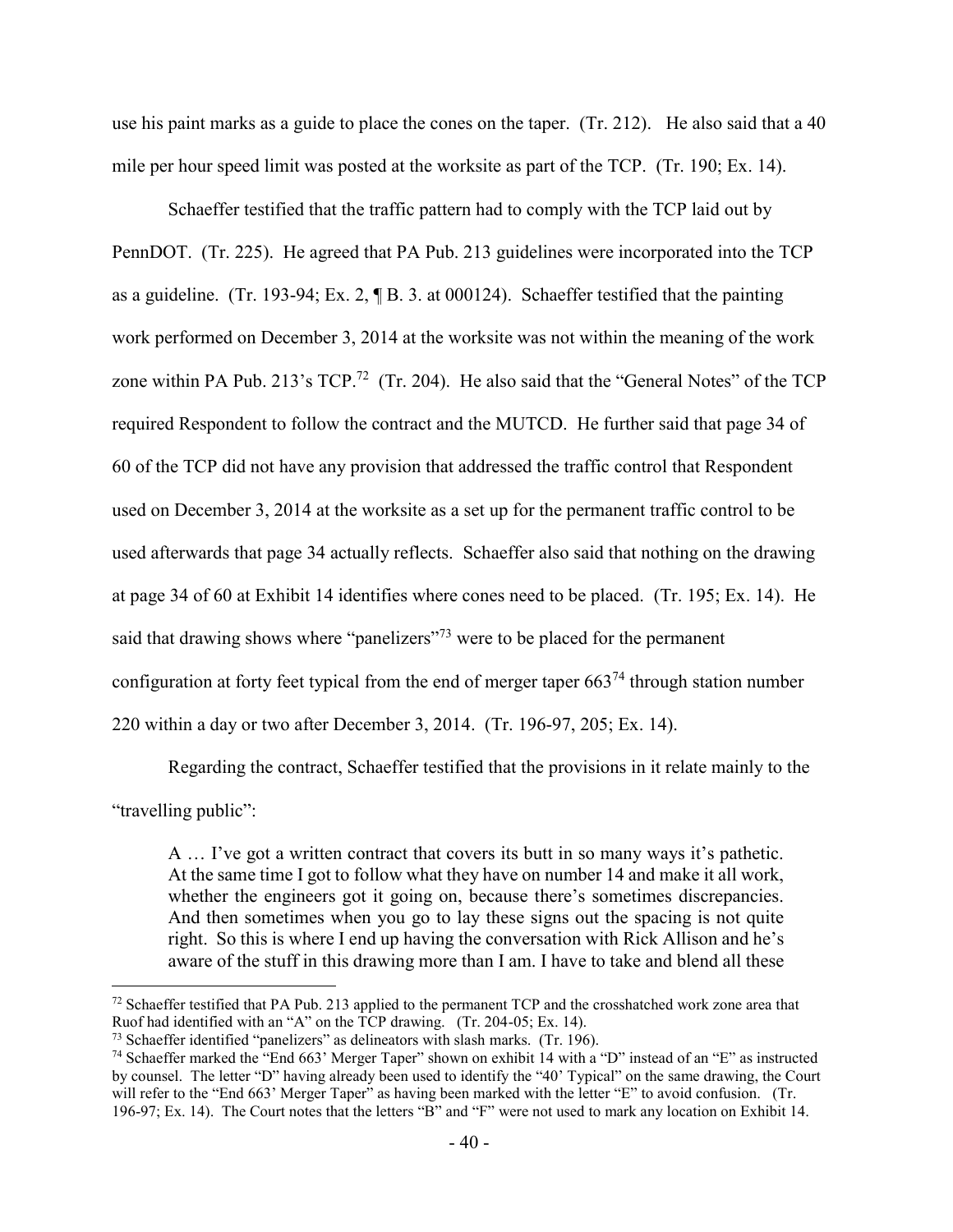things together to make it work, and function and try and make it so it makes it work safe for me, and the guys I'm working with and make it safe for the pedestrians and the travelling public. So that note is there as a guideline, but at the same time I've got to please the man from PennDOT and make a blend of all these things.

Q And in fact that notes references the specific contract and a MUTCD and other items that are required to be followed.

A Yeah.

Q And it's your understanding that there's a recognition then that all of that has to be blended together to work?

A In a traffic unit from PennDOT takes that all into account, when they start setting this up. Yeah.

Q Does exhibit 14, the single page for this particular stage, have any provision on it that addresses the traffic control that's being utilized to set up the permanent traffic control that's reflected on that page?

A Not the set up of it, no. There are guidelines in the special provisions that PennDOT provides us. And I would say that they're the only guidelines besides the Pub 213 guidelines and all these other. But the important one is what PennDOT is more -- worried about more than anything else, is the travelling public and not interfering with the traveling public. So they set time parameters. They set the amount of time, like when we do the slow roll, we're allowed to actually stop traffic for 15 minutes, but they say you can only do the slow rolls at certain times on that side of the road.

(Tr. 194-95).

Schaeffer testified that the drawing in Exhibit 14 was complied with because he:

laid it out…to comply almost exactly to that what they have here. Was I a foot or two one way or the other? Yes. I was within a foot or two. And like I said, I'm not going to get away without doing it to the T to this drawing, because PennDOT would have called me on it or held me accountable.

(Tr. 210; Ex. 14).

## *Detective Thomas Barton*

Detective Thomas Barton is a police officer with the NCTPD located in Pottstown,

Pennsylvania since May 2011. (Tr. 284). Barton previously worked for the Pennsylvania State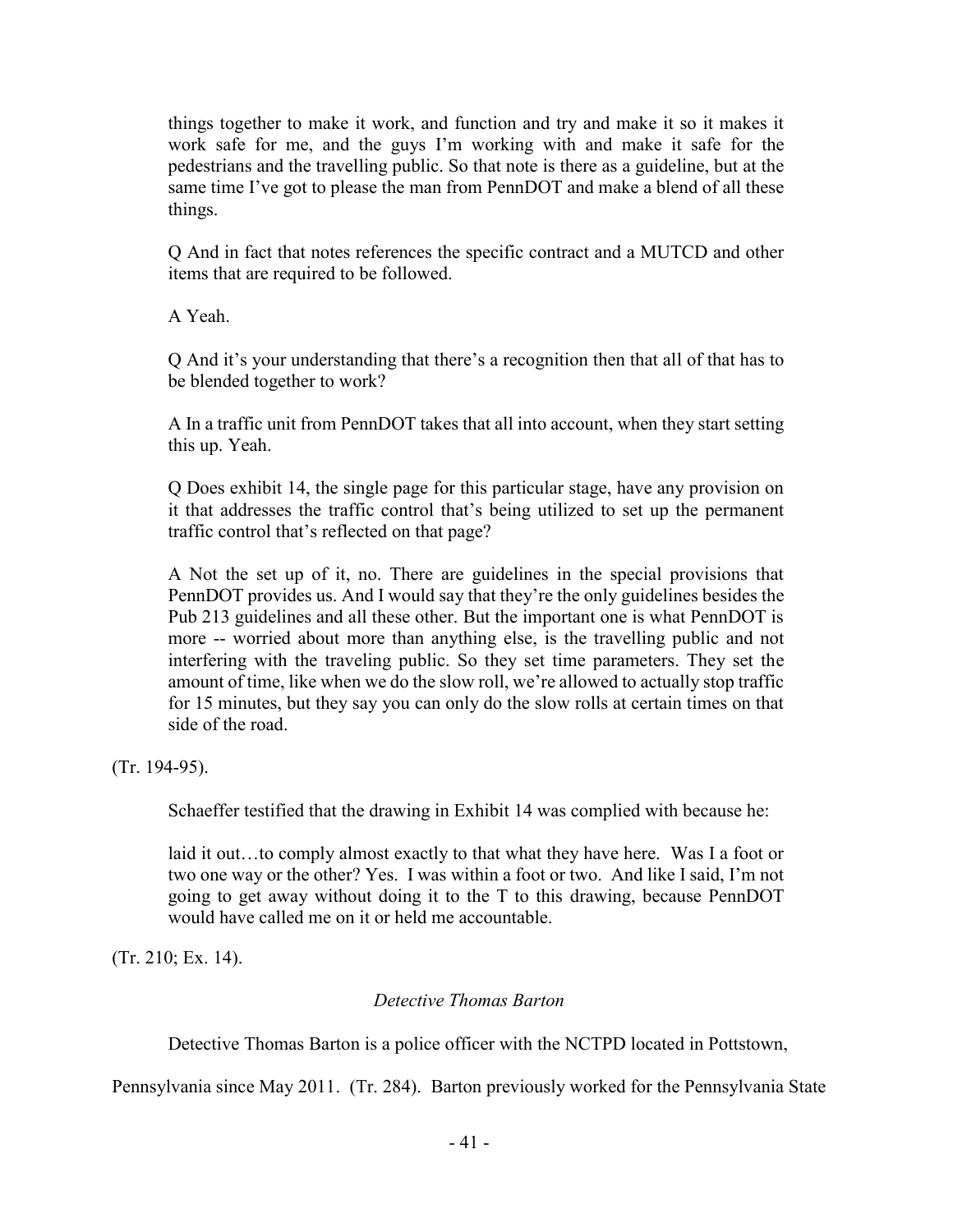Police from May 1989 until his retirement in 2010. (Tr. 285). In addition to his role as a parttime police officer, Barton currently holds the rank of Detective involved in criminal investigations. On the day of the incident, he was assigned to the construction zone detail on Route 422. (Tr. 285).

Barton estimates that he has performed traffic control services on Route 422 for J. D. Eckman on at least twenty different occasions since December 2013. (Tr. 286-88). Prior to the incident on December 3, 2014, Barton's primary point of contact for J. D. Eckman was the decedent. (Tr. 289). Barton described his relationship with the decedent as an amicable work relationship. (Tr. 289). At the start of every shift, Barton would check in with the decedent to account for the work-related hours that NCTPD would later bill to J. D. Eckman, and the two men would frequently engage in small talk. (Tr. 289). On December 3, 2014, construction workers were performing line painting to prepare for the installation of a Jersey barrier, which would block off the left lane so that the flow of traffic would be restricted to the right lane while the bridge repair project was on going. (Tr. 287). Barton met with the decedent early in the morning, but because the roadways were still wet from the previous days' rain, it was decided that operations would be postponed until later that day. (Tr. 289).

Upon returning to the worksite at 7:00 p.m., Barton parked his marked patrol vehicle on the berm (the right side of the roadway on the outside of the travel lane) at the interchange of Routes 100 and 422 west. (Tr. 290, 293; Ex. 1 at "B"). Barton was wearing his full NCTPD uniform, consisting of a tan shirt and black pants, and a black patrol jacket with a yellow highway vest on top. (Tr. 290-91). At that time, traffic was flowing freely in both lanes of Route 422 west. (Tr. 291). Barton met with the decedent and the two discussed plans for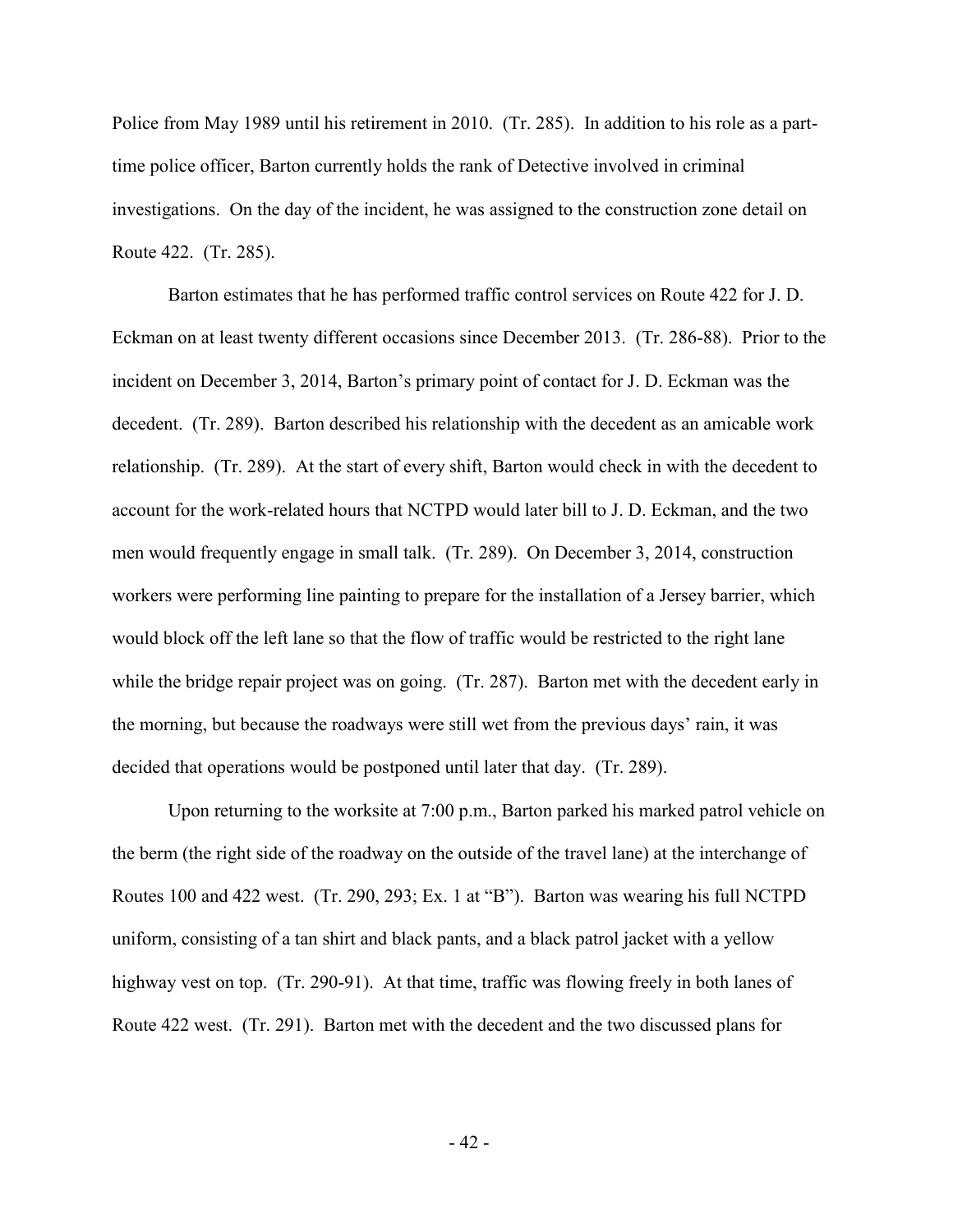setting up the pattern in the left lane as they waited for the pattern truck and arrow board to arrive at Barton's location. (Tr. 291).

Barton described the pattern truck as a "stake body" Ford truck with a crash attenuator mounted to the rear. (Tr. 291). The pattern truck was already carrying cones by the time that Barton had arrived at the worksite. (Tr. 291). Barton testified that the Ford pattern truck's TMA was parallel to the ground. He said the Ford-650 pattern truck was the only TMA that he recalls seeing at the worksite on December 3, 2014.<sup>75</sup> Barton said the photograph at Exhibit 9, at page 5, shows the Ford-650 that he saw at the worksite on the evening of December 3, 2014. (Tr. 349-50). He did not see any Peterbilt truck with a TMA at the worksite. (Tr. 291, 298, 300, 350). Barton stated that he saw an arrow board being pulled by a standard style red J. D. Eckman pickup truck. (Tr. 291).

In establishing a work zone on December 3, 2014 earlier in the evening, Barton stated that his particular job was to do a "slow roll," or a rolling roadblock, to the east of where the deployment zone would be at Routes 100 and 422 westbound. (Tr. 292-95). Barton stated that once the pattern truck and arrow board had passed his parked location, he knew, based on his discussions with the decedent, that such an occurrence was his cue to begin the "slow roll," just as he had done when performing slow rolls for projects in the past. (Tr. 293-94). Barton and the decedent had exchanged cell phone numbers on the day of the incident so that the decedent could call Barton when it was time to begin the "slow roll." (Tr. 304). However, Barton did not receive a phone call from the decedent, stating that they only engaged in face-to-face verbal communication that day. (Tr. 304).

 $75$  This testimony contradicts Ruof's diagram to the extent it shows a pattern truck parked alongside a police car east of the traffic control zone. The evidence shows that at the time of the incident there were only two police cars parked at the South Keim Street onramp; one operated by Detective Barton and the other by Officer Roeder. (Ex. 18 at 21).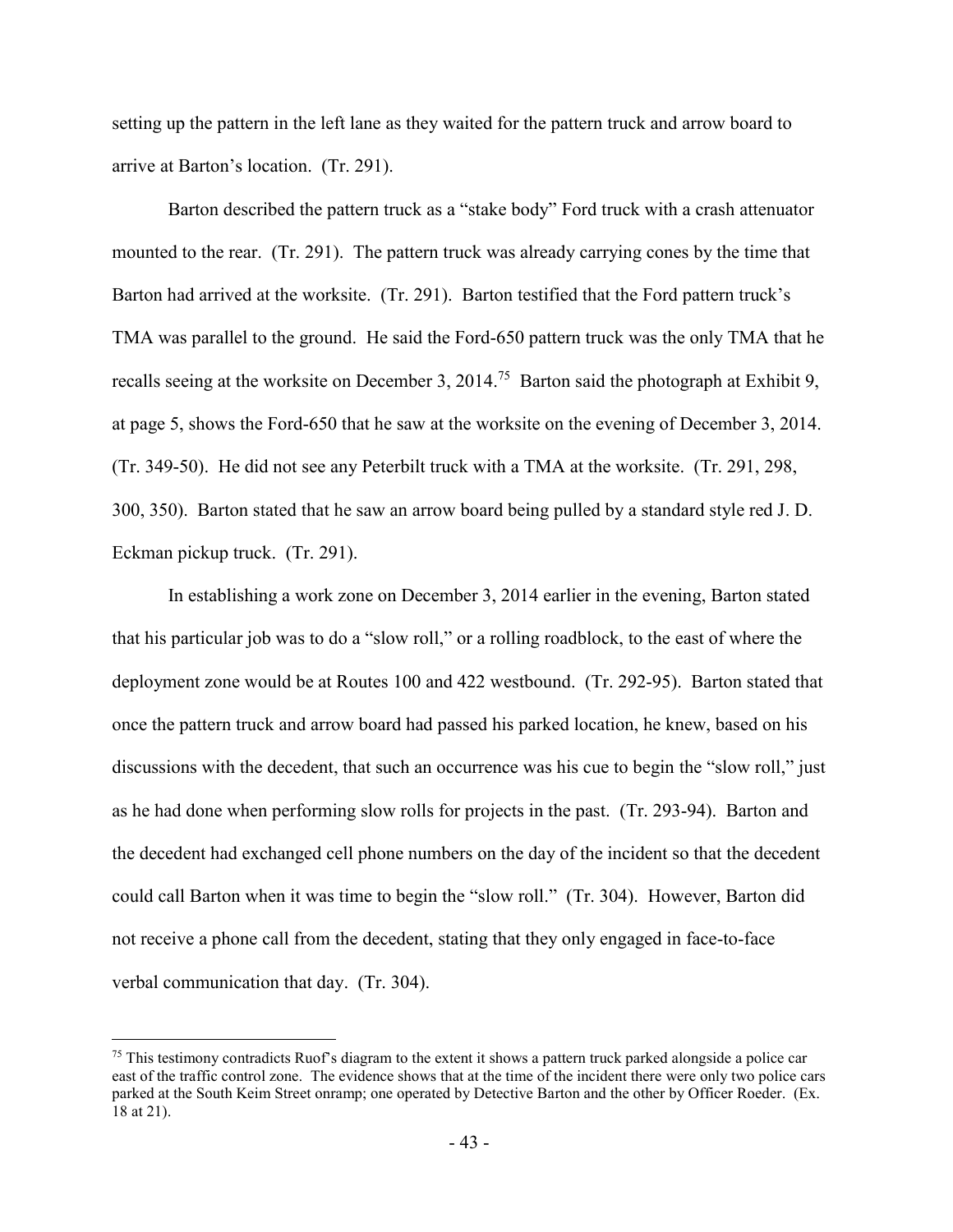Once the pattern truck and arrow board had passed, Barton commenced his "initial slow" roll starting from the intersection of Route 100 at the overpass, approximately one tenth of a mile away from where the traffic control pattern was to be set.<sup>76</sup> (Tr. 292, 295). To do so, Barton activated his emergency signals on his marked police vehicle and drove into the left lane of Route 422 to slow or stop traffic while the pattern truck and arrow board advanced toward their point of deployment in the pattern. (Tr. 292). Barton's emergency signals were equipped with an arrow stick pattern that was pointed towards the right lane. (Tr. 294).

In performing the "slow roll" for the initial cone setup, Barton parked his vehicle at a forty-five-degree angle in the left lane, exited the vehicle, and manually directed traffic into the right lane using hand signals and a flashlight. (Tr. 294). Barton estimates that he was outside of his vehicle and waving cars with his flashlight for approximately 30 seconds. He recalls seeing road signs alerting drivers that there was going to be a lane shift. (Tr. 296). Respondent's crew worked to quickly establish the cone pattern and set the arrow board. (Tr. 292). Cones were put out to mark the road closure and the lane change from the left lane to the right lane. (Tr. 292). He testified that he saw taper cones in place, including before and after the arrow board. (Tr. 343-44).

Following the initial "slow roll," Barton pulled into the dead lane of the pattern and remained for the next set of directions for providing control over the traffic that was still flowing in the right lane. (Tr. 294). At approximately 10:00 p.m., Barton moved his patrol car from inside the traffic control zone to the South Keim Street onramp (east of the traffic control

<sup>&</sup>lt;sup>76</sup> Barton started the "slow roll" to set out the pattern for the first instance at 9:00 p.m. By then all of the signs regarding the work area, speed limit, and lane merger were installed and in place. (Tr. 341-42).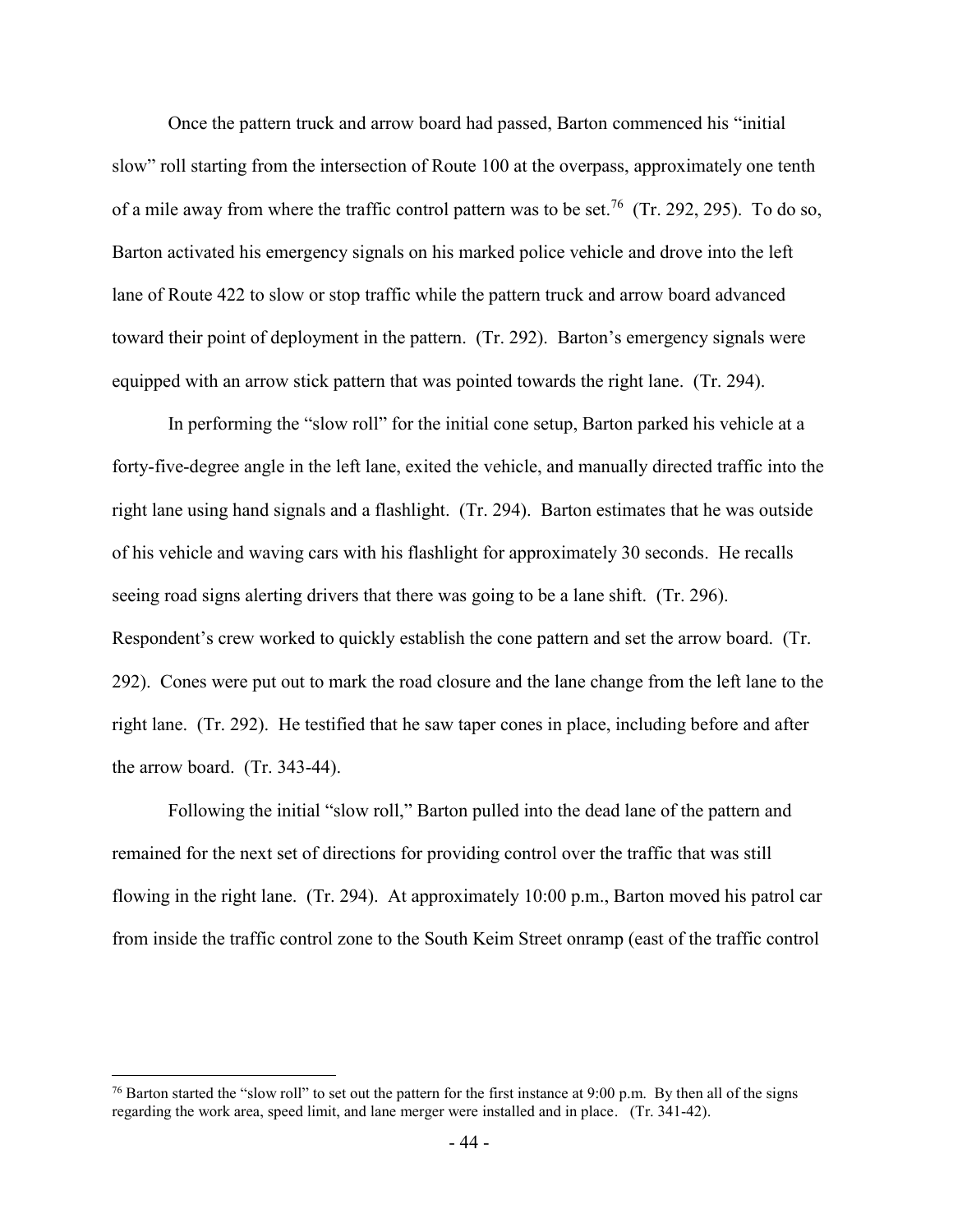zone) facing westbound with his lights activated waiting to perform another "slow roll."<sup>77</sup> (Tr. 298, 307, 358). Parked next to Barton was Officer Roeder in his marked white Ford Explorer West Pottsgrove police car. (Tr. 307-08, 315). They waited for word to depart this waiting spot on the South Keim onramp and for the Ford pattern truck with its TMA to come and meet them there and perform the second "evolution" with Respondent's paint truck. (Tr. 307-08, 351-53). During this time, between 10:00 p.m. and 11:00 p.m., Barton agreed that he "had no knowledge of the movement or direction observation of the movement of any of those cones" on the worksite. (Tr. 358). The Ford pattern truck never came to meet them, and the second evolution never occurred. (Tr. 308, 351).

At approximately 11:00 p.m., while waiting for Respondent's Ford pattern truck to arrive at his location, Barton received a radio dispatch from Montgomery County Police Radio that there were reports coming in of a worker struck on the highway west of Route 100. (Tr. 308). Barton estimates that it took him less than two minutes to report to the scene of the incident. (Tr. 308). As he approached the scene, Barton observed that the arrow board was illuminated, there were cones of the taper directing vehicles into the right lane, and common citizens' vehicles were at a standstill in the right lane at the approach of the pattern. (Tr. 308). Barton did not observe the pattern truck on his way to the scene. (Tr. 309). Barton recalls passing two red J. D. Eckman pickup trucks in the dead lane of Route 422 westbound and a blue Jeep Liberty with damage to the front of the vehicle sitting in the right lane. (Tr. 309-10). He said NCTPD Police Officer Igor Parfeniouk was seconds behind him.<sup>78</sup> Just beyond the Jeep Liberty, Barton saw the body of a construction worker in the roadway. (Tr. 310, 316).

 $77$  There, Barton was about eight-tenths of a mile east and away from the traffic control pattern. (Tr. 305). He does not know where the Ford pattern truck with a TMA was located when he relocated from the traffic control zone to the South Keim Street ramp. (Tr. 307).

<sup>&</sup>lt;sup>78</sup> Officer Parfeniouk's police car was equipped with an onboard camera system. (Tr. 309; Ex. 13).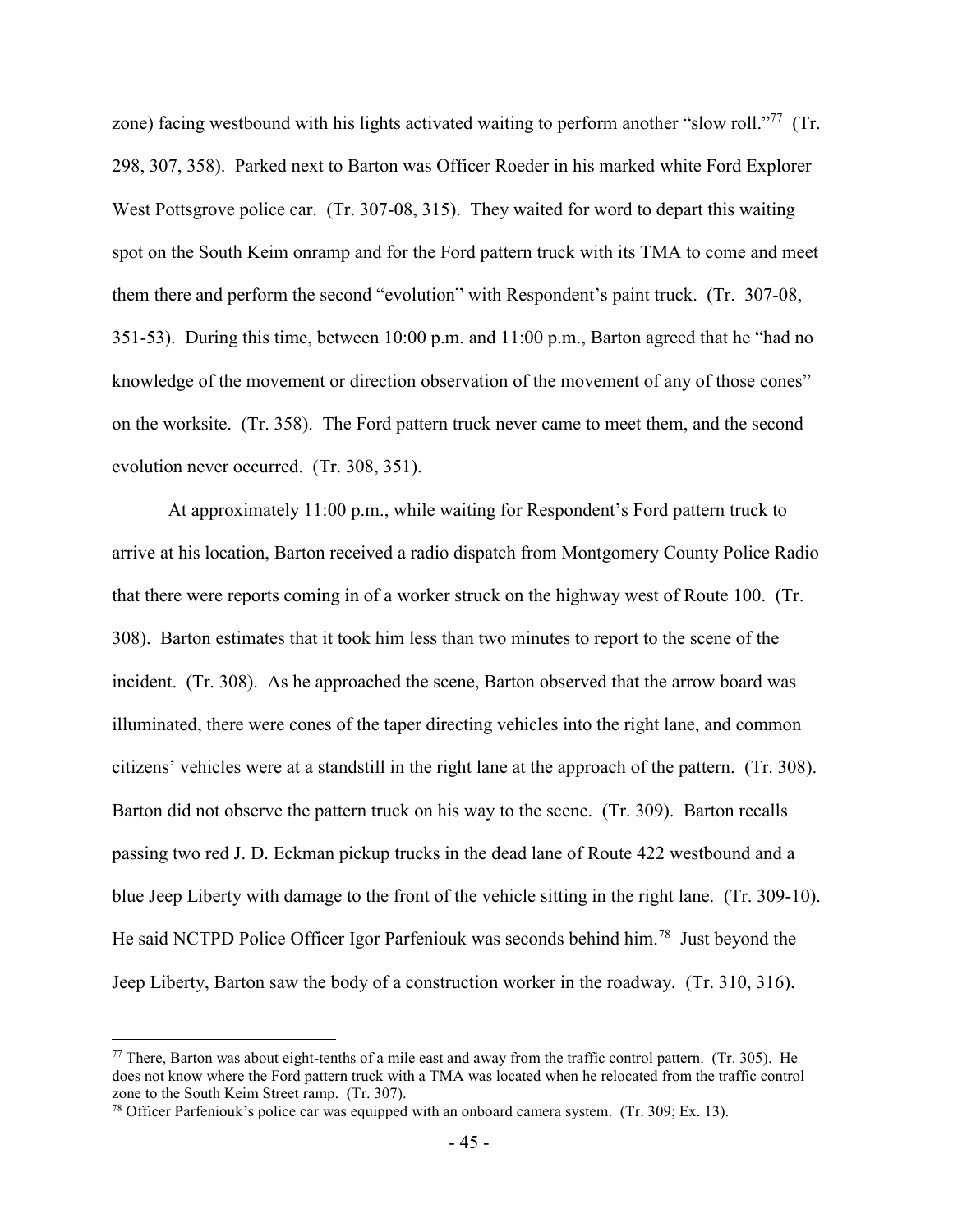Upon reaching the other officers who were in the process of beginning cardiopulmonary resuscitation (CPR), Barton identified the decedent. (Tr. 310).

Barton said that the taper up to the arrow board appeared to be as he recalled it after the pattern was initially set. After passing the arrow board, he noticed a large gap of missing cones between the arrow board and the crash site that he later determined after interviews to have come about because one of Respondent's workers was throwing them to make room for approaching first responders. He said that when he had left the traffic control pattern at 22:00 p.m., "it appeared to be uniform and in place. Cones were evenly spaced as I left …." "[T]he cones that I passed were uniform and along the skip."<sup>79</sup> (Tr. 310-14, 351-53, 358).

Barton said that the video from Parfeniouk's dash-camera at Exhibit 13, from 40 to 43 seconds, shows the cones beginning the taper leading up to the arrow board and then out to the skip that had been set up by Respondent's crew at 9:00 p.m. When viewing the Parfeniouk video at trial, he estimated that the length of the taper from an unidentified point before the arrow board out to the skip to be "100 feet, 150 [feet]." (Tr. 312-13; Ex. 13).

Barton interviewed Garber, age 39, between 1:02 a.m. and 1:30 a.m., December 4, 2014. Garber began working at J. D. Eckman in August 2014. He started working at the worksite on December 2, 2014. Garber told Barton he was east of the paint truck "beyond the location of [the decedent] moving cones back out to the skip line" to "allow for the painting of the skip chain line."<sup>80</sup> He told Barton when he saw a vehicle approaching the decedent, he

 $79$  Barton testified that when he first saw the cones, the cones were set up correctly "in a pattern forming a closure of the left lane and travel lane being the right lane." He did not have any safety concerns about the cones. He said at 9:15 p.m., December 3, 2014, the cones were spaced "and appeared to be along the skip line from the taper out west to the Stowe exit." (Tr. 358). He said that, after the incident, the cones from the taper to the incident were not in the same condition as he saw them at 9:15 p.m. Cones had been moved, possibly several times. (Tr. 359- 60).

<sup>&</sup>lt;sup>80</sup> Garber's personally hand written signed statement from the interview states: "[w]ent to help reset cones to start painting, was setting cone from 3' off skip mark to 1 ½' to 2' off skip mark on median side lane, looked to next cone + saw [decedent] setting it, saw headlights on both sides of [decedent], yelled to watch out + saw him go up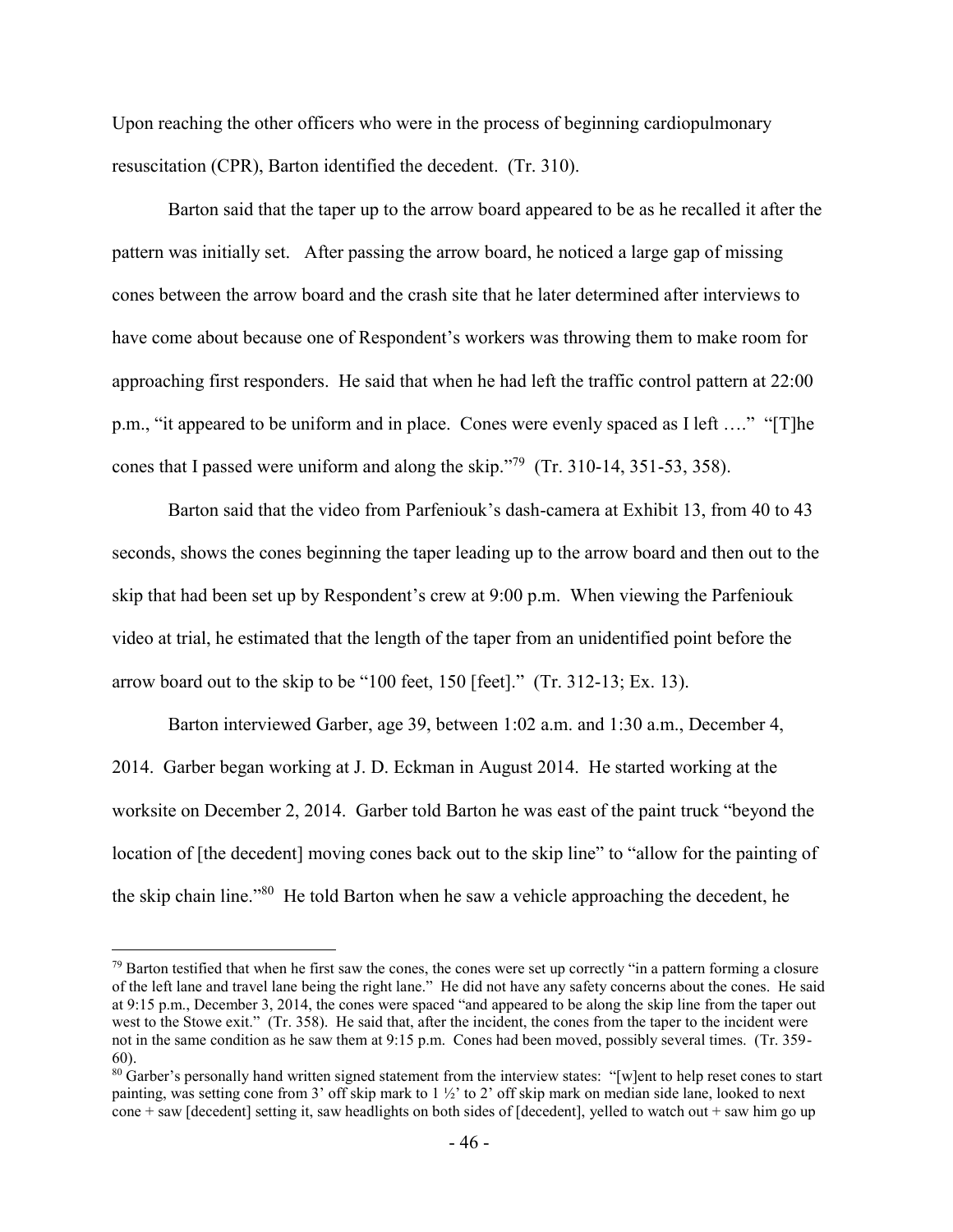yelled to him to "watch out" but was not sure the decedent heard him. He then said he saw the decedent struck on his right side by the blue Jeep. The decedent was setting the cone with his right hand when he got hit by the vehicle. He told Barton that he thought that the cone the decedent was actually setting on the skip line at the time of the incident struck him [Garber] in the leg after the cone was hit by the vehicle and released by the decedent.<sup>81</sup> (Tr. 322, 354; Exs. 18 at 21-22, E at 3 at "C", E at 5 at "A", F at 1, 5). Barton's understanding was that the decedent was returning the cones to the general area to reset the pattern, and not putting them on skip marks. (Tr. 363; Ex. F at 1, 5).

Barton interviewed Gardner, age 44, between 1:40 a.m. and 2:00 a.m., December 4, 2014. Gardner told Barton that he arrived at the incident site at about 11:55 p.m. and saw the decedent moving cones back towards the skip line. (Tr. 324; Exs. 18 at 21-22, F at 2, 6). He told Barton that he saw a blue vehicle, driving within the left lane of the traffic control pattern, move back into the right lane and hit the decedent.<sup>82</sup> (Tr. 324; Ex. 18 at 21-22).

The record further shows that Barton also interviewed Jonathan Tracey, age 18, between 2:00 a.m. and 2:30 a.m., December 4, 2014. Tracey told Barton that he left the South Keim Street onramp and moved to the traffic pattern zone. He then moved to the beginning of the traffic pattern near the arrowboard to set the chain to be pulled "and moved interfering cones. I moved 2, 1 cone out toward right 1 cone in toward left. A J. D. Eckman worker in a pickup truck ahead of me move[d] 2 cones, in left toward his truck and ran up the road." He

on hood + fold, car carried him on hood until he stopped, [decedent] slid off hood + down roadway…." (Tr. 363; Ex. F at 1, 5). A photograph showing two short white lines in the middle of the road, spray painted by hand over the chain, to be used as a reference by the painters when later painting the paint line is at Exhibits E at 3 at "C", E at 5 at " $A$ ".

 $81$  Garber sustained a significant scrape and bleed across his shin. (Tr. 322).

<sup>&</sup>lt;sup>82</sup> Gardner's written statement from the interview states: "I looked up and saw [decedent] moving cones over with his back to traffic a dark blue SUV was coming out of our pattern while trying to exit he struck [decedent] from behind knocking him to the ground." (Ex. F at 2).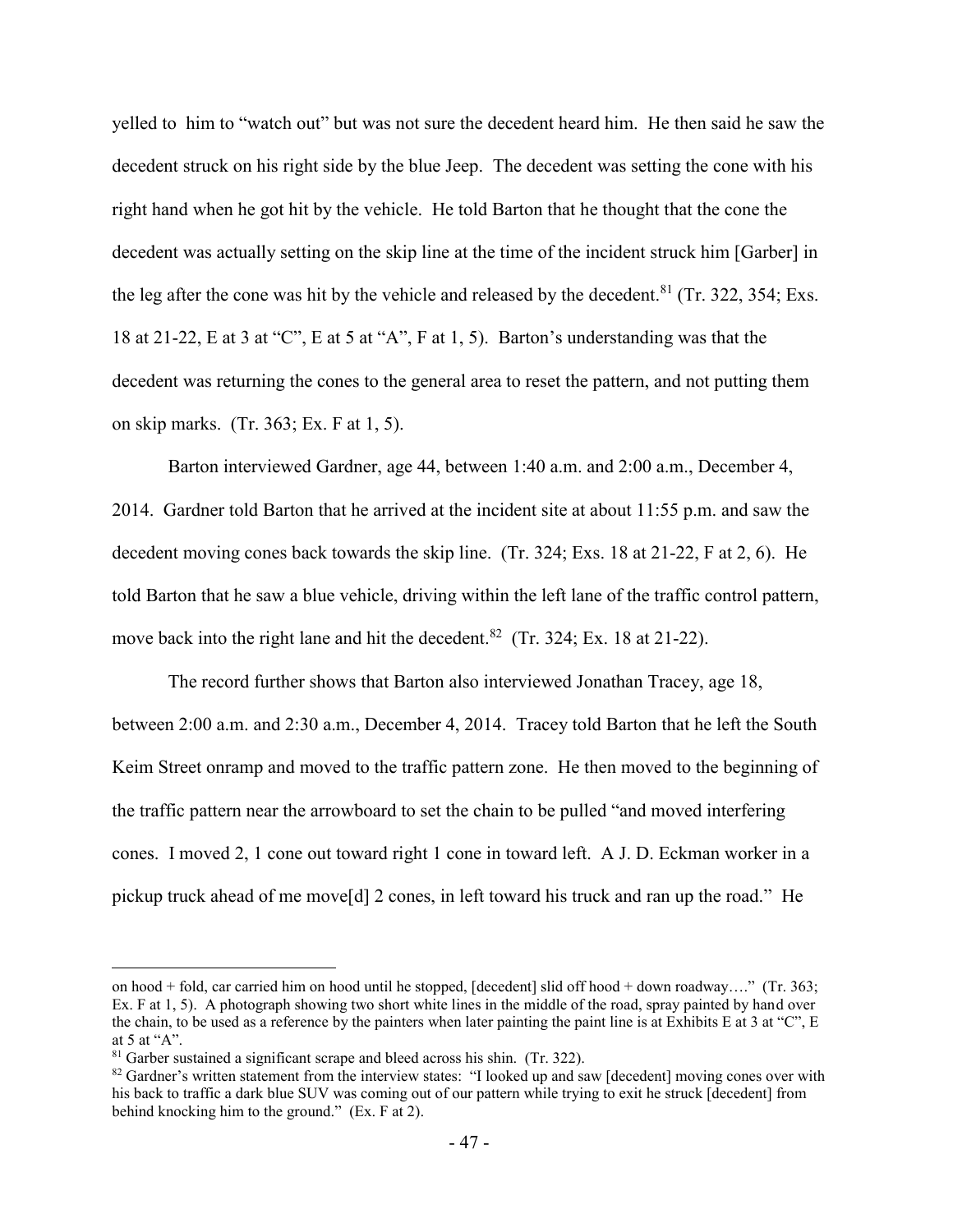then saw Moser continuing to place "the cones back on center skips. Then got on the truck and pulled into deadlane/workarea." Tracy's written statement states that when he was in the rear of the paint truck located in the dead lane/work area, he "noticed [the decedent] from Eckman placing cones to the left of the chain pull for us to paint during next traffic slowdown. I turned around to sit down and heard the accident and seen [the decedent] laying on ground." (Ex. F at 4).

The record also shows that Barton interviewed Bridget Moser, age 29, between 2:45 a.m. and 3:15 a.m., December 4, 2014. Moser told Barton that the decedent instructed her to back the paint truck to the beginning of the pattern to do another "slowdown." Her written statement states: "As I was backing up I look in my left meror (sic) and saw the [decedent] moving a cone closer to the skip as he did that a car hit him." (Ex. F at 3).

Based upon the interviews he conducted after the incident, Barton's understanding was that the pattern truck with the TMA was to complete its "loop around" the Stowe exit and follow behind the paint truck as it traveled through the right, live traffic lane to complete its painting operation, while he [Barton] performed his second evolution, "slow roll." (Tr. 353). Barton testified that he determined from the interviews that, at the time of the incident, the decedent was taking cones from the southern left-hand lane center median "and placing them back in a northerly direction back to the skip line." No one told him that the decedent was moving cones in a southerly direction when he was struck by the vehicle. (Tr. 361-62).

Barton testified that Newstell Marable drove the vehicle that struck the decedent. He said that Mr. Marable was cited under Pennsylvania Title 75 - Vehicle Code, Section 3326, for duties within a construction zone and also Title 75, Section 17-46F, for not having insurance. (Tr. 360-61; Ex. 5 at 0211).

- 48 -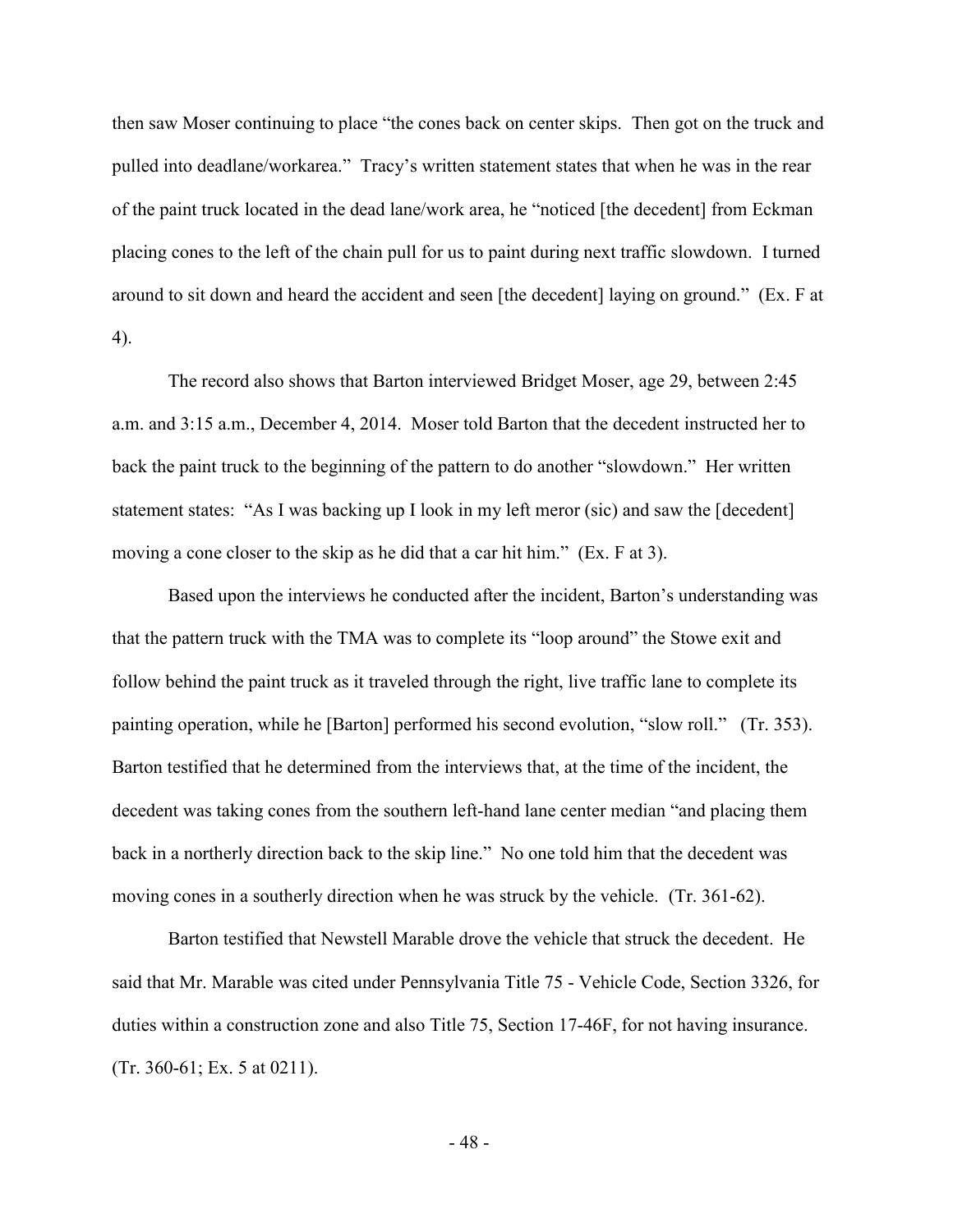### *Safety Director Robert Wittlinger*

Wittlinger is Respondent's Safety Director. (Tr. 412). Wittlinger received a phone call from the worksite while CPR was being performed on the decedent. (Tr. 412). He arrived at the worksite sometime between 11:00 p.m. and midnight on the night of the incident and took photographs of the scene as part of Respondent's investigation. (Tr. 412-17, 420; Ex. E). He said that the photograph at Exhibit E at 4 shows the approximate area where the decedent was struck, including a tent covering the decedent and the final resting point of the Jeep. He also testified that the photograph shows that cones were placed on a curving line every other skip; 80 feet apart. (Tr. 413-16; Ex. E at 4 at "C" and "E", respectively).

He testified that Respondent does not "have a policy requiring a truck-mounted attenuator while traffic protection is used to set up long term traffic protection." (Tr. 416).

With regard to the length of the taper, he testified that he believed "it was short compared to the traffic control plan" and he did not know why. He stated that "if you use the Publication 213 document for a long term pattern," the taper for a long-term pattern should have been 320 feet.<sup>83</sup> (Tr. 420-21; Ex. 10 at 000488). Wittlinger did not know which cone allegedly struck one of the other employees, and he did not see which cone the decedent was allegedly moving when he was struck. (Tr. 422).

With regard to the spacing of the cones on the straightaway, Wittlinger had no opinion as to what the exact spacing should have been on the taper, although he said the cones are "typically closer together" in a taper than they are in a straightaway. $84$  (Tr. 424-26). He

<sup>&</sup>lt;sup>83</sup> Respondent argues that the MUTCD does not apply to its line-painting activities performed in preparation for the setup of a temporary traffic control zone. (Resp't. Br. at 22-23).

<sup>&</sup>lt;sup>84</sup> Later, when being cross examined by the Secretary's counsel, Wittlinger testified that Pennsylvania Typical Application (PATA) 503 required the use of a minimum of 15 cones in the taper at the worksite. He counted at least 11 cones in the taper shown in the top photograph at Exhibit 3 at 1. He could not say whether or not there were up to four more present in the taper from this photograph. (Tr. 434; Ex. 10 at 000488-89). In any event, the Secretary has not made the spacing between the diagonal cones of the taper an issue in this case. Only the length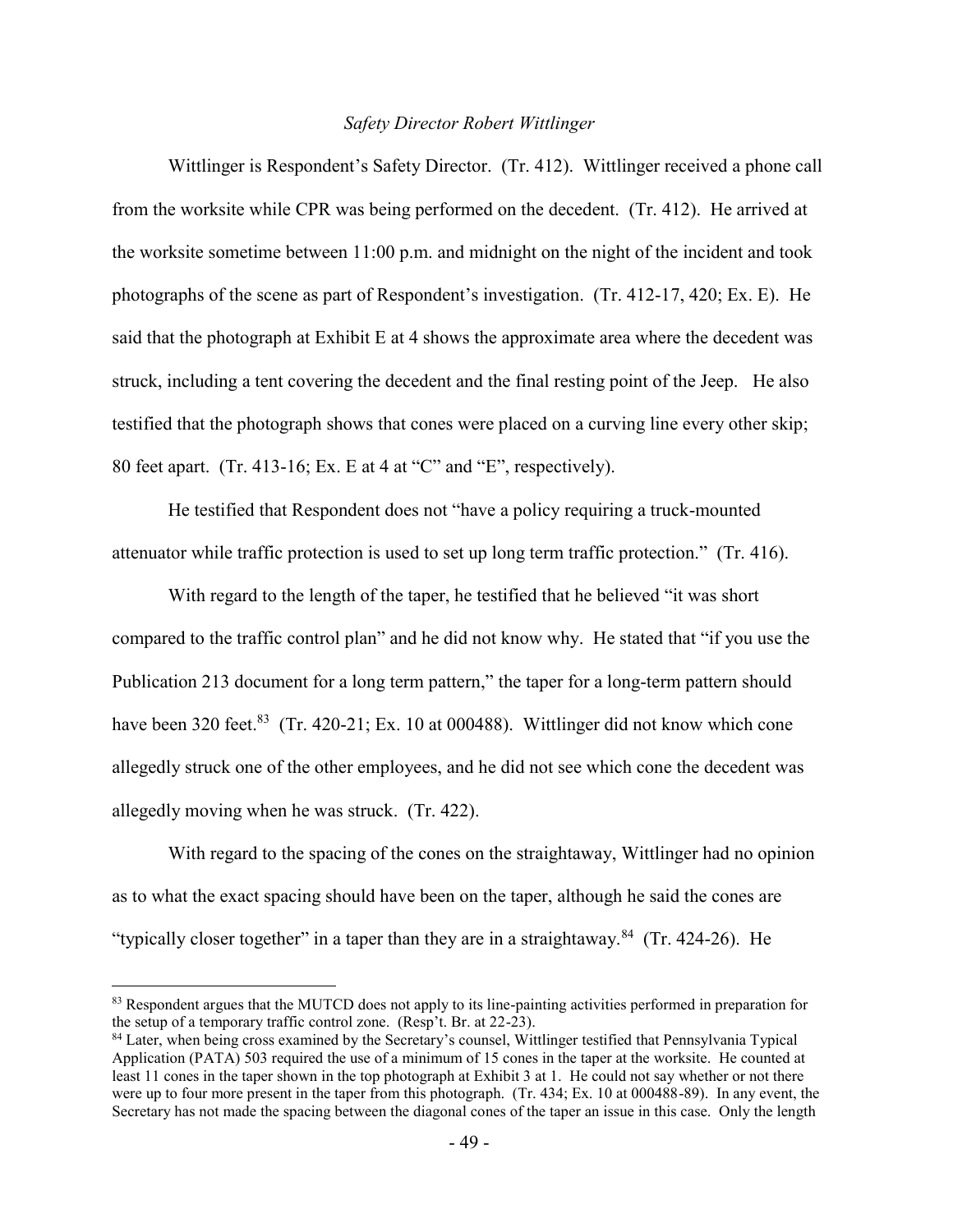testified that the spacing of the cones on the straightaway on this worksite should be 80 feet based on PATA 503 [Work Space in the Left or Right Lane] in PA Pub. 213.<sup>85</sup> (Tr. 424-29; Ex. 10 at 000488-89). He then testified that the decedent, as the lead superintendent on this worksite, would have determined the spacing of the cones of the taper; however, Wittlinger did not know whether the decedent actually calculated that specific distance on the date of the incident. (Tr. 426-27). Wittlinger testified that the decedent would have had a copy of the PATA 503 with him. (Tr. 427).

When looking at Section C, PATA 503, PA Pub. 213 (Ex. 10 at 000302),<sup>86</sup> regarding the spacing of the cones on the straightaway, Wittlinger testified that, rather than a 40-foot spacing, 80 feet is okay because on the night of the incident, short term cones were being used and the "long term pattern had not been built yet." (Tr. 429-30; Ex. 10). He stated that page 000489 of PA Pub. 213 (Ex. 10) should be "blended" with the TCP drawings that are based on the PennDOT drawings for the project. (Tr. 430-31; Ex. 2). He also agreed that 120 feet would be inappropriate for cone spacing in this situation, and that 80 feet would be maximum spacing for cone placement that would have been acceptable in this situation.<sup>87</sup> (Tr. 431).

<sup>85</sup> Wittlinger testified that the distance between the two cones shown on the straightaway at "G" and "H", Ex. E at 4, in the vicinity where the decedent was struck was 60 feet. (Tr. 423-24; Ex. E at 4).

of the taper is at issue. (Tr. 441). The Court notes that the "Note" below the Distance and Spacing Quick Reference Chart states that "Channelizing devices used in taper shall be equally spaced at ½ D Max.", where D for the 40 MPH speed is shown as 80 feet and one-half of D is 40 feet.

<sup>86</sup> General Notes – Section C, Traffic Control Devices – Channelizing Devices (Page 1 of 1) states (in part):

C-1. Cones shall only be used during short-term operations. …

C-3. Channelizing devices [including cones] may be substituted for temporary longitudinal edge line pavement markings shown on any PATA 200 or 500 series [Long-Term Stationary Operations] drawing. If channelizing devices are used in place of longitudinal edge lines, they shall be spaced at a distance (in feet) equal to the regulatory speed limit; for example a 45 MPH speed limit requires 45' spacing. … C-5. Tapers within a lane shall utilize a minimum of 6 channelizing devices, however, more may be

required based upon the regulatory speed limit and lane width. …

<sup>(</sup>Ex. 10 at 000302).

<sup>87</sup> Wittlinger was also questioned regarding the spacing of the cones within the transition taper. (Tr. 419; 432- 436). The Court notes that this questioning began by attempting to use the spacing of the cones as a measuring device to determine the length of the transition taper; however, the testimony attempted to decipher the exact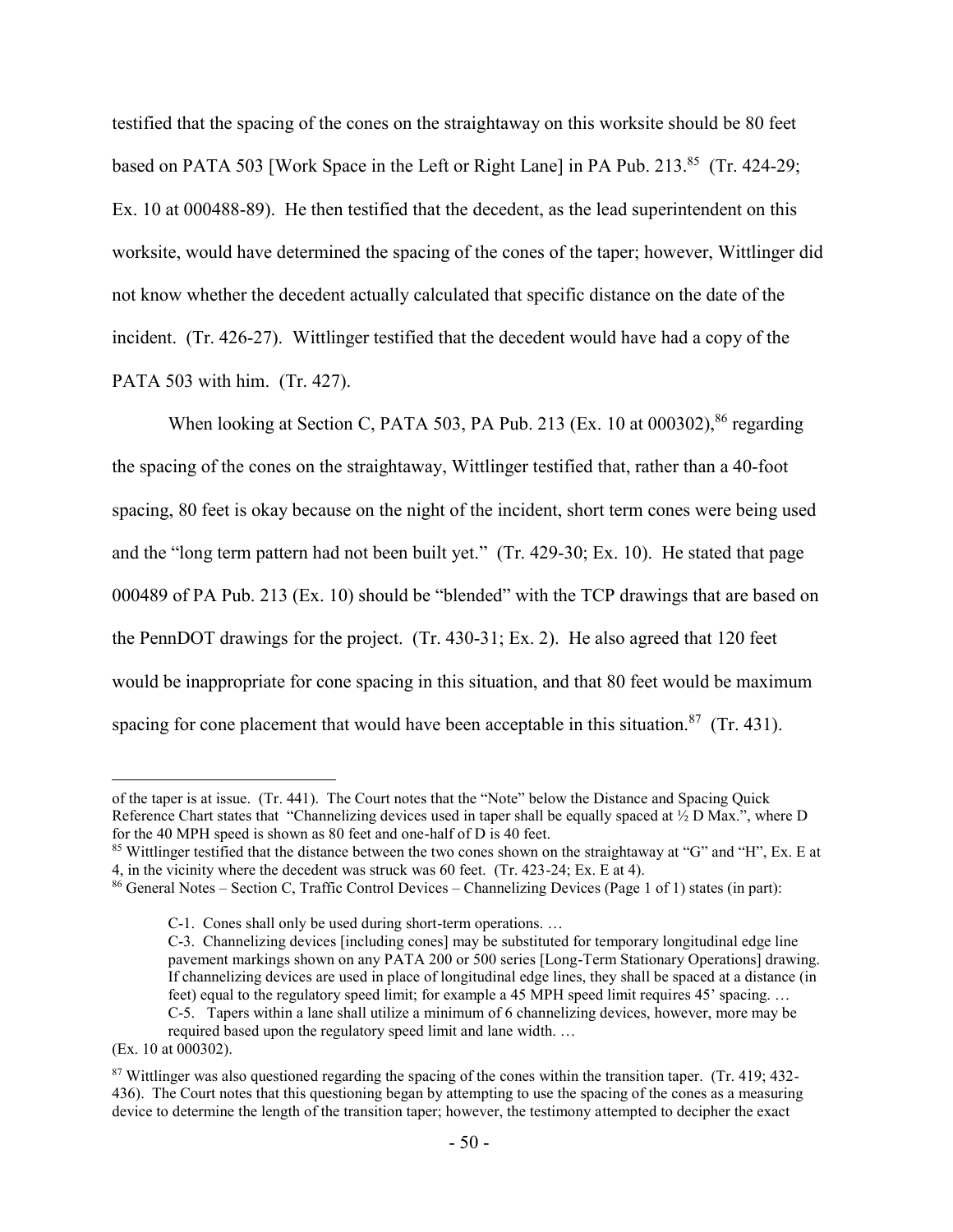### *Respondent's Contract with the Commonwealth of Pennsylvania*

Relevant portions of Respondent's 209-page contract include: In consideration of

\$36,237,872.39 between the Commonwealth of Pennsylvania and Respondent:

The description and location of the project is as follows: Reconstruction of existing asphalt overlaid reinforced concrete pavement (two lanes in each direction) for approximately 1,000 ft. along SR 0422, Section M2A - Pottstown Bypass Expressway and asphalt pavement for roadway tie-ins on both approaches; reconstruction of existing 6-span steel girders/floor beams/stringers (fracture critical) Schuylkill River Bridge (S-31311) using 6-span pre-stressed concrete PA Bulb-Tee beams; construction of approximately 292 ft. long pre-fabricated retaining wall (S-33660); restoration of approximately 0.11 acres of wetlands; relocation of stream; installation of multi-duct conduit and junction boxes for future fiber optic lines/ITS equipment; stormwater management facilities/ pipes; concrete median barrier; concrete glare screen; guiderail removal and installation; signing; pavement markings; and other miscellaneous construction, all as indicated on the drawings approved by the SECRETARY OF TRANSPORTATION for STATE ROUTE 0422, SECTION M2A in MONTGOMERY AND CHESTER COUNTIES, WEST POTTSGROVE AND NORTH COVENTRY TOWNSHIPS from approximately 3,800 ft. west of the Schuylkill River Bridge between Stowe and PA 100 Interchanges at segment 0020/0021 offset 0408/0408 to approximately 3,000 ft. east of the Schuylkill River Bridge at segment 0010/0011 offset 3072/3072.

(Ex. 4 at 5).

 $\overline{a}$ 

The Secretary also introduced over 60 pages of PennDOT TCPs into evidence. (Tr.

112, 430; Exs. 2, 14). The main plan at issue at trial was of the worksite that OSHA inspected.

(Exs. 2 at 34, 14 (zoom-up of Ex. 2 at 34)). Superintendent Schaeffer agreed that the TCP,

under the heading "Traffic Control Plan: General Notes and Legend," incorporates PA Pub.

213. (Tr. 193; Ex. 2 at 000124). This section of the TCP also states in pertinent part:

### General Notes

A. This work consists of the maintenance of traffic and the protection of the traveling public approaching the construction area and within the limits of construction.

spacing of the cones in the transition taper. The Court notes that the exact spacing of the cones in the transition taper is not at issue for the citation items in this case.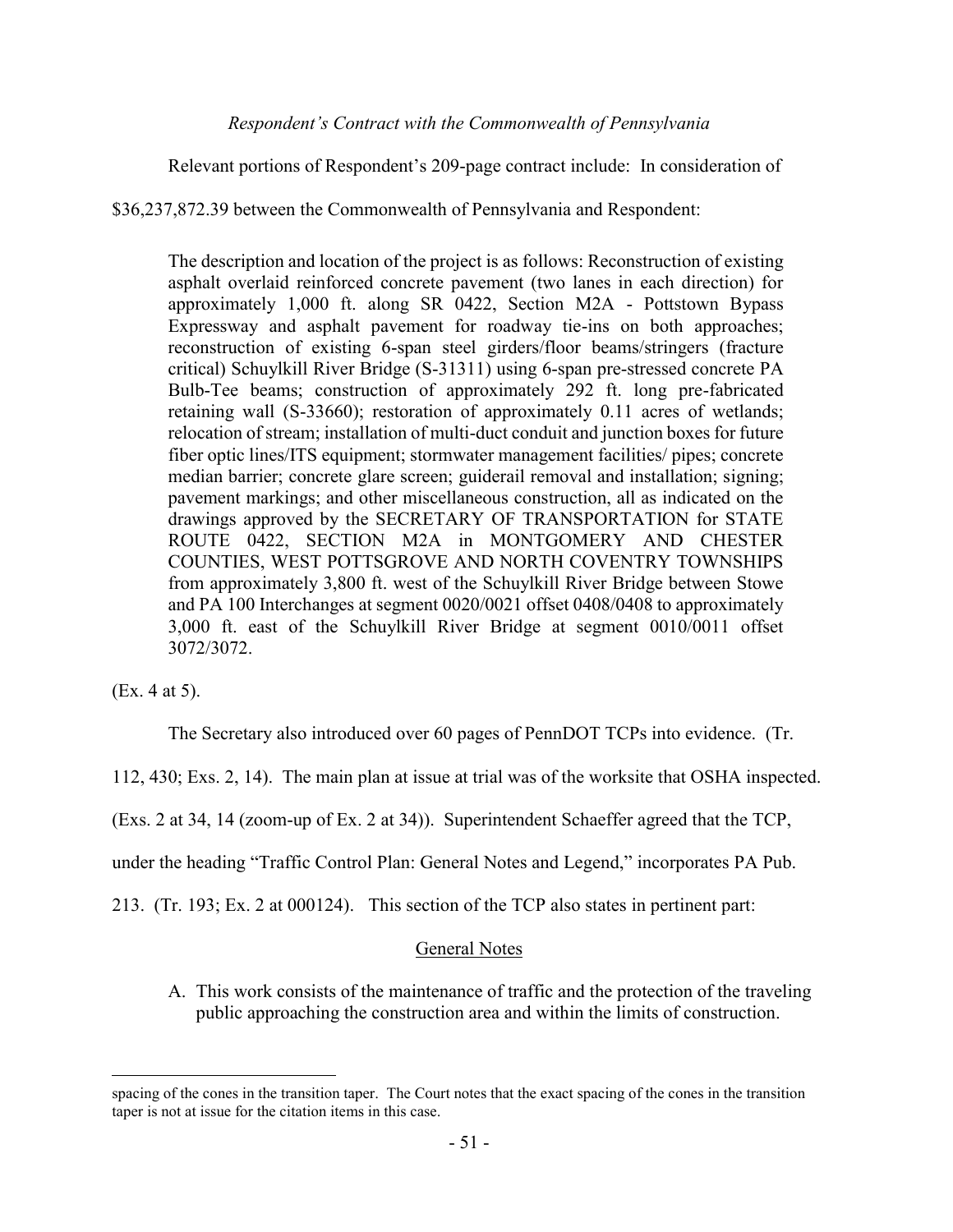- B. Furnish, erect, place, and maintain traffic control signs and devices and maintain traffic during hours of construction and at all other times in accordance with the methods indicated on these drawings and,
	- 1. The special provisions of the contract,
	- 2. PA Code, Title 67, Chapter 212, official Traffic Control Devices
	- 3. PDT Publication 213, Temporary Traffic Control Guidelines,
	- 4. PDT Publication 35, Approved Construction Materials & Bulletin 151
	- 5. PDT Publication 408, Specifications
	- 6. PDT Publication 111M, Traffic Control Pavement Markings and Signing Standards
	- 7. Manual on Uniform Traffic Control Devices (MUTCD)

(Ex. 2 at 000124) (emphasis added).

 $\overline{a}$ 

### **DISCUSSION**

As explained below, the Court vacates the citation items based on Respondent's arguments and the Secretary's failure to meet his burden of proof to show that: 1) the cones along the straightaway were placed at 120-foot intervals, 2) a TMA was being used to protect employees placing cones near moving vehicles, and 3) the transition taper was only 120-feet in length at the time of the incident as alleged in the citation items.<sup>88</sup> The Court concludes that Respondent's arguments regarding the lack of evidence supporting the nature of a hazard in this case, and arguments regarding the discretionary nature of the incorporated MUTCD provisions, are dispositive to the definition of the hazard in the alleged general duty clause violation in Citation 1, Item 1, and to the applicability of the cited standards in Citation 1, Items 2 and 3.<sup>89</sup>

<sup>88</sup> Conversely, the Secretary has failed to show that at the time of the incident Respondent had not: a) placed cones at 40-foot intervals along the straightaway and b) established a transition taper that was less than about 300 feet in length.

<sup>&</sup>lt;sup>89</sup> Respondent devotes much of its Post-Hearing Brief to the underlying premise that the OSHA citation at issue in this case depends on how Respondent's worksite is characterized. For instance, Respondent claims that the citation items cannot be affirmed here because Respondent's worksite was "temporary" in nature, and not "permanent;" that its work on the day of the incident was "preparatory," and not "actual work." (Resp't Br. at 14-15, 23-24). The Secretary argues that the Court should reject this premise, stating simply that Respondent "was not setting up a temporary traffic control zone" because "all four elements of a temporary traffic control zone as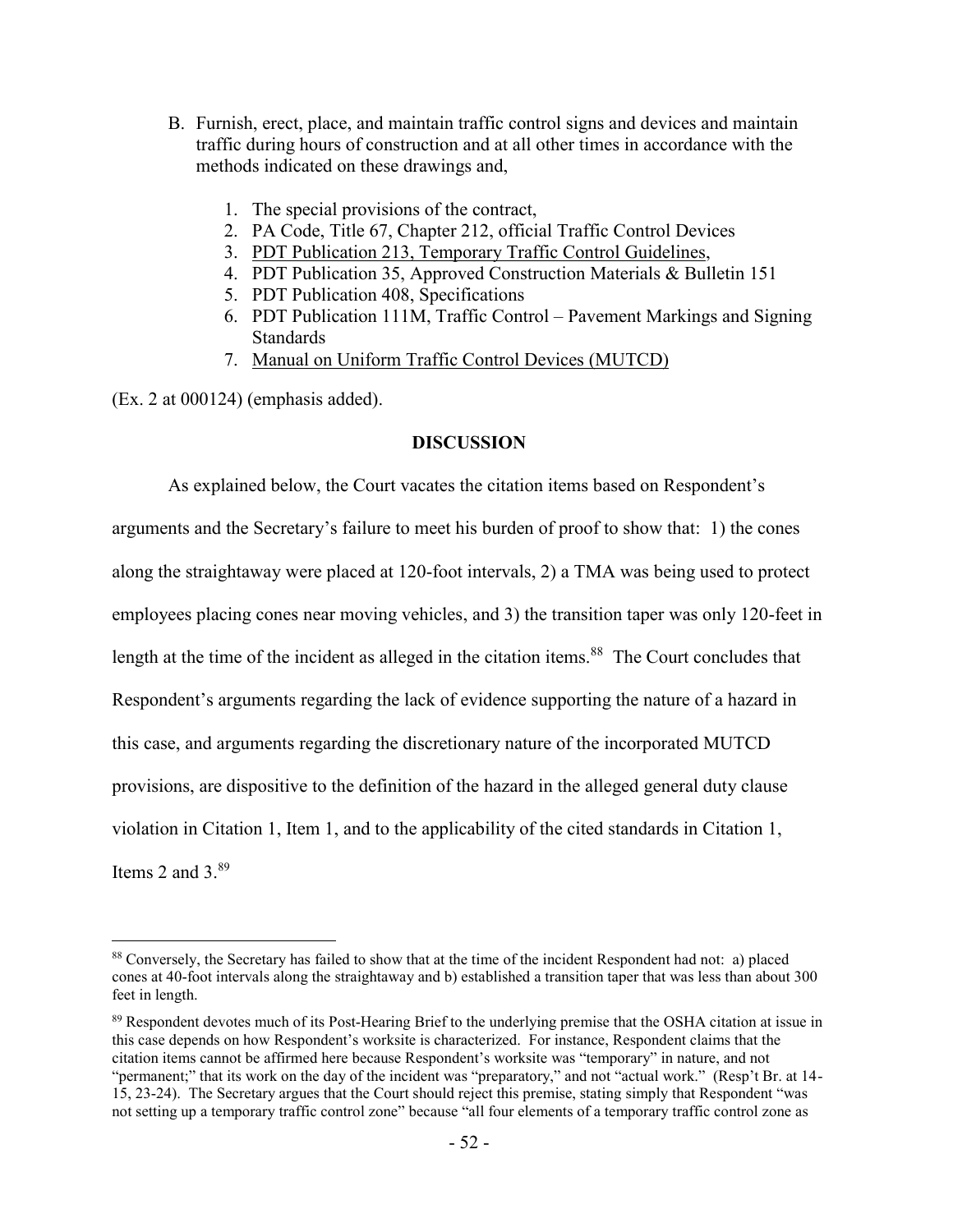#### **I. Alleged Violations**

## **a. Serious Citation 1, Item 1 – Alleged Cone Interval Violation Along the Straightaway**

To prove a violation of the general duty clause, the Secretary must establish that: (1) a condition or activity in the workplace presented a hazard; (2) the employer or its industry recognized the hazard; (3) the hazard was causing or likely to cause death or serious physical harm; and (4) a feasible and effective means existed to eliminate or materially reduce the hazard. *Arcadian Corp.*, 20 BNA OSHC 2001, 2007 (No. 93-0628, 2004). The Secretary must also establish that the employer knew, or with the exercise of reasonable diligence, could have known, of the hazardous condition. *Burford's Tree, Inc.*, 22 BNA OSHC 1948, 1949 (No. 071899, 2010), *aff'd*, 413 F. App'x 222 (11th Cir. 2011) (unpublished)).

"A safety hazard at the worksite is a condition that creates or contributes to an increased risk that an event causing death or serious bodily harm to employees will occur." *Baroid Div. of NL Indus., Inc. v. OSHRC*, 10 BNA OSHC 1001, 1003 (No. 79-1775, 1981). "A hazard must be defined in a way that apprises the employer of its obligations, and identifies conditions or practices over which the employer can reasonably be expected to exercise control." *Arcadian Corp.*, 20 BNA OSHC at 2007. (Resp't. Br. at 12). The hazard "is not defined in terms of the absence of appropriate abatement measures." *Wheeling-Pittsburgh* 

 $\overline{a}$ described in the MUTCD" were already in place on the night of the incident, and such traffic control zone "violated several safety requirements." (Sec'y Br. at 16).

The Court is not persuaded by Respondent's argument regarding the "temporary" nature of its worksite. The worksite on December 3, 2014, may not have been as "permanent" as a worksite with concrete Jersey barriers and a long-term traffic flow pattern, but this does not negate Respondent's obligations under the OSH Act to provide a safe working environment. Respondent still owed its workers protection from hazards on its worksite consistent with the general duty clause and applicable OSHA standards, regardless of the worksite's "temporary" nature. The Court, however, as discussed herein, vacates these citation items because the Secretary has not shown that the alleged hazard is covered by the OSH Act, as defined by Commission precedent, and because the Secretary has not shown that the cited standards are applicable to, or not met by, Respondent.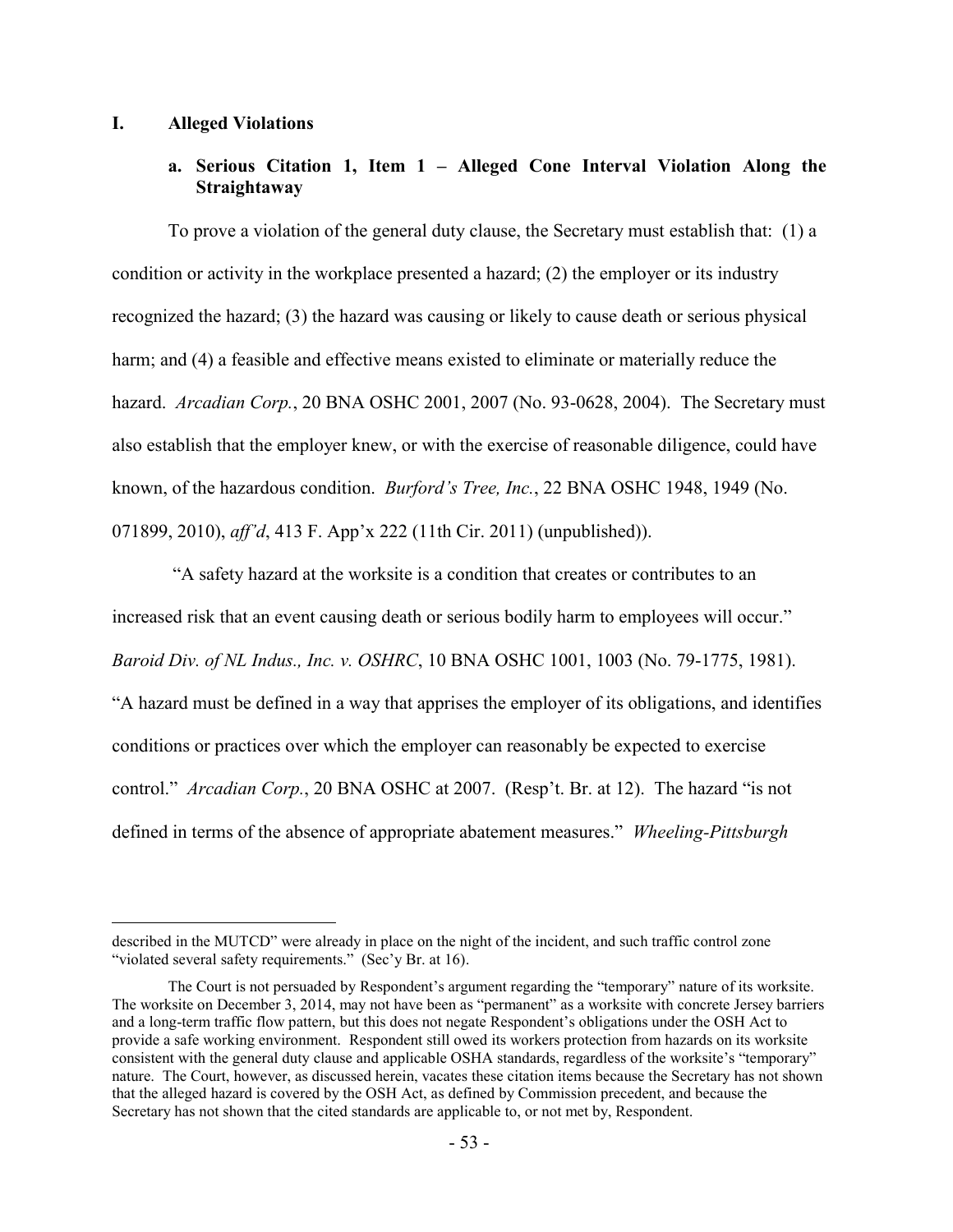*Steel Corp.*, 10 BNA OSHC 1242, 1245 (No. 76-4807, 1981) (consolidated), *aff'd*, 688 F.2d 828 (3d Cir. 1982) (unpublished).

The Secretary alleges that Respondent violated the general duty clause of the OSH Act because "the employer did not furnish employment and a place of employment which were free from recognized hazards that were causing or likely to cause death or serious physical harm to employees in that the employer failed to protect employees from vehicle strikes by not establishing a safe temporary work zone." (Citation at 6). The Secretary claims that "on or about 12/3/2014, the employer created a dangerous work zone by placing traffic control devices at 120-foot intervals instead of the required 40-foot intervals. The employees were not protected from vehicle strikes." (Citation at 6) (emphasis added). The Secretary proposes that "a feasible and acceptable means of abatement would be to comply with Pennsylvania PDT Publication 213 for proper placement of traffic control devices." (Citation at 6).

### *Traffic Cone Spacing*

In the hazard definition section of his Brief, the Secretary devotes most of his argument to establishing the precise spacing of the cones in the straightaway based on the evidence in the record. (Sec'y Br. at 7-8). The Secretary, however, does not address specifically, in his Post-Hearing Brief, how the spacing of the cones, once established, is a hazard or contributes to an increased risk of a hazardous event. *Baroid Div. of NL Indus., Inc*, 10 BNA OSHC at 1003. In his Post-Hearing Brief, the Secretary states that the traffic cone spacing was "far enough apart for a vehicle to weave in and out of the work zone without hitting a cone." (Sec'y Br. at 7). However, Counsel's closing argument at the trial included the following:

And so we have a violation here that the Secretary would argue is directly related to [the decedent's] death, in that the cones were spaced far apart enough that drivers passing through the traffic pattern could actually be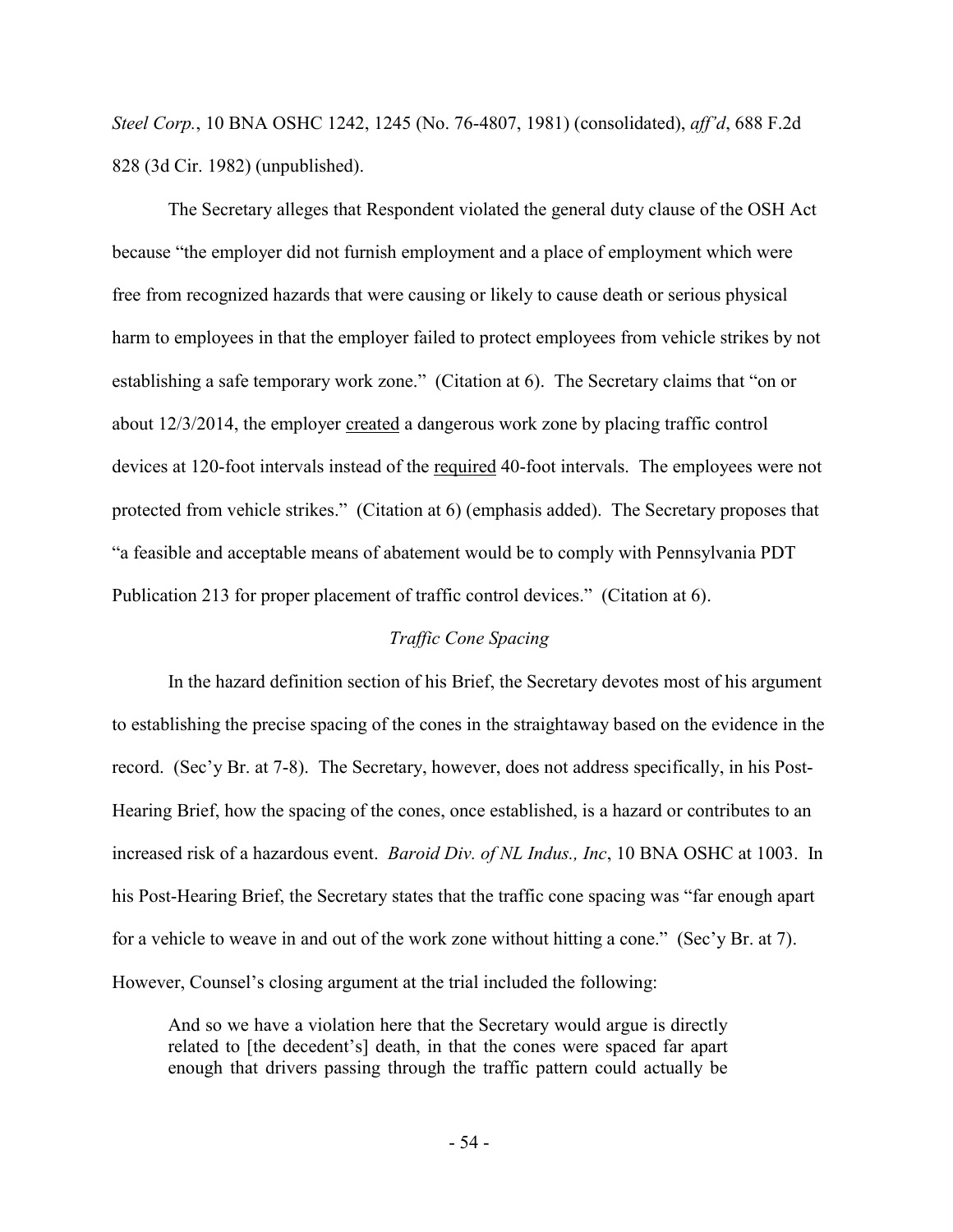confused about whether the left lane was open or whether the left lane was closed.

(Tr. 441).

It is the Secretary's burden to "apprise" Respondent of a specific forty-foot cone spacing requirement if the Secretary chooses to pursue a general duty clause violation citation for this issue.<sup>90</sup> Arcadian Corp., 20 BNA OSHC at 2007. Here the Court finds first that the Secretary has not established the precise cone spacing on the straightaway at the time of the incident. The Court further finds that the Secretary has not established that the spacing constitutes a hazard under the general duty clause, as defined by Commission precedent.

The Court notes that there are challenges regarding the evidence in the record with respect to whether the Secretary can establish precisely what the spacing of the traffic cones was along the straightaway at the worksite before the incident. For instance, despite devoting significant time at trial to this fact inquiry by reviewing police vehicle dash-cam videos, the Secretary concedes in his Post-Hearing Brief that the dash-cam videos (Exs. 13, A) in the record are not reliable because the videos captured what the traffic cone spacing was postincident, and it is undisputed that many of the cones were moved post-incident to allow emergency responders through to the decedent.<sup>91</sup> (Sec'y Br. at 7).

Instead, to attempt to establish the exact spacing of the cones, the Secretary relies solely upon one part of foreman Ruof's testimony that each cone in the straightaway was placed "every third skip" and ignores other contradictory Ruof testimony where he said the cones

<sup>&</sup>lt;sup>90</sup> The Secretary has put forth no evidence attempting to show that the traffic cones in this case, weighing twelve to twenty pounds and standing thirty inches in height, could physically prevent a vehicle like a Jeep Liberty from veering into the work zone. (Tr. 128-29).

<sup>&</sup>lt;sup>91</sup> Messrs. Ruof, Schaeffer, and Barton testified that the cones were in a configuration after the incident that differed from their configuration before the incident. (Tr. 89-102, 118-19, 216-23, 310-14, 351-58).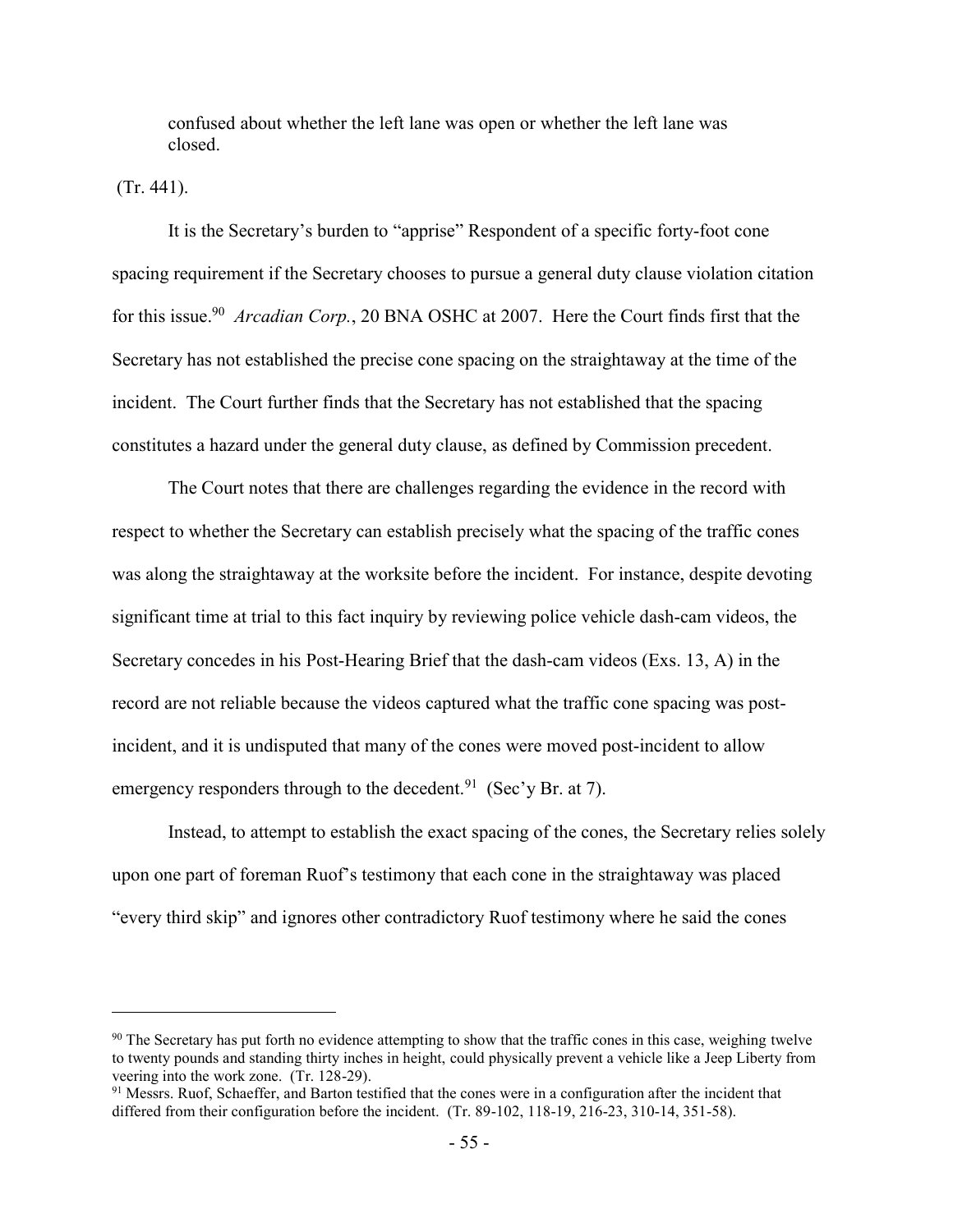were forty feet apart.<sup>92</sup> Superintendent Schaeffer was present during Ruof's testimony, and later in the trial seemed to suggest that Ruof was mistaken in the "every third skip" description of the cones.<sup>93</sup> (Tr. 223). Schaeffer also testified that he saw nothing wrong with the placement of the cones when he left the worksite an hour before the incident occurred. (Tr. 176). Schaeffer testified that 45 to 60 minutes before the incident some of the cones were "probably tighter than 40 feet apart. Some of them may be a foot or two off. But they were very tight. Those cones were very tight at that time." (Tr. 201). Detective Barton testified that when he departed the traffic control pattern at 10:00 p.m. the cones were uniform and evenly spaced along the skip. Barton had no safety concerns about the cones. The Court therefore finds that the Secretary has not established the precise spacing of the cones on the straightaway and has not established that they were spaced 120 feet apart as specifically alleged in the citation.<sup>94</sup>

 $92$  Much testimony in the record attempted to calculate the spacing of the cones if they were placed "every third" skip," meaning every third dash line. Synthesized, the testimony would indicate that cones placed "every third skip" would be 120 feet apart (*i.e.*, if each dashed line were 10 feet long, and each space between each dash line were 30 feet long, then a cone placed on the third dash line would be 120 feet away from the neighboring cone), according to the Secretary. (Tr. 256-57). Wittlinger testified that PA Pub. 213 indicated that the cones in the straightaway should be 80 feet apart and not 40 feet as alleged by the Secretary. He further testified that the photographs show that the cones in the straightaway were 80 feet apart. (Tr. 413-30; Exs. 10 at 000302, 000488- 89, E).

<sup>&</sup>lt;sup>93</sup> The Court notes that Ruof was recently pulled off his other project to work on this project and expressed unfamiliarity with the specifics of this project in his testimony at times. *See, e.g*, Tr. 109. Even the Secretary concedes that Ruof's testimony regarding the distance of these cones was at times unreasonable. (Sec'y Br. at 16- 17 citing Tr. 138). Ruof testified that the cones were 40 feet apart "thereabout" in the straightaway and that he did not agree with OSHA's allegation that the transition taper was only about 120 feet in length. He also said "I'm not sure what they are. [The cones in the straightaway were] "[p]robably 20 feet apart or something like that." (Tr. 131-38).

<sup>&</sup>lt;sup>94</sup> Presumably, the Secretary seeks to establish that the cones were at least 120 feet apart because Safety Director Wittlinger testified that he agreed that if the cones were spaced at 120 feet apart, it would be inappropriate. (Tr. 431). The Court notes that the Secretary points out that Wittlinger testified that he thought the cones were 80 feet apart. (Sec'y Br. at 10 n.2 citing Tr. 423). For that testimony, however, Wittlinger was referring to post-accident evidence including the video in Ex. 13 and pictures that he took after the incident occurred. (Tr. 416-24 citing Ex. E).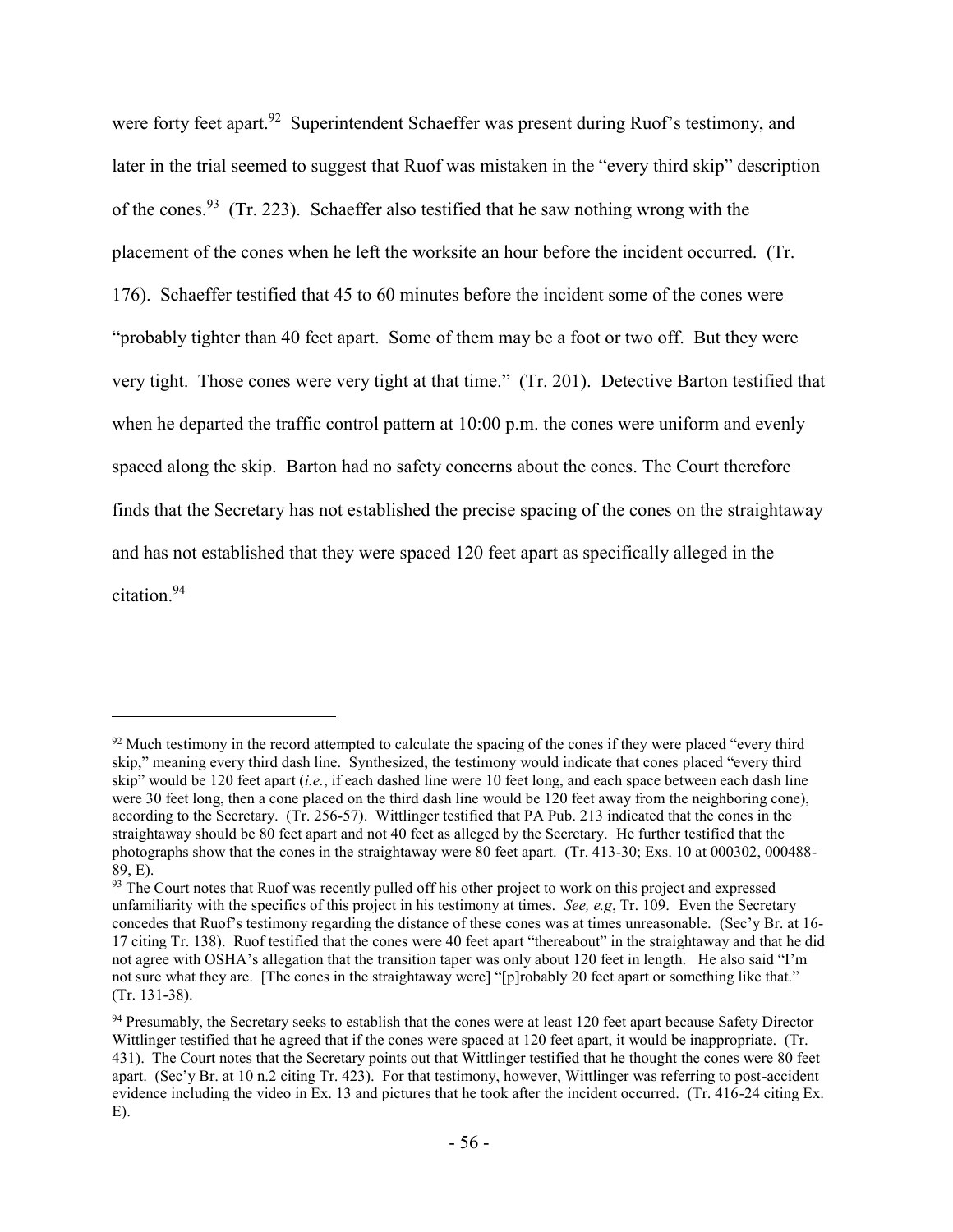The Secretary has also failed to show that the cones along the straightaway were not set at 40-foot intervals at the time of the incident. The videos at Exhibits 13 and A, and the photographs at Exhibit 3 taken from the video at Exhibit 13, were taken after the incident; after cones had been moved about at the worksite. Detective Barton and Superintendent Schaeffer testified that the cones on the straightaway were safe and in good order before the incident. Both Messrs. Ruof and Schaeffer testified that the cones along the straightaway were placed at 40-foot intervals before the incident. The Secretary has not presented sufficient evidence to overcome their testimony and show that the cones were placed at a distance beyond 40-foot intervals.

Notwithstanding the above, the Court now analyzes Respondent's argument regarding the existence of a hazard for this citation item with an assumption that the cones were placed more than 40 feet apart.

### *Alleged Traffic Cone Spacing Hazard*

Even with this assumption, however, Respondent persuasively argues that the Secretary has failed to establish that placing cones at "anything other than 40-foot intervals" presented a hazard in the first place. The Secretary has provided no evidence except: (1) the PA Pub. 213, and (2) the incident itself, to establish that any spacing other than 40-foot intervals presented a hazard on this worksite.<sup>95</sup> The Court finds that both pieces of evidence, the PA Pub. 213 and the incident itself, present hurdles that the Secretary did not overcome to establish a general duty clause hazard, as defined by Commission precedent, in this case.

The Commission has "hesitated" and "had reservations" about holding that a breach of levels published by a third-party organization would constitute a hazard in part because such

<sup>&</sup>lt;sup>95</sup> The Secretary did not offer any testimony that there has been an instance of an injury to a worker caused by an employer's failure to place cones at 40-foot intervals.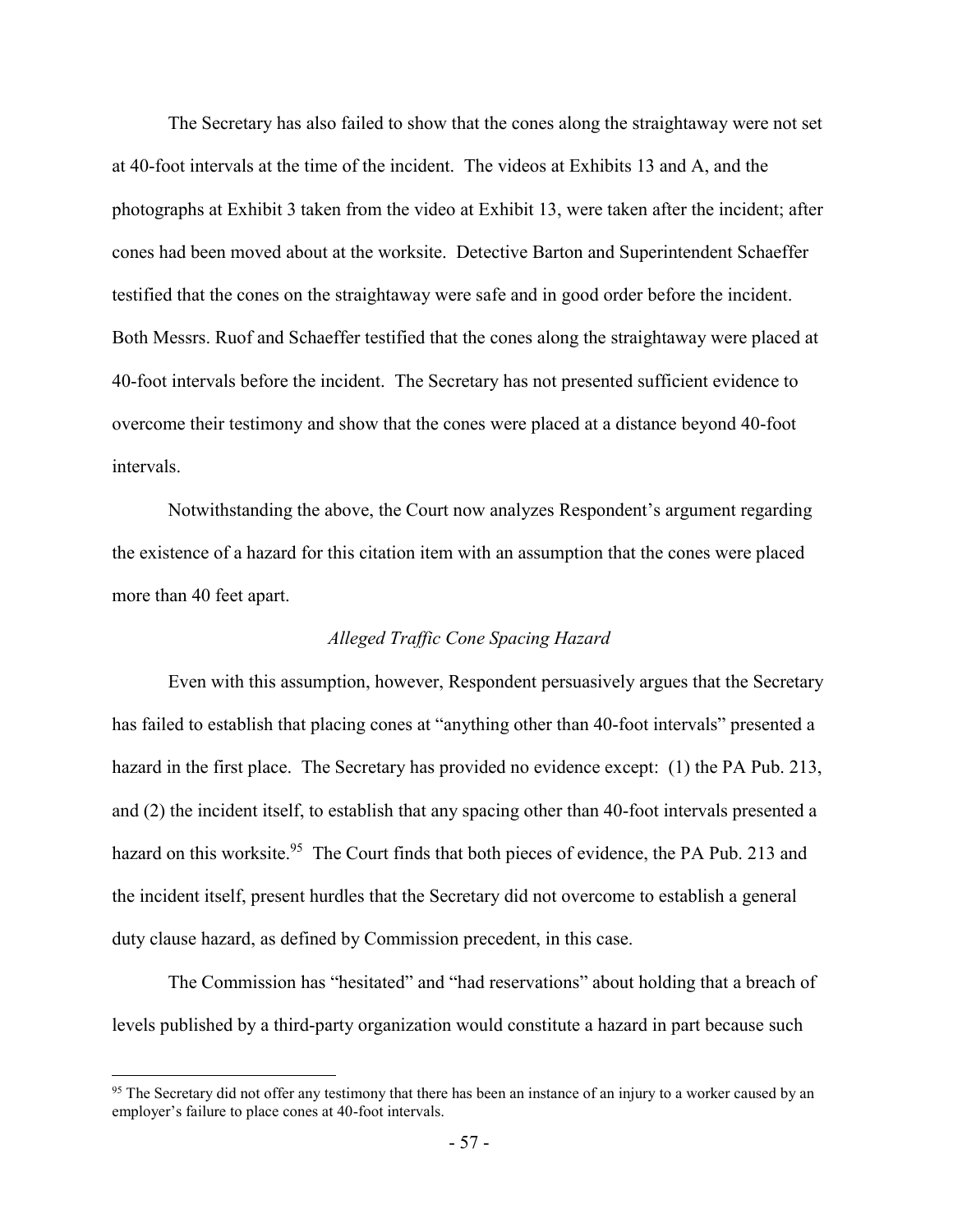levels do "not have the force and effect of law; failure to comply with it is not, in and of itself, illegal." *Indus. Glass*, 15 BNA OSHC 1594, 1603 n.10 (No. 88-0348, 1992) (regarding heat stress levels in publications by the American Conference of Governmental Industrial Hygienists, National Institute for Occupational Safety and Health (NIOSH) and American Industrial Hygiene Association). The issue of the existence of a hazard is separate from the issue of recognition, for which, conversely, the Commission does look to third party publications. *Id.* at 1603 n.11 (stating that precedent allows relying on NIOSH document for industry recognition of heat stress).

It is undisputed that Respondent had multiple traffic control devices in place on the worksite up until the incident. As the Secretary concedes, all four elements of a traffic control worksite were in place: signs were placed two miles ahead of the worksite to indicate the advance warning area; the taper was the transition area; the work zone (separated by spaced cones) was the activity area<sup>96</sup>; and the taper back to the left lane was the termination area. (Sec'y Br. at 15-16). Respondent had a blinking arrow at the transition area, alerting drivers to stay in the right-hand lane for construction. Additionally, the decedent was wearing reflective clothing and PPE at the time he was hit.<sup>97</sup> For this citation item, the Secretary does not address any of these traffic control devices that Respondent had put in place on its worksite.

Instead, the Secretary claims that the spacing of the cones in the work area "created" a traffic hazard, pointing to the fact that they were not 40 feet apart (as "required" in PA Pub. 213), and that the driver of the Jeep Liberty veered into the work area.

<sup>&</sup>lt;sup>96</sup> PA Pub. 213 defines "Activity Area" as the "Area of a temporary traffic control zone comprised of the buffer space and the work space usually separated from traffic flow by channelizing devices or barrier located parallel to the travel lanes."  $(E_{\rm X}$ . 10 at 000309).

<sup>&</sup>lt;sup>97</sup> The decedent was wearing a fluorescent green jacket, in good condition, with silver reflective striping on chest, back and sleeves; a hardhat with a light was found nearby. (Ex. 18 at 17).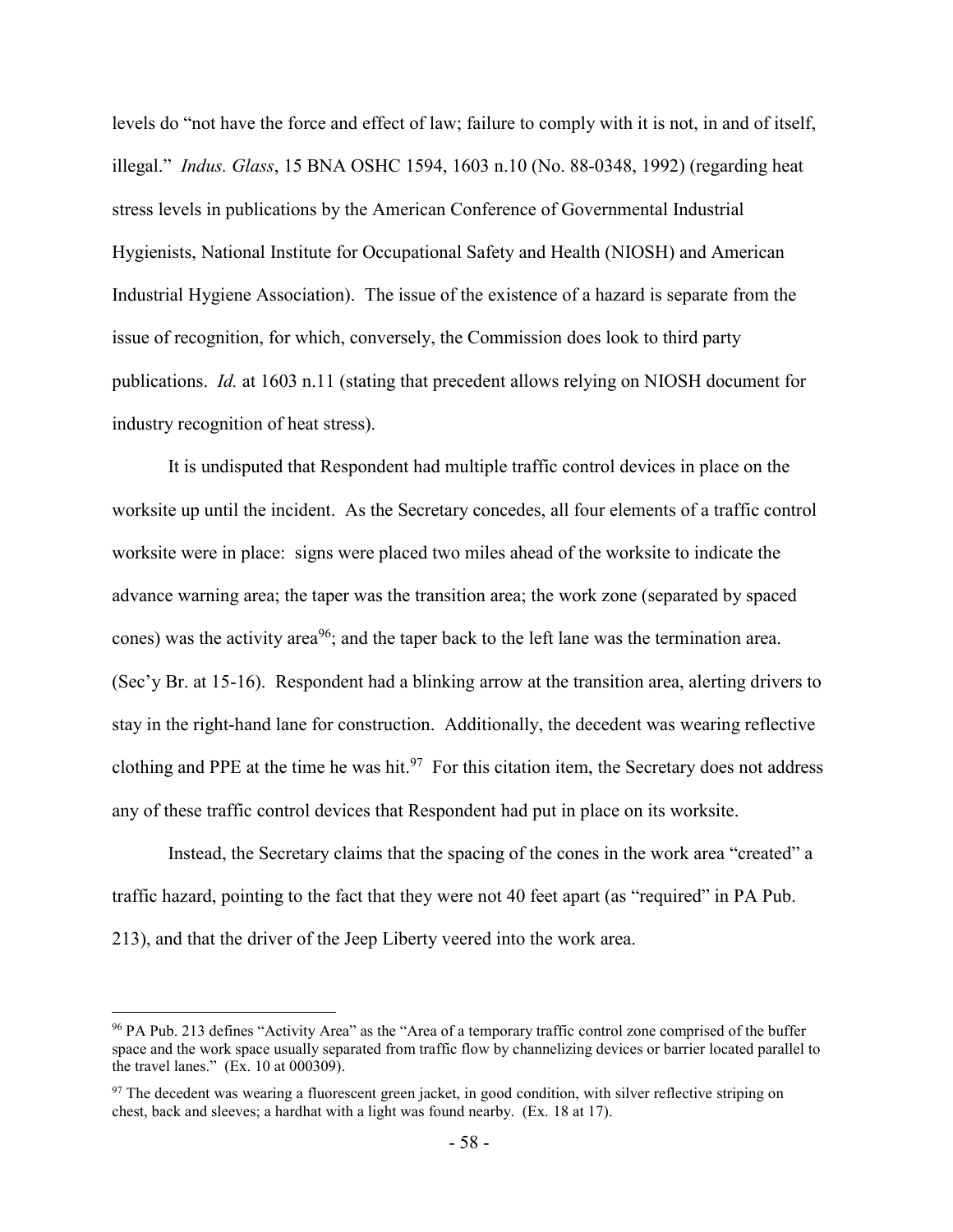Regarding PA Pub. 213, the Court finds that it is a publication by a third-party

organization. *Indus. Glass*, 15 BNA OSHC at 1603 n.10. This publication is not affiliated

with OSHA. While the Secretary claims that a "40-foot interval" was "required," the Secretary

has proffered no support in terms of OSHA regulations or Commission precedent for this

claim.<sup>98</sup> Indeed, Commission precedent serves to undermine the Secretary's attempt at

defining the hazard in this manner. The hazard cannot be defined in terms of the absence of

appropriate abatement measures, in this case, a 40-foot cone spacing interval. *Wheeling-*

*Pittsburgh Steel Corp.*, 10 BNA OSHC at 1245.

Additionally, the Court notes that PA Pub. 213 is over 300 pages long. (Ex. 10). Upon

identification, the following exchange occurred between Counsel for the Secretary and

Foreman Ruof:

 $\overline{a}$ 

Q I'm handing you a document marked Government exhibit 10. You can move binder if you need to look at it, but is this what you were just referring to as PA-213 A Yeah. Yes, ma'am. [irrelevant material omitted] Q Can you take a look at that and direct me to the portion that would be relevant to the way the worksite was set up on December 3rd 2014? A Let's see. Q There are page number -- A Yes. Q -- on the bottom. They're sort of small. A Yeah. I can't even -- typical -- I mean I use like 18 and 21. I use those a lot. So -- but -- Q What do you mean 18, 21? A Well, the -- there's -- you know, a lot of these refer to just, you know, certain projects you're on. And I -- you know, the ones I do you use the same stuff. That's -- Q Same stuff.

<sup>&</sup>lt;sup>98</sup> At trial, counsel for the Secretary seemed to suggest that the "required" provision of PA Pub. 213 was based on the clauses within Respondent's contract with the Commonwealth of Pennsylvania requiring Respondent to follow PA Pub. 213 and the MUTCD. (Tr. 115). For this case, the Court treats Respondent's contract as another publication by a third-party organization, with regard to defining a hazard in a general duty clauses analysis. A contract may possibly serve to support recognition of a hazard by an employer, but for the same reasons in *Indus. Glass*, 15 BNA OSHC at 1603, it cannot be used to establish a hazard here.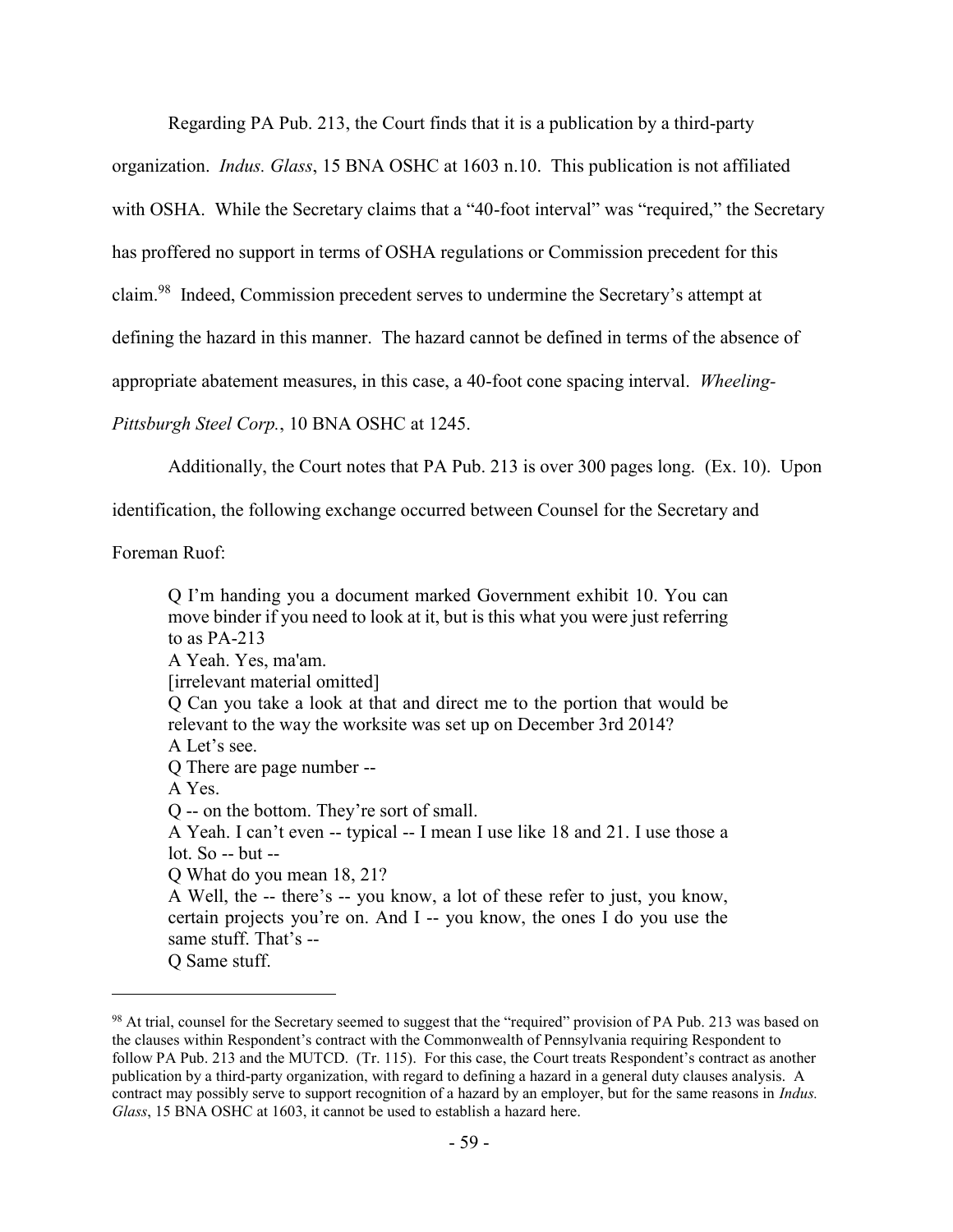A -- basically your signage and distance and that's all it'll give you. Q Okay. A But the scenarios change. But bear with me. Good lord. JUDGE PHILLIPS: Are you asking him to look -- THE WITNESS: Yeah. I mean -- JUDGE PHILLIPS: -- at each page of this exhibit or do you want to focus his attention on something you think is relevant? MS. LUBY: Yeah. One second. BY MS. LUBY: Q May have to get back to that, but -- A Thank you. Q -- I'll move on. MS. LUBY: I have no further questions at this time. JUDGE PHILLIPS: Thank you, ma'am.

(Tr. 116-17).

This exchange suggests that Foreman Ruof seemed a bit overwhelmed by the volume of this document.<sup>99</sup> The Court therefore relies on the testimony in the record regarding this document for guidance. This testimony is slim, and, not dispositive. Aside from Schaeffer's general testimony that PA Pub. 213 served only as a guide, the only other witnesses that testified to specific pages in this document were Foreman Ruof and Safety Director Wittlinger. (Tr. 134-41, 193-94, 425-30). Ruof testified to the "General Notes -Section C: Traffic Control Devices – Channelizing Devices." (Tr. 134-41; Ex. 10 at 000302). Wittlinger testified to "PATA 503" on pages 000488 - 89. (Tr. 425, 427, 430). Ruof testified that the cone spacing on the straightaway according to the provision at ¶ C-3 should be 40 feet on the basis that the speed limit at the worksite was 40 MPH. (Tr. 134-41; Ex. 10 at 000302). Using the "Distance and Spacing Quick Reference Chart," Wittlinger testified that the cone spacing on the straightaway according to PATA 503 [Work Space in The Left or Right Lane] should be 80

Q Okay. So this 40 foot requirement are you saying that only applies to the diagonal cones and not the ones that are on the skips?

 $99$  This is borne out by the following testimony by Ruof:

A That I don't know, ma'am. (Tr. 137).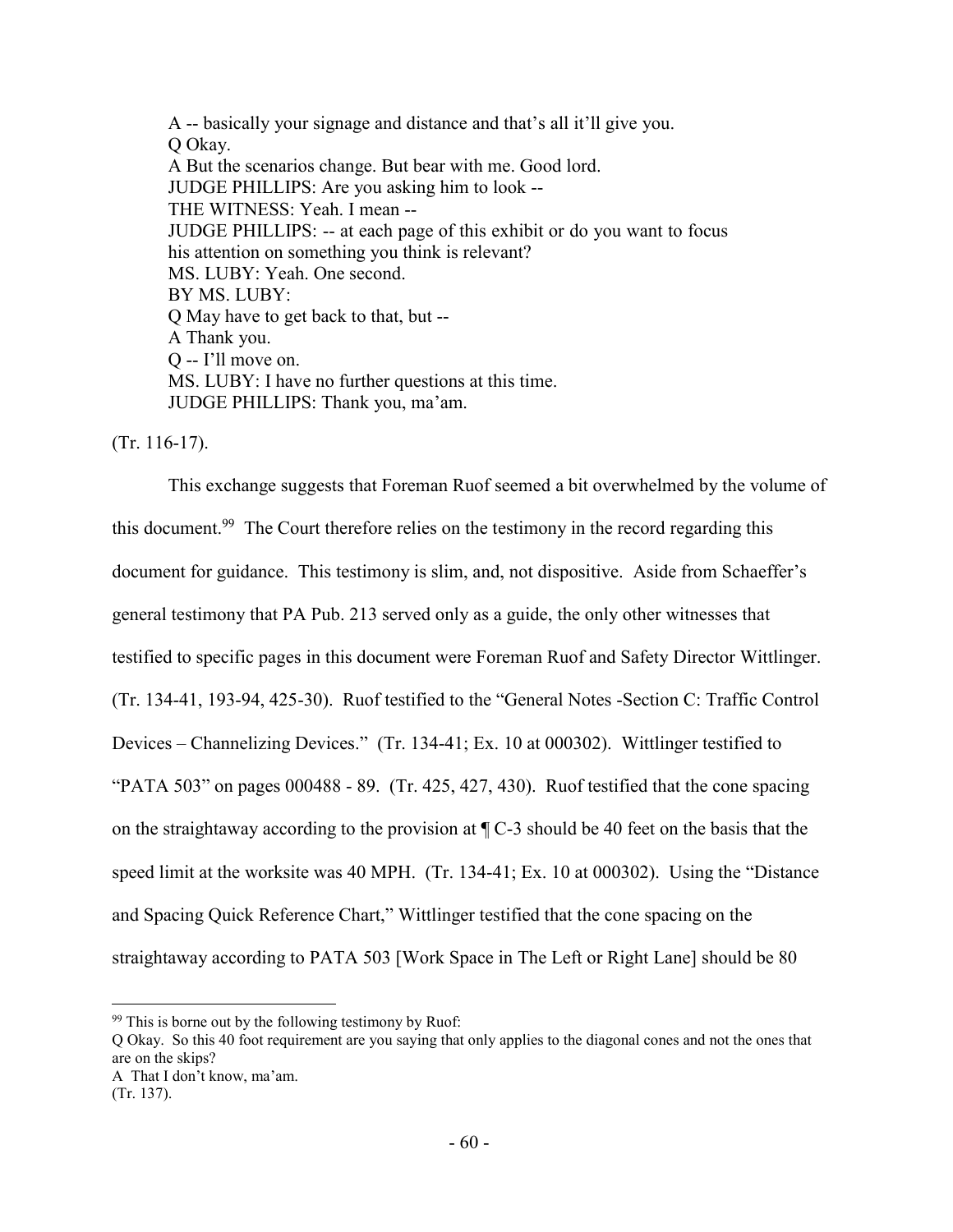feet. CO Santiago, on the other hand, testified that he did not recall inquiring into PA Pub. 213 when interviewing Wittlinger during his investigation. (Tr. 261). This evidence is not determinative as to what PA Pub. 213 "required" the cone spacing interval to be on the straightaway at Respondent's worksite on December 3, 2014.

The Court also notes that the "Application" section of PA Pub. 213 states the following:

The protections prescribed for each situation shall be consistent with the general provisions found in the most recent editions of Title 67 PA Code, Chapter 212, Official Traffic Control Devices and the Manual Uniform traffic Control Devices as issued by the Federal Highway Administration and should be based on common sense; engineering judgment; the speed and volume of traffic; the duration of the operation; the exposure to potential hazards; the physical features of the highway including horizontal alignment, vertical alignment, and the presence of intersections and driveways; and other important factors.

(Ex. 10 at 0294) (emphasis added). The Secretary has not addressed the emphasized portion of this section of PA Pub. 213, but the Court finds that it is broadly worded and seems discretionary. This broadly worded Application section is consistent with the testimony in the record by Respondent regarding "blending" documents to achieve its contractual work goals. Superintendent Schaeffer's testimony regarding the generally accepted practice of "blending" of "actual stuff from that 213 into what PennDOT's got going on." (Tr. 181, 194-95). Wittlinger also testified that in order to "build" to the PennDOT drawings (in Respondent's contract), Respondent had to "blend the two standards," clarifying that Respondent has to "blend" the PennDOT's drawings with the specifications in PA Pub. 213. (Tr. 430-31). The Secretary does not address this testimony regarding "blending" these documents in his Post-Hearing Brief.

Under these circumstances, the Court finds that PA. Pub. 213 is not supportive evidence for the Secretary's burden of establishing a hazard in this case.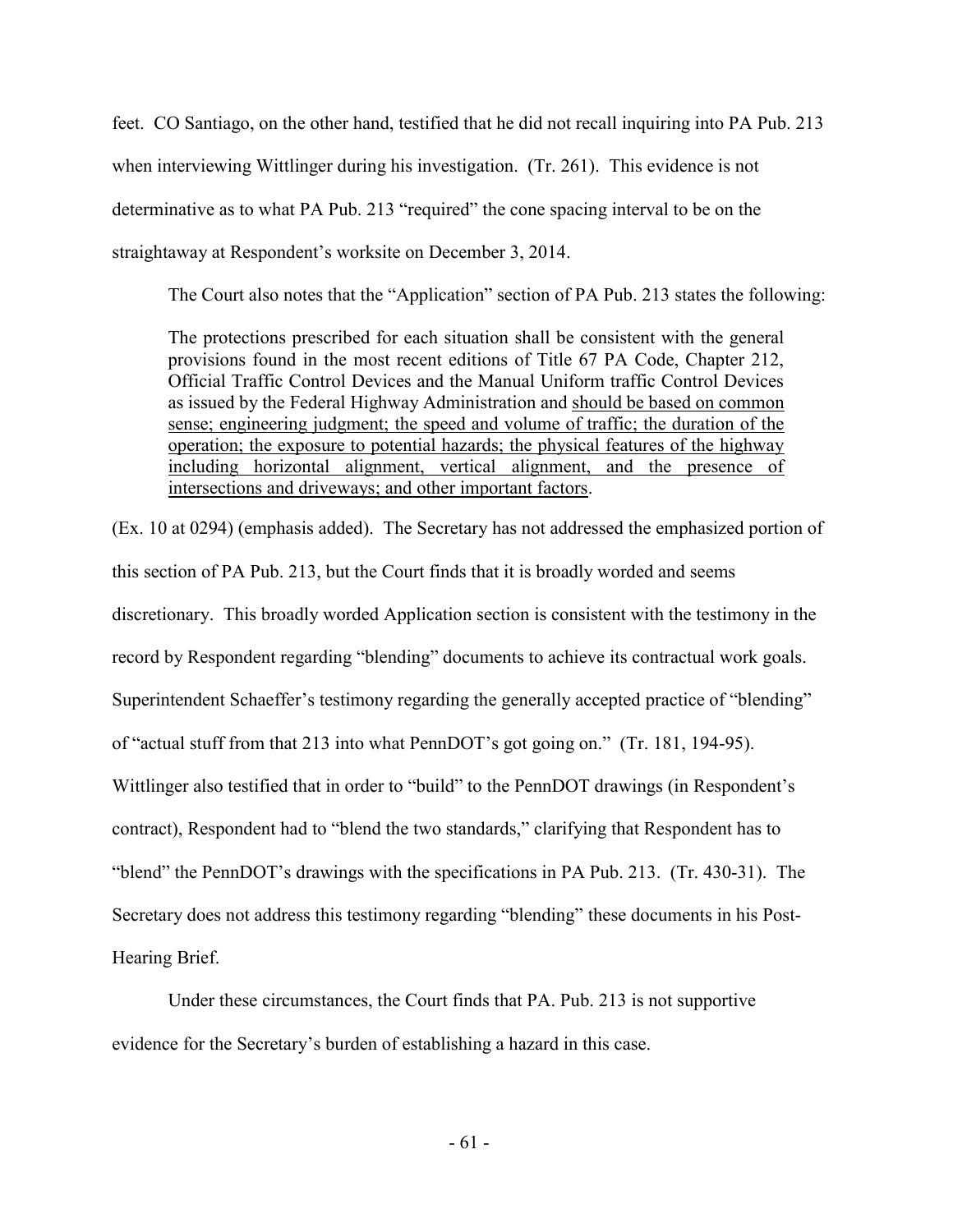Regarding the incident itself, the record in this case shows that the driver of the Jeep Liberty was charged with failing to comply with "duties within a construction zone." (Tr. 360- 61). The Court therefore finds that the record supports a finding that the driver's conduct at least contributed to the incident in this case. The Court also finds that this evidence undermines the Secretary's attempt to use the incident as proof that the cone spacing along the straightaway "created" the hazard in this case. There is no evidence that establishes how much of the driver's own conduct caused or contributed to the incident. The Secretary relies upon a statement reported by Sergeant Malason in the Police Incident Report made by the driver to Officer C. Matt Deichert to establish "haphazard" spacing of the traffic cones.<sup>100</sup> (Ex. 18 at 15-16; Jt. Pre-Hr'g St. at 5). Testimony concerning this statement attributed to Mr. Marable, the driver of the Jeep Liberty, was disregarded by the Court following Respondent's objection made prior to Ex. 18's ultimate admission into evidence. (Tr. 334). Also, the Court finds this statement by the driver of the Jeep Liberty has questionable reliability as it is self-serving to the driver, who was eventually charged despite this statement in the Police Incident Report. The Secretary has not supplied in any way evidence to support any claim that the spacing of the cones on this worksite actually caused this driver to veer into the workzone. The Court therefore finds that the incident itself, where a driver was eventually charged with not complying with duties in a construction zone, is not evidence that establishes a hazard in this case, in the event traffic cones were set at more than 40-foot intervals.

Finally, the Court notes that the Secretary is also not consistent in addressing the hazard in the remainder of his Post-Hearing Brief. Rather than referring to the allegedly improper

<sup>&</sup>lt;sup>100</sup> Officer Deichert recorded Marable told him that "it seemed like someone didn't put the cones down straight, and that caused him to really start paying attention." Marable further told Officer Deichert "that the cones weren't on the dotted line, as if they were haphazardly put down." (Ex. 18 at 15). Marable said nothing about the cones being spaced too far apart.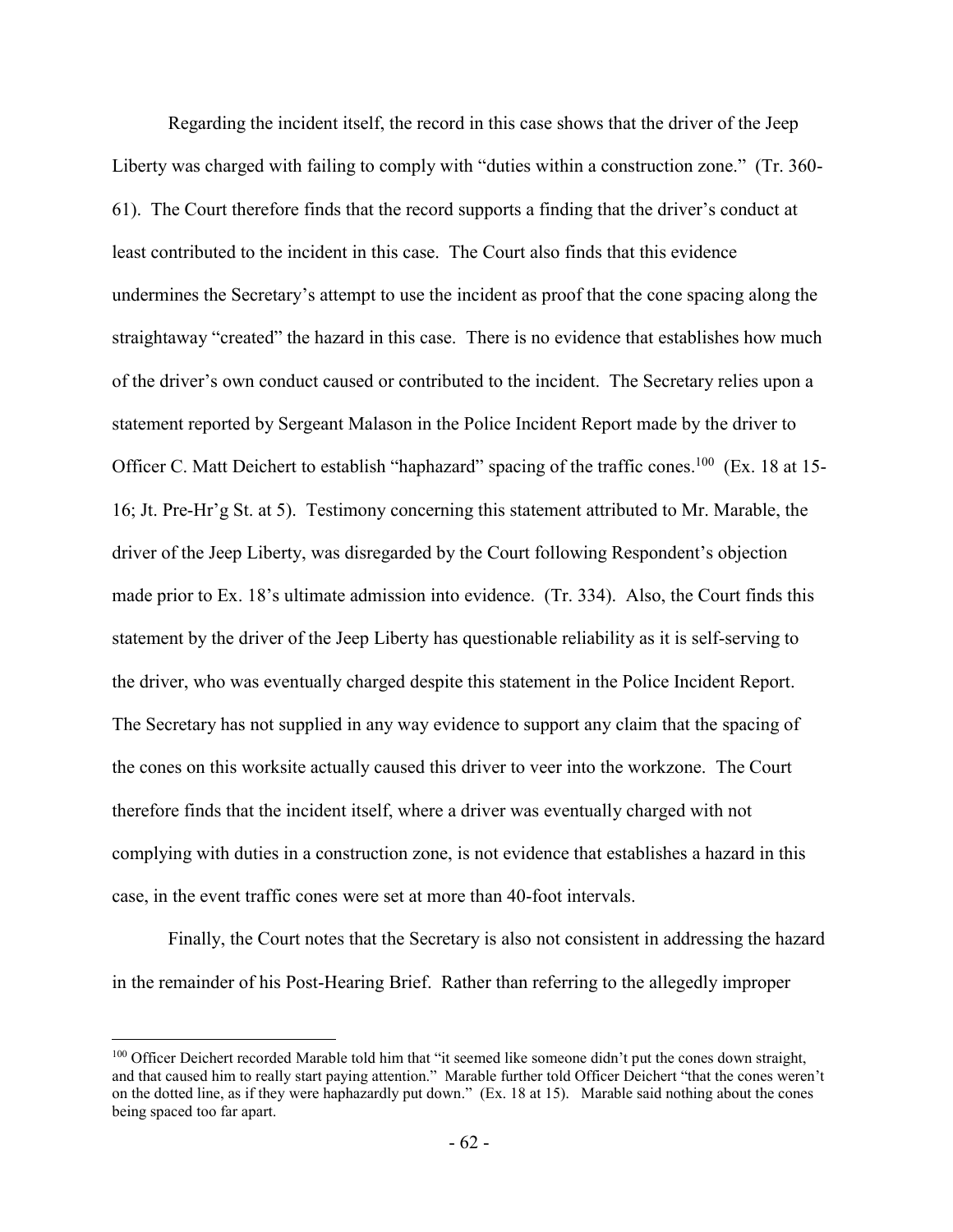traffic cone spacing that "created" a hazard, the Secretary later in his brief suggests that the hazard in this case is, simply, traffic. *See* Sec'y Br. at 8 ("Eckman does not dispute that it recognized the hazard that traffic posed to its employees"), 9 ("[The decedent's] death shows the seriousness of failing to protect workers from being hit by oncoming vehicles."). In his recognition and likelihood of death/serious harm sections, the Secretary does not address, in any way, the spacing of Respondent's traffic cones; instead the Secretary focuses on traffic alone being a hazard: that Respondent recognized traffic being a hazard and that traffic can cause death/serious harm. The Secretary has proffered no arguments, at trial or in his Post-Hearing Brief, supporting how Respondent recognized that traffic cone spacing at more than 40-foot intervals was a hazard, and how this traffic cone interval increased the likelihood of death/serious harm in this case.

This citation item is vacated.

 $\overline{a}$ 

### **b. Serious Citation 1, Item 2 – Alleged Truck Mounted Attenuator Violation**

To prove a violation of an OSHA standard, the Secretary must establish that: (1) the cited standard applies, (2) there was a failure to comply with the cited standard, (3) employees had access to the violative condition, and (4) the employer knew or could have known of the condition with the exercise of reasonable diligence. *Astra Pharma. Prods.*, 9 BNA OSHC 2126, 2129 (No. 78-6247, 1981) *aff'd in relevant part*, 681 F.2d 691 (D.C. Cir. 1980).

The Secretary claims that Respondent violated 29 C.F.R. § 1926.202, a "Signs, Signals and Barricades<sup>"101</sup> standard which incorporates by reference a portion of the Federal Highway Administration MUTCD.<sup>102</sup> The citation alleges that Respondent failed to ensure a TMA was

<sup>&</sup>lt;sup>101</sup> "Barricade" means "an obstruction to deter the passage of persons or vehicles." 29 C.F.R. § 1926.203(a).

<sup>&</sup>lt;sup>102</sup> Although the contract states that PA Pub. 213 applies to Respondent and PA Pub. 213 states it has precedence over information found in the MUTCD, the standard at 29 C.F.R. § 1926.202 incorporates MUTCD, and not PA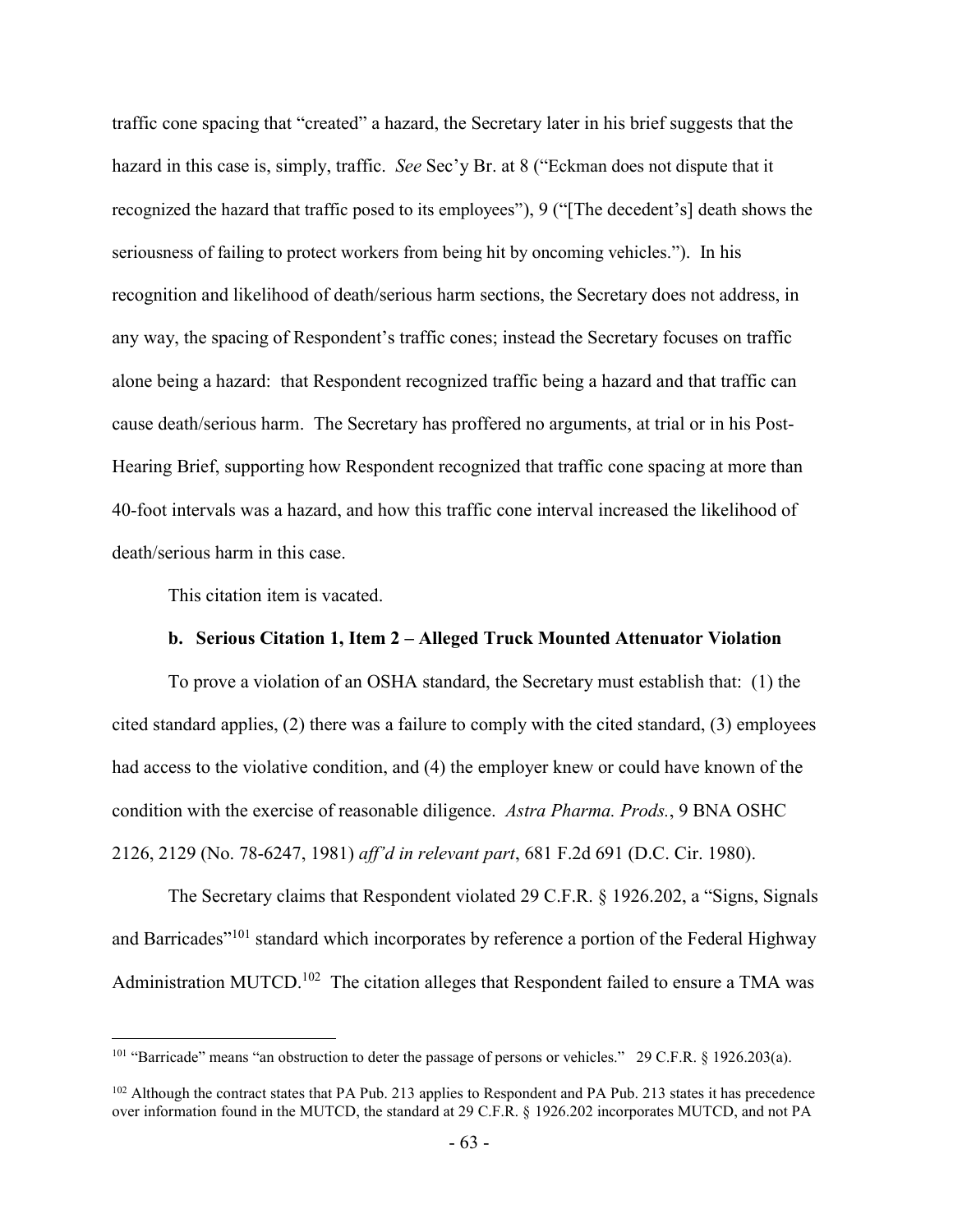used to protect employees placing temporary traffic control devices near moving vehicles.

(Citation at 7).

The cited OSHA standard states: "Barricades for protection of employees shall conform to Part VI of the Manual on Uniform Traffic Control Devices (1988 Edition, Revision 3, or the Millennium Edition), incorporated by reference in Sec. 1926.6." 29 C.F.R.

§ 1926.202. Section 1926.6(a) states:

The standards of agencies of the U.S. Government, and organizations which are not agencies of the U.S. Government which are incorporated by reference in this part, have the same force and effect as other standards in this part. Only the mandatory provisions (i.e., provisions containing the word "shall" or other mandatory language) of standards incorporated by reference are adopted as standards under the Occupational Safety and Health Act.

29 C.F.R. § 1926.6(a) (emphasis added); *see also KS Energy Servs., Inc.*, 22 BNA OSH 1261,

1264 n. 4 (No. 06-1416, 2008) (non-mandatory MUTCD provision not incorporated into

OSHA standard 29 C.F.R. § 1926.200(g)(2)); *Ruhlin Co.*, 21 BNA OSH 1779, 1785 (No. 04-

2049, 2006) (finding no fair notice in part by noting that "optional" language of the MUTCD is

consistent with the Secretary's enforcement policy in the Field Inspection Reference Manual

that stated "Section 5(a)(1) shall not be used to enforce 'should' standards."). Therefore, to

 $\overline{a}$ Pub. 213. For the purpose of establishing a violation of the cited standard, the Court finds as a matter of law that the provisions of the MUTCD take precedence over PA Pub. 213. Federal regulations that call for the application of the MUTCD take precedence over any contract provision that states PA Pub. 213 takes precedence over the MUTCD. *Cent. of Ga. R.R. Co. v. OSHRC*, 576 F.2d 620, 625 (5<sup>th</sup> Cir. 1978) ("We stress that the Act, not the contract, is the source of [the employer's] responsibilities.") citing *Frohlick Crane Serv., Inc. v. OSHRC*, 521 F.2d 628, 631 (10th Cir. 1975); *see also Bianchi Trison Corp. v. Chao*, 409 F.3d 196, 209 (3d Cir. 2005) ("The Commission previously had held that a company cannot evade its safety and health responsibilities to its workers simply by contracting away the responsibilities mandated under the OSH Act."). Here, the MUTCD does not require an employer to use trucks as protective vehicles to protect workers or equipment from errant vehicles or TMAs capable of absorbing the impact of errant vehicles to reduce the severity of rear-end crashes. *See* 29 C.F.R. § 1926.6(a) (only the mandatory provisions of the MUTCD are adopted as a standard under the OSH Act); (Tr. 397-98; Ex. 11 at 21). This takes precedence over any PA Pub. 213 provision to the contrary. *See U.S. ex rel. Roby v. The Boeing Co.,*73 F.Supp. 2d 897, 910 (S.D. Ohio, 1999) (contract clause no defense to alleged statutory violation).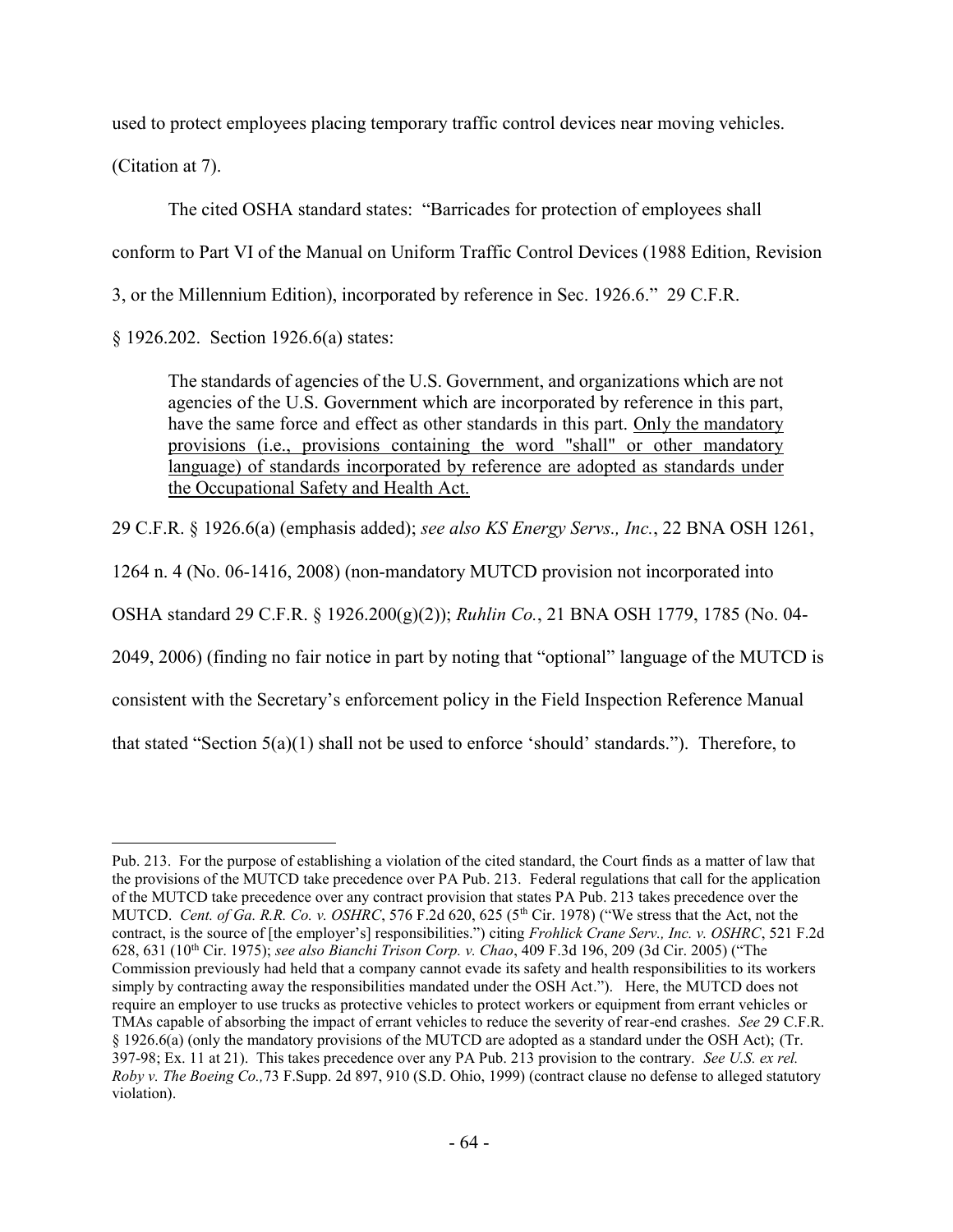establish applicability, the Secretary must show that that the cited MUTCD provision is

mandatory and not discretionary.

The cited MUTCD provision is reproduced below with underline where emphasis is

added. (Ex. 11 at 20-21).

# **6F-8. OTHER DEVICES**

a. *Impact Attenuators*

Impact attenuators are systems that mitigate the effects of errant vehicles that strike hazards, either by smoothly decelerating the vehicle to a stop when hit head-on, or by redirecting the errant vehicle. Impact attenuators in temporary traffic control zones protect the motorists from the exposed ends of barriers, fixed objects, and other hazards. Two types of impact attenuators used in temporary traffic control zones are roadside attenuators and truck-mounted attenuators (TMA's). Specific information on the use of impact attenuators can be found in the AASHTO Roadside Design Guide, Chapter 9.

Attenuators must pass acceptable performance testing and be designed for each application to ensure performance that will safely stop or redirect errant vehicles. Periodic inspection of these devices is necessary to assure that attenuators function as intended throughout their useful life or that they undergo prompt repair/replacement if hit or damaged.

- 1. Roadside Attenuators
	- …
- 2. Truck-Mounted Attenuators

Trucks or trailers are often used as protective vehicles to protect workers or work equipment from errant vehicles. These protective vehicles are normally equipped with flashing arrows, changeable message signs, and/or flashers, and must be located properly in advance of the workers and/or equipment they are protecting. However, these protective vehicles may themselves cause injuries to occupants of the errant vehicles if they are not equipped with truck-mounted attenuators (TMA's).

TMA's capable of absorbing the impact of errant vehicles can be attached to the rear of these protective vehicles to reduce, the severity of rear-end crashes. There are a variety of TMA designs available.

The protective truck must be positioned a sufficient distance in front of the workers or equipment being protected to allow for appropriate vehicle roll-ahead,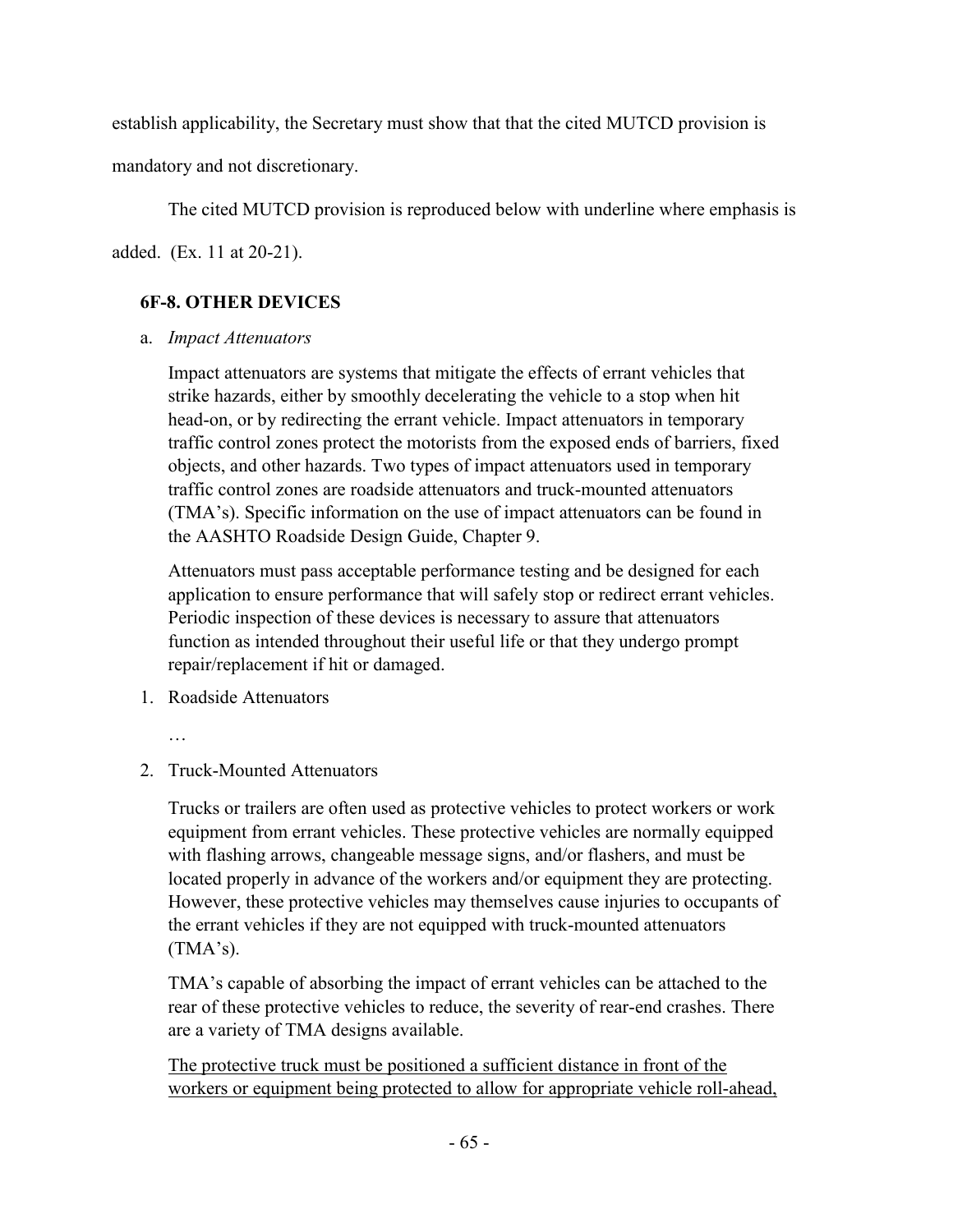but not so far that errant vehicles will travel around the vehicle and strike the workers/equipment. The attenuator should be in the full down-and-locked position. For stationary operations, the truck's parking brake should be set and, when possible, the front wheels turned away from the work site.

MUTCD, 'Standards and Guides for Traffic Controls for Street and Highway Construction,

Maintenance, Utility, and Incident Management Operations,' 1988 edition, Revision 3,

September 3, 1993, Section 6F-8(a)(2) (emphasis added); Ex. 11 at 20-21.

The parties argue over the meaning of the following provision:

The protective truck must be positioned a sufficient distance in front of the workers or equipment being protected to allow for appropriate vehicle roll-ahead, but not so far that errant vehicles will travel around the vehicle and strike the workers/equipment.

MUTCD, 'Standards and Guides for Traffic Controls for Street and Highway Construction,

Maintenance, Utility, and Incident Management Operations,' 1988 edition, Revision 3,

September 3, 1993, Section 6F-8(a)(2) (emphasis added); Ex. 11 at 21. In accordance with

section 1926.6(a), for this MUTCD provision to apply in this case, the language must be

mandatory; it cannot be discretionary. CO Santiago agreed that MUTCD Section 6F-8(a)(2)

does not state that trucks or trailers must be used as protective vehicles to protect workers or

equipment from errant vehicles. (Tr. 397-98; Ex. 11 at 21). He also agreed that the provision

does not state that TMAs capable of absorbing the impact of errant vehicles must be used to

reduce the severity of rear-end crashes. (Tr. 398; Ex. 11 at 21).

When looking at this provision, the Court looks to the specific language of the provision, as well as how it fits into the language of the whole part of the section. *KS Energy Servs., Inc.*, 22 BNA OSHC at 1265 n.8 citing *Phoenix Roofing, Inc.*, 17 BNA OSHC 1076, 1077 (No. 90-2148, 1995) ("stating that when interpreting disputed terms, Commission looks to 'the provisions of the whole law, and to its object and policy'"), *aff'd*,79 F.3d 1146 (5th Cir.

- 66 -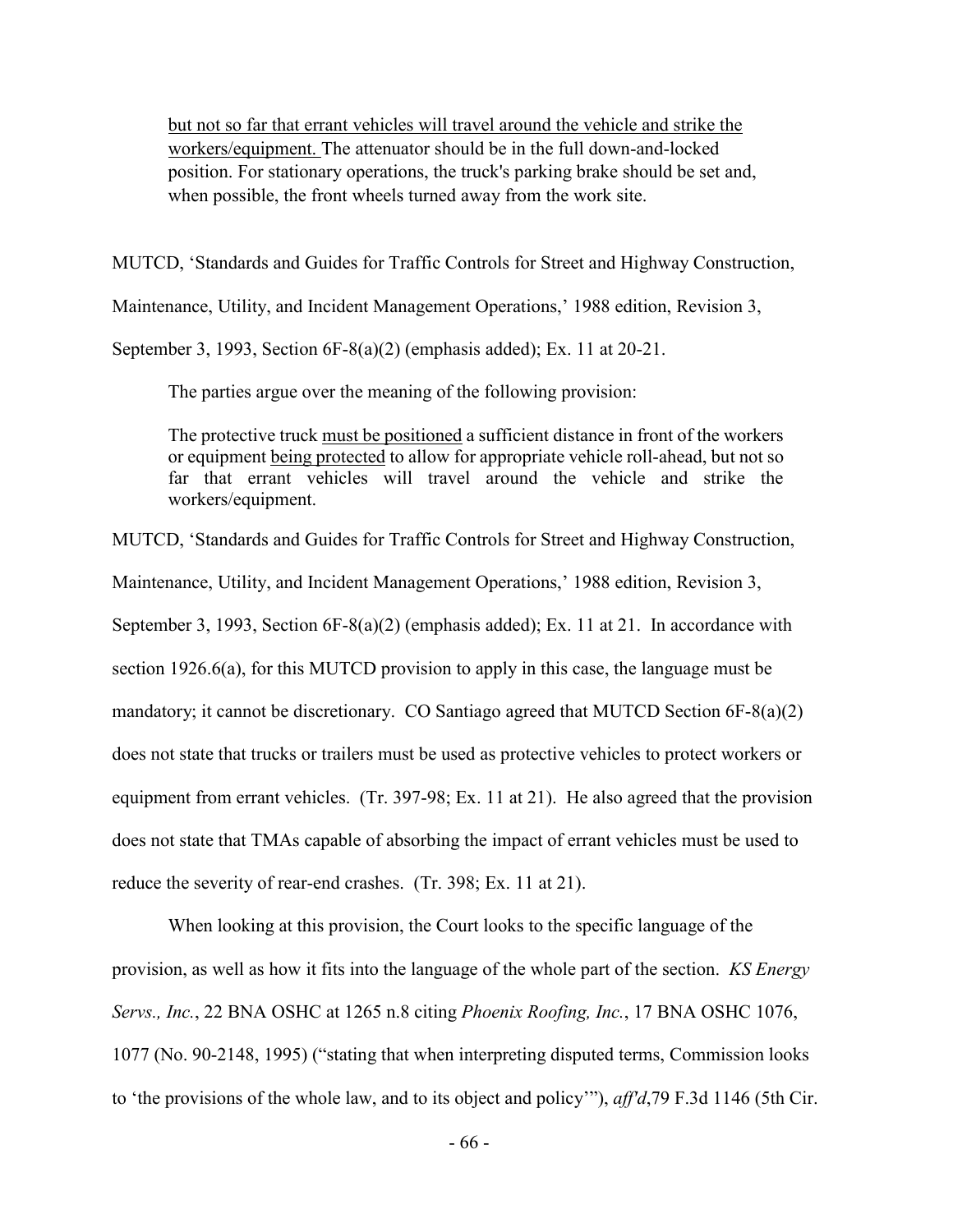1996) (unpublished); *Morrison-Knudsen Co./Yonkers Contracting Co.*, 16 BNA OSHC 1105, 1108 (No. 88-572, 1993) ("explaining Commission construes 'each part or section... in connection with every other part or section so as to produce a harmonious whole'").

The Court does not find that this provision is mandatory in the sense that the Secretary has attempted to prove.<sup>103</sup> In arguing that the provision is in fact mandatory, the Secretary relies on the word "must" appearing earliest in the phrase at Section 6F-8(a)(2), MUTCD. The Secretary argues that "the MUTCD did not require [Respondent] to use a protective truck with a TMA, but once [Respondent] decided to use one, the MUTCD required [Respondent] to use it correctly."<sup>104</sup> (Sec'y Br. at 12-13). It is undisputed that Respondent had at least one pattern truck with a TMA at the worksite on the day of the incident. What the record is unclear of, however, was whether Respondent "was using" any truck with a TMA as protection against errant vehicles on its worksite.<sup>105</sup> The Secretary argues that a second truck with a TMA was

<sup>&</sup>lt;sup>103</sup> PA Pub. 213 also does not mandate the use of TMAs when installing or removing traffic control setups. PA Pub. 213, Section F-2. Guidelines for installation and removal of traffic control setups, states: "A shadow vehicle may be placed between approaching traffic and the workers who are installing channelizing devices." (Ex. 10 at 000306). PA Pub. 213 defines a "Shadow vehicle" as:

A vehicle positioned within the activity in advance of the work space and work vehicles. The primary purpose of the shadow vehicle is to provide advance information to approaching drivers while protecting workers and work vehicles. Any vehicle can be used as a shadow vehicle as long as it is equipped with a flashing, oscillating, or revolving yellow light which is visible from any direction (360° visibility) and is not being used as a work vehicle. The yellow light must be activated within an active work zone. (emphasis added).

<sup>(</sup>Ex. 10 at 000309).

Here, the Ford Truck with an attached TMA was being used as a "work vehicle" carrying cones. <sup>104</sup> The Secretary admits that the MUTCD does not require an employer to use trucks with TMAs as barricades to protect from errant vehicles. Instead, he asserts that where an employer chooses to employ such barricades, the MUTCD mandates trucks with TMAs be used correctly. (Sec'y Br. at 11-12). The Secretary's assertion is incorrect for the reasons stated above.

 $105$  As noted above, the presence of a second truck with a TMA at the worksite on December 3, 2014 was difficult to discern for even CO Santiago during his investigation. The Court has found that the Secretary has not shown that there was a second truck with a TMA at the worksite that evening. The Court has further found that the Secretary has failed to prove that any such second truck with a TMA had "no other function at the Worksite other than as a barricade" as alleged in his brief. (Sec'y Br. at 12). CO Santiago testified that the Ford pattern truck with a TMA, driven by Villasenor, was not functioning as a TMA because it was engaged in deploying cones and was "doing the loop around. So it was not used to protect the workers who are actively moving cones." (Tr. 371).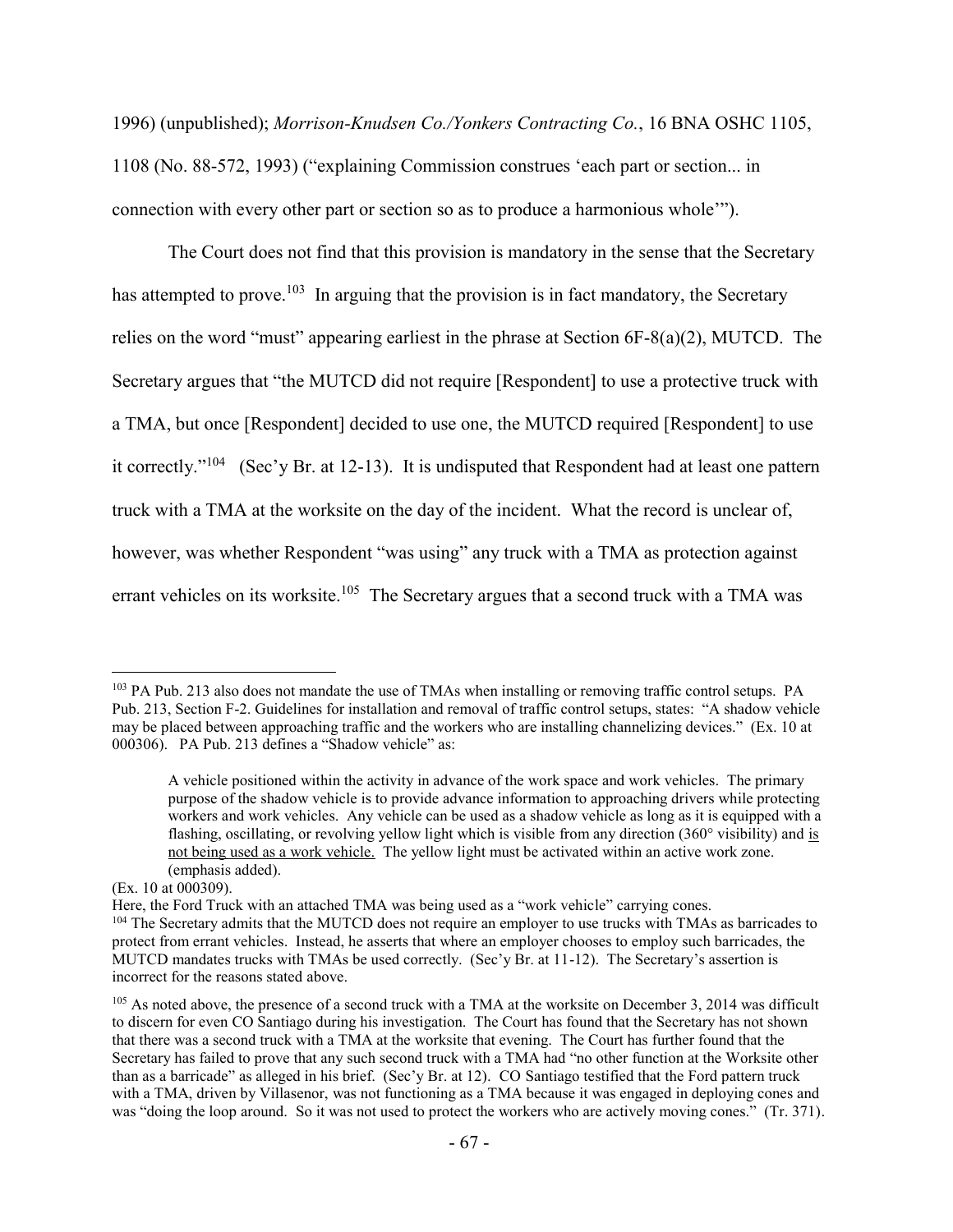allegedly parked west of the workers in the work zone and should instead have been parked east of the workers, so that the TMA provided protection, as a barricade, from an errant vehicle.

OSHA's citation alleges that Respondent employed the alleged second truck with an attached TMA improperly when it positioned the alleged truck on the west side of the pattern instead of between the workers and oncoming traffic.<sup>106</sup> (Sec'y Br. at 10). The Secretary's reading of this provision would not allow for an employer to have a TMA at the worksite unless it was operating as a TMA the entire time. The Court does not read the cited MUTCD provision so broadly so as to convey a sense that all TMAs must be used at all times as TMAs when on a worksite. The Court is guided by the surrounding language which indicates that the MUTCD is concerned with the TMA itself being a hazard, either to the "errant vehicle" or to the workers due to a "roll-ahead" if the TMA were hit by an "errant vehicle." When considering the entire provision as a whole, the Court finds that this section of the MUTCD suggests a concern about the worker's safety from an impact of the TMA itself, not whether an employer must use the TMA as the Secretary claims. Here, the use of the phrase, "being protected," introduces a contemporaneous time element to the interpretation of this phrase. The phrase "being protected" conveys that, if an employer is actively using a TMA on its worksite as a protective device for workers against errant vehicles, then the TMA must be positioned accordingly.

Here, the record does not show that Respondent was actively using any TMA as protection for workers from errant vehicles at the worksite on the night of the incident. The

There was no second truck with a TMA located in the pattern of the worksite at the time of the incident acting solely as a barricade, or otherwise.

<sup>&</sup>lt;sup>106</sup> As discussed before, the Court has found no such truck with a TMA was present in the work zone pattern at the time of the incident.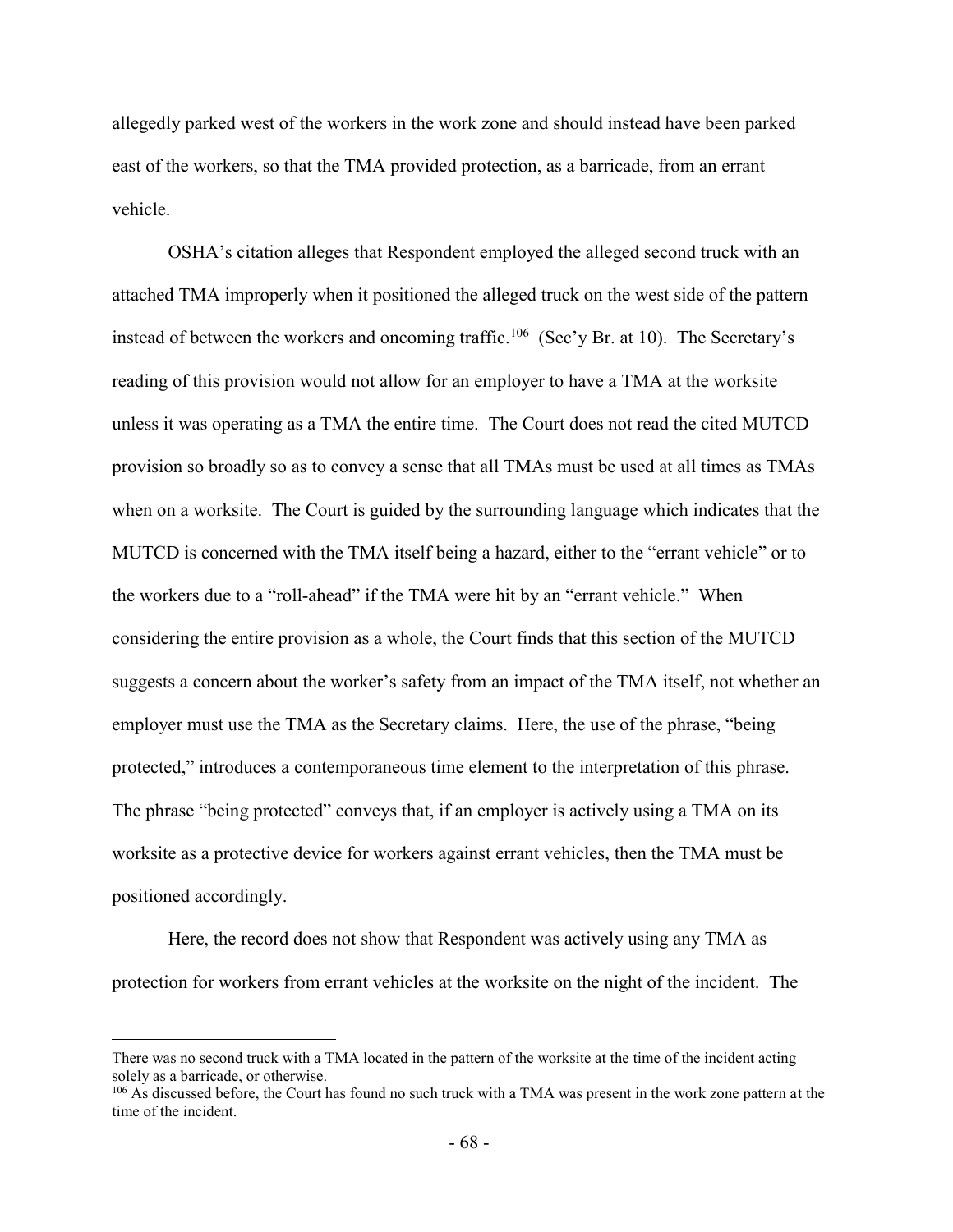record indicates that the one TMA that by all accounts was at the worksite was *en route* away from the worksite performing a "loop around" to get into position to perform another "slow roll" to assist the painters painting a yellow line. There was no other vehicle with a TMA at the worksite.<sup>107</sup> Thus, there is not enough evidence in the record to establish that any vehicle with an attached TMA was being used as a TMA to protect any worker that night working within the pattern at the worksite.<sup>108</sup> To prove applicability, the Secretary has the burden to show that the Respondent's workers in the work zone were "being protected" by a TMA, but the record does not support such a finding. CO Santiago, during his investigation, made no attempt to discern why the Ford truck with an attached TMA was not in a position to the east of the workers in the work zone on the night of the incident. Under these circumstances, the Court finds that the Secretary has not established that the cited OSHA standard is applicable to the worksite here.

This citation item is vacated.

 $\overline{a}$ 

#### **c. Serious Citation 1, Item 3 – Alleged Taper Length Violation**

The Secretary claims that Respondent violated 29 C.F.R.  $\S 1926.200(g)(2)$ , incorporating MUTCD 1988 Edition Section 6C-3 because Respondent "did not provide a roadway transition taper of the requisite length to ensure safe vehicle routing around the temporary work control zone." (Citation at 8). The Secretary claims that "on or about 12/3/2014, the employer did not establish a transition taper for the temporary traffic control zone to ensure safe vehicle routing and that was incompliance with Table VI-2 of the MUTCD, 1988 Edition, Revision 3. The employer's installed taper was approximately 120 feet in length

<sup>&</sup>lt;sup>107</sup> Even if there was a second truck with an attached TMA at the worksite that evening, there is no evidence that any such truck was being used as a TMA.

<sup>&</sup>lt;sup>108</sup> This excludes any protection that may have been be afforded to any occupant of the Ford pattern truck with its attached TMA that may have been deployed when the Ford truck was doing a "loop around" or "slow roll."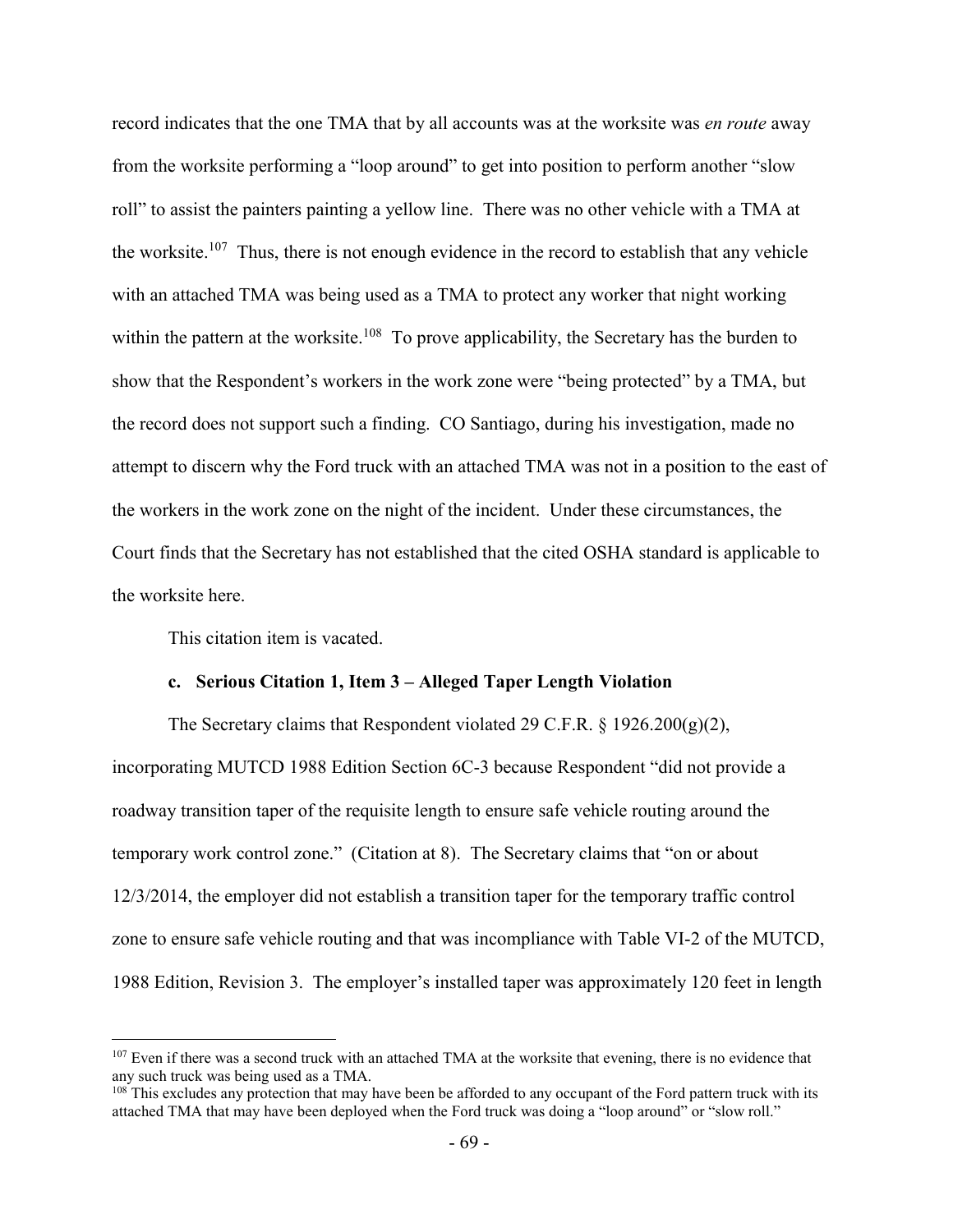which was much shorter than the approximately 300 feet required by Table VI-2." (Citation at 8).

Section  $1926.200(g)(2)$  states: "All traffic control signs or devices used for protection of construction workers shall conform to Part VI of the MUTCD, 1988 Edition, Revision 3, or Part VI of the MUTCD, Millennium Edition, incorporated by reference in Sec. 1926.6." 29 C.F.R. § 1926.200(g)(2). As noted above, section 1926.6(a) provides that only the mandatory provisions of the cited MUTCD apply. Here, the Secretary states that the MUTCD "requires" a taper that is "approximately" 300 feet long in this case. (Citation at 8). However, the Court finds that the cited MUTCD provisions do not impose a mandatory taper length as the Secretary claims.

As with the previous citation item, the Court looks to the provision in question, as well to how that provision fits into the language of the whole part of the section. *KS Energy Servs., Inc.*, 22 BNA OSHC at 1265 n.8 citing *Phoenix Roofing, Inc.*, 17 BNA OSHC at 1077 ("stating that when interpreting disputed terms, Commission looks to 'the provisions of the whole law, and to its object and policy'"), *aff'd*,79 F.3d 1146 (5th Cir. 1996); *Morrison-Knudsen Co./Yonkers Contracting Co.*, 16 BNA OSHC at 1108 ("explaining Commission construes 'each part or section... in connection with every other part or section so as to produce a harmonious whole"").

Below is the relevant portion of the MUTCD for this citation item. (Ex. 12 at 4-5). Throughout this provision, the Court emphasizes (by an underline) the discretionary language that is used and notes that there is no mandatory language in the accompanying paragraphs to Table VI-2. The Court, however, also notes the use of the words "minimum" and "maximum" in Table VI-2.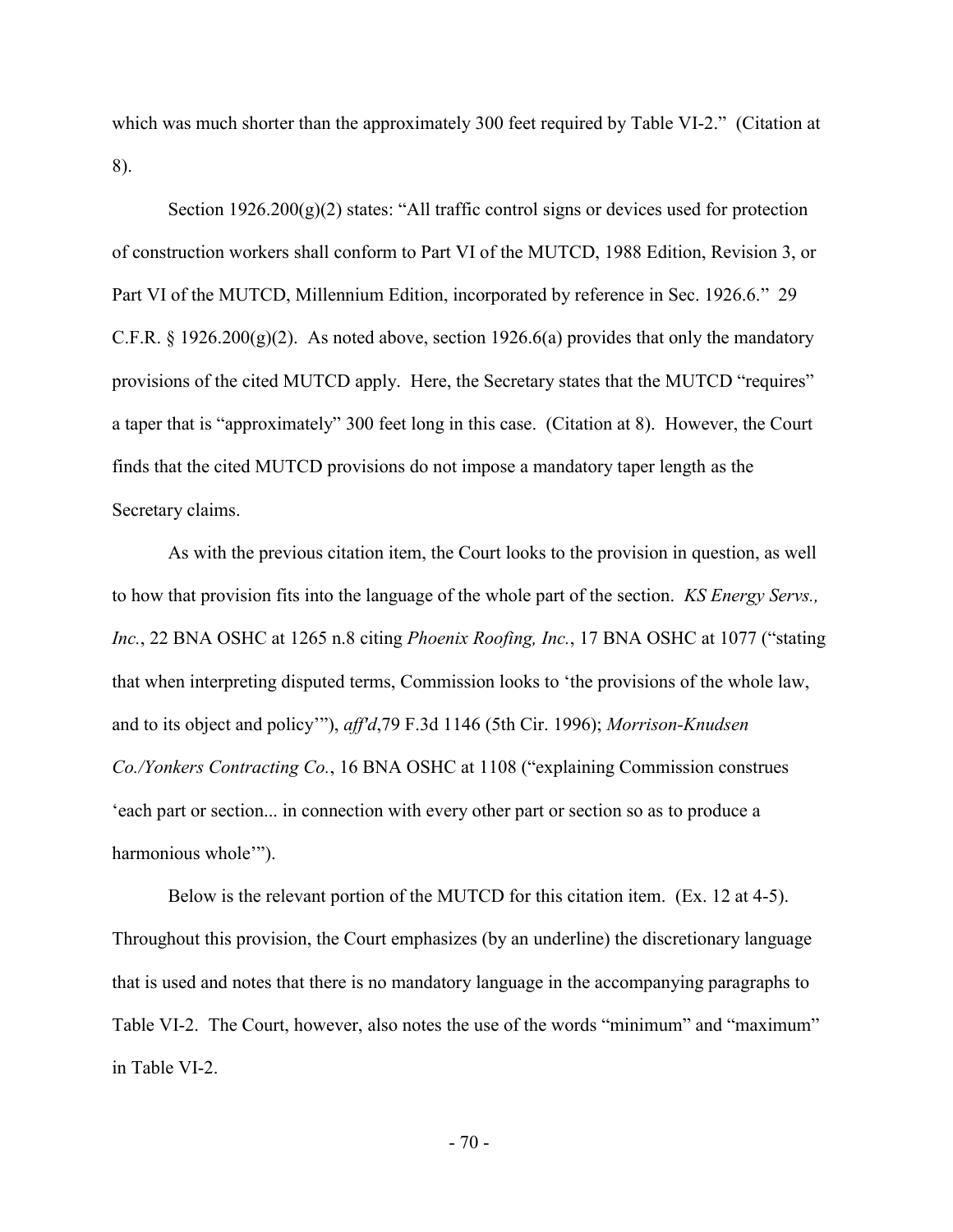# **6C-3. TAPERS**

A common important element of a temporary traffic control zone is a roadway taper. Tapers may be used in both the transition and termination areas. Tapers are created using a series of channelizing devices or pavement markings placed to move traffic out of or into its normal path. Whenever tapers are to be used near interchange ramps, crossroads, curves, or other influencing factors, it may be desirable to adjust the length of tapers. Longer tapers are not necessarily better than shorter tapers (particularly in urban areas characterized by short block lengths, driveways, etc.), because extended tapers tend to encourage sluggish operation and to encourage drivers to delay lane changes unnecessarily. The real test of taper length involves observation of driver performance after traffic control plans are put into effect. Types of taper lengths are presented in table VI-2. The maximum space between devices in a taper normally approximates the distance in feet of the speed in miles per hour (i.e.: a 55 mph speed road should normally have devices spaced about 55 feet apart). Types of tapers are shown in figure VI-2 and the two-way traffic taper is shown in figure VI-3:

| Tuble +1 2. Tuper length errettu for temporary truttle control zones |                         |
|----------------------------------------------------------------------|-------------------------|
| Type of taper                                                        | <b>Taper length</b>     |
| <b>Upstream tapers</b>                                               |                         |
| Merging taper                                                        | L minimum               |
| Shifting taper                                                       | $\frac{1}{2}$ L minimum |
| Shoulder taper                                                       | $\frac{1}{3}$ L minimum |
| Two-way traffic taper                                                | 100 feet maximum        |
| <b>Downstream tapers</b>                                             | 100 feet minimum        |
| (use is optional)                                                    |                         |
| Formulas for L**                                                     |                         |
| Speed                                                                | Formula                 |
| 40 mph or less                                                       | $L = WS^2$              |
|                                                                      | 60                      |

# **Table VI-2. Taper length criteria for temporary traffic control zones**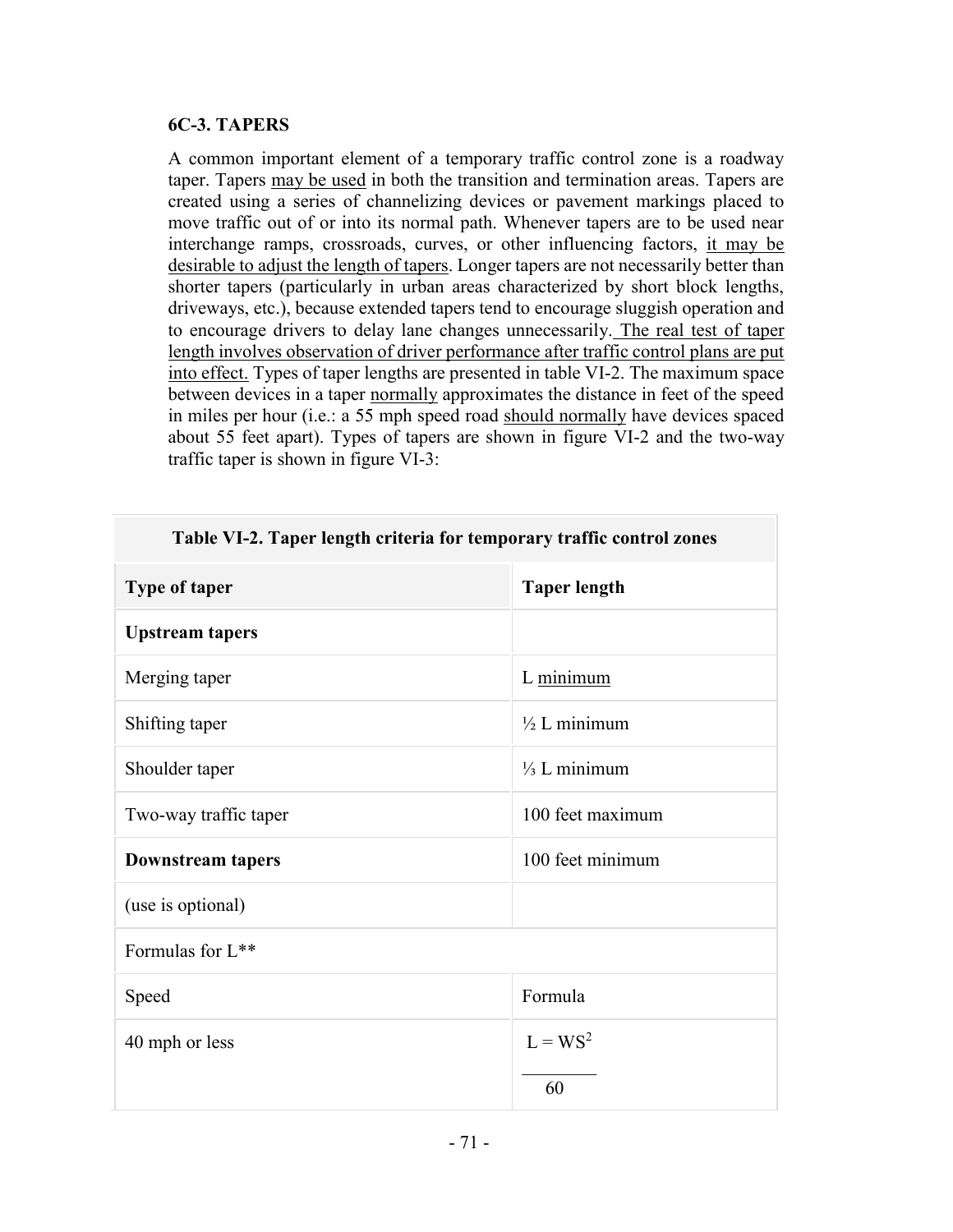| Table VI-2. Taper length criteria for temporary traffic control zones |                     |
|-----------------------------------------------------------------------|---------------------|
| <b>Type of taper</b>                                                  | <b>Taper length</b> |
| 45 mph or greater                                                     | $L = W \times S$    |

\*\*  $L =$  Taper length in feet.  $W =$  Width of offset in feet.

S = Posted speed, off-peak 85th percentile speed prior to work starting, or the anticipated operating speed in mph.

## *a. Merging Taper*

A merging taper requires the longest distances because drivers are required to merge with an adjacent lane of traffic at the prevailing speed. The taper should be long enough to enable merging drivers to adjust their speeds and merge into a single lane before the end of the transition. For freeways, expressways, and other roadways having a speed of 45 mph or greater, the minimum length for merging tapers should be computed by a formula  $L = W \times S$ . For residential, urban, and other streets with speeds less than 45 mph, the formula  $L = (W \times S^2)/60$  should be used. Under either formula, L is the taper length in feet, W is the lateral shift of traffic due to the partially or fully closed lane (in feet), and S is the posted speed, the off-peak 85th percentile speed prior to work starting or the anticipated operating speed. The formula  $L = (W \times S^2)/60$  is used for speeds less than 45 mph because slower traffic can merge safely in a shorter distance.

(MUTCD, Temporary Traffic Control Elements, Section 6C-3 at Ex. 12 at 3-4). (emphasis

added).

Using the formula in Table VI-2, the Secretary claims that the MUTCD "required" the

taper in this case to be at least 320 feet long. (Sec'y Br. at 16). The Secretary then relies on

CO Santiago, who initially testified that he estimated the taper length to be 120 feet long based

on video and stills from Officer Parfeniouk's dash-cam video taken after the incident took

place.<sup>109</sup> (Sec'y Br. at 17 citing Tr. 375-76; Exs. 3 at 1, 13). Later, when viewing the video

 $\overline{a}$ <sup>109</sup> When attempting to ascertain distances between cones in the taper, CO Santiago testified that he "felt more comfortable" using the video from Officer Hollis's patrol car at Exhibit A rather than using the video from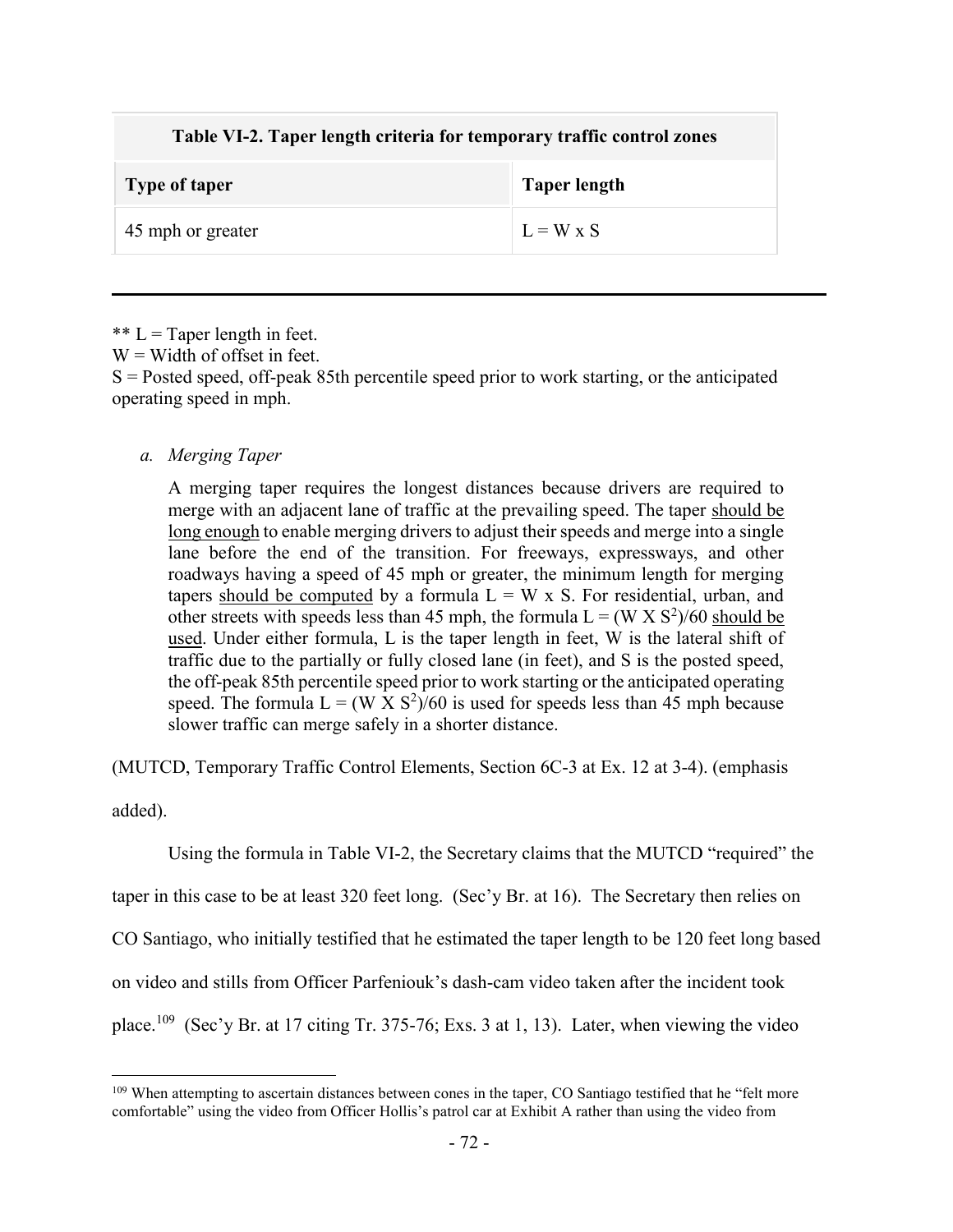taken in Officer Hollis' patrol car and using the still photograph taken from the Parfeniouk video at Ex. 3 at 2 [bottom photograph] in the courtroom, CO Santiago increased his estimated taper length from 120 feet to 160 feet. (Exs. 3 at 2 [bottom photograph], 13, A). Citing to this later testimony at "[Tr. at 396]" presented by CO Santiago in the Secretary's Post-Hearing Brief in support of an assertion the Secretary attributes to Wittlinger, the Secretary asserts that Wittlinger estimated the taper length on this worksite to be 160 feet long.<sup>110</sup> (Sec'y Br. at 17 citing Tr. 396). In this way, the Secretary alleges that Respondent violated the cited standard. (Sec'y Br. at  $16$ ).

Schaeffer, on the other hand, testified that the taper was 660 feet in length. He said he started the cone taper at station number  $220^{111}$  (Tr. 157-58, 161-64, 168, 208; Ex. 14 at "G" and "H"). As previously stated in fn. 62, Schaeffer determined the length of the taper by using the station markers 220 and 215. (Tr. 168-69; Ex. 14). He stated that there was no way PennDOT inspectors would have allowed him to be shy of 600 feet because of the liability and everything else. (Tr. 200). He testified that he went for a full 660 feet. (Tr. 168-69, 200). Schaeffer testified that he had no reason to believe that the workers didn't use his paint marks as a guide to place the cones on the taper. (Tr. 212).

Ruof, too, estimated that the installed taper was 660 feet in length. (Tr. 131-32).

The Secretary did not call Villasenor, Garber, Moser or Tracy, or any worker who set the cones in place at the worksite to testify about the length of the taper. CO Santiago took no

 $\overline{a}$ 

Officer's Parfeniouk patrol car (Ex. 13) because a vehicle in Officer Parfeniouk's video was "sort of obstructing the view." (Tr. 388).

<sup>&</sup>lt;sup>110</sup> Wittlinger actually said that he did not know why the taper was only 160 feet long. (Tr. 421). As previously explained, the Court gives little or no weight to CO Santiago's courtroom calculation that the taper was 160 feet long. (Tr. 388-96; Exs. 3 at 2 [bottom photograph], 13, A).

<sup>&</sup>lt;sup>111</sup> Exhibit 14 includes notes that state "BEGIN SHOULDER TAPER 220' IN ADVANCE OF MERGING TAPER WITH CHANNELIZING DEVICES (6 MIN.)" and "BEGIN 663' MERGE TAPER" just east of station number 220 and "END 663' MERGE TAPER" at "E" just west of station number 215. (Tr. 197; Ex. 14).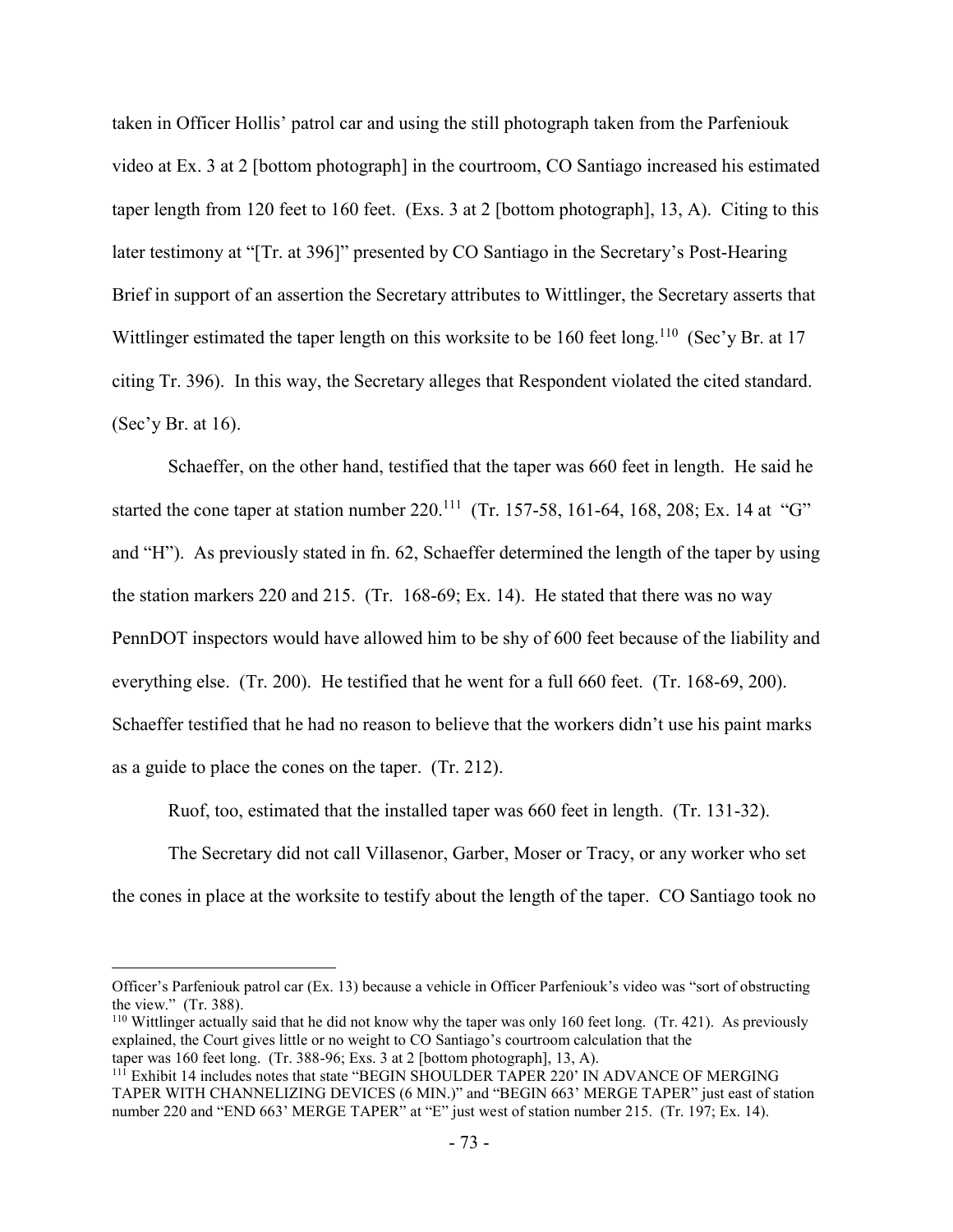measurements at the worksite, including the skip lines or Schaeffer's paint markings for the taper. Cones had been moved from the taper following the incident before the videos and photographs were taken. As previously stated, the Court is also unable to discern whether or not the two cones at Exhibit 3 at 2, bottom photograph, at "B", are the first cones located at the center line; or at the end of the taper. There are at least two gaps of undetermined lengths shown on that photograph and in the videos at Exhibits 13 and A, both before and after these two cones. Both the videos at Exhibits 13 and A and the photograph at Exhibit 3 at 2 [bottom photograph] taken from the video at Exhibit 13 were taken after the incident, after cones had been thrown and removed from the taper. Based upon the contradictory evidence before it, the Court is unable to make a finding as to the precise length of the taper; including whether the taper was less than the "required" approximately 300 feet as alleged by the Secretary. (Citation at 8). The Secretary carries the burden to prove the length of the taper; something he has failed to do. He has failed to show that the taper was only 120-feet in length. He has also failed to overcome the direct testimony by Messrs. Ruof and Schaeffer that the taper was about 660 feet in length at the time of the incident.

Notwithstanding the above, the Court also analyzes Respondent's argument that the cited MUTCD provisions do not apply because they are discretionary. (Resp't Br. at 26-27). Respondent argues that "through use of the word 'should' in the cited MUTCD provision, the definitions in Section IA.13 of the MUTCD identifies Section 6C-3 as only Guidance, which is defined as a 'recommended, but not mandatory, practice in typical situations.' MUTCD, Section IA.13." (Resp't Br. at 24). Section IA.13 of the MUTCD is not included in the record as an exhibit. *KS Energy Serv., Inc*., 22 BNA OSHC at 1265 n.8 (noting that it is consistent with Commission precedent to refer to other provisions of the MUTCD when interpreting a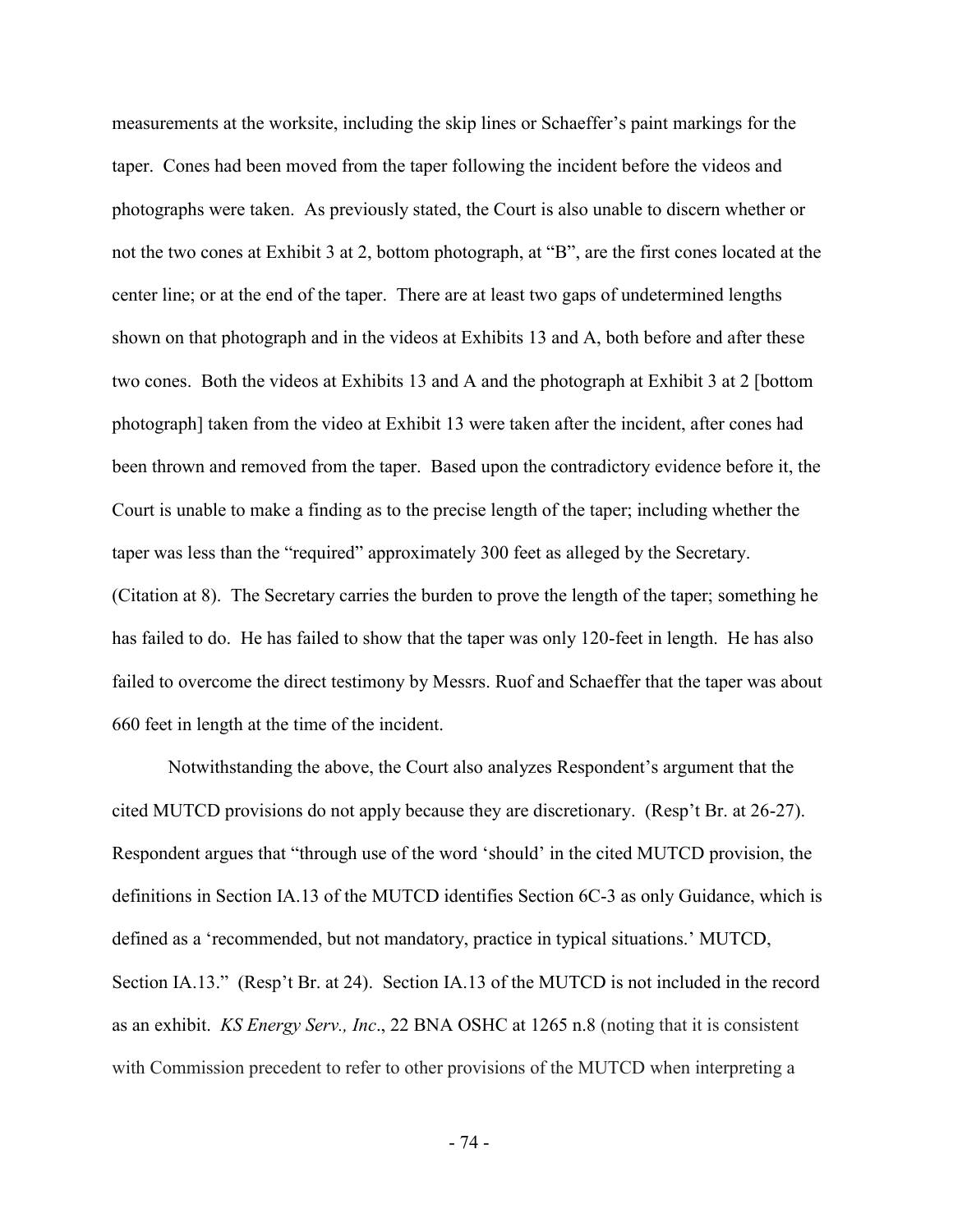disputed term of a provision of the MUTCD) (citations omitted). This citation item, however, can be disposed of by weighing the arguments and placing the burden appropriately on the Secretary.

The Secretary does not address, in any way, the discretionary language of these provisions with respect to the applicability of the cited standard, stating simply that the cited MUTCD provision "requires" a certain transition taper length. (Sec'y Br. at 14-16). The Secretary looks only to the language within Table VI-2, which the Court notes does use the word "minimum." (Ex. 12 at 4). However, as Respondent points out, the accompanying language to this table is discretionary: "For residential, urban, and other streets with speeds less than 45 mph, the formula  $L = (W \times S^2)/60$  should be used." (Ex. 12 at 4). Indeed, all of the language in the paragraphs surrounding Table VI-2 is discretionary, using words such as: "may," normally," and "should." There are no instances of the words, "shall" or "must," which would indicate a mandatory provision that would be incorporated to the cited OSHA standard pursuant to 29 C.F.R. 1926.6(a). *Ruhlin Co.*, 21 BNA OSHC at 1784 (only mandatory provisions of the MUTCD are incorporated as standards by  $\S$  1926.200(g)(2)).

The Secretary does not address any of this accompanying language to Table VI-2 in his argument, not even to explain how to reconcile the use of the word "minimum" buried, contextually, within the overwhelmingly discretionary language surrounding it. But Respondent does address this discretionary language in its counter-argument, claiming that the discretionary language renders this cited MUTCD provision inapplicable. The Court agrees with Respondent, as the Secretary has set forth nothing to support his argument. As such, the Secretary leaves Respondent's counter-argument unrebutted. The Secretary therefore has not carried his burden in establishing the mandatory nature of the cited MUTCD provision.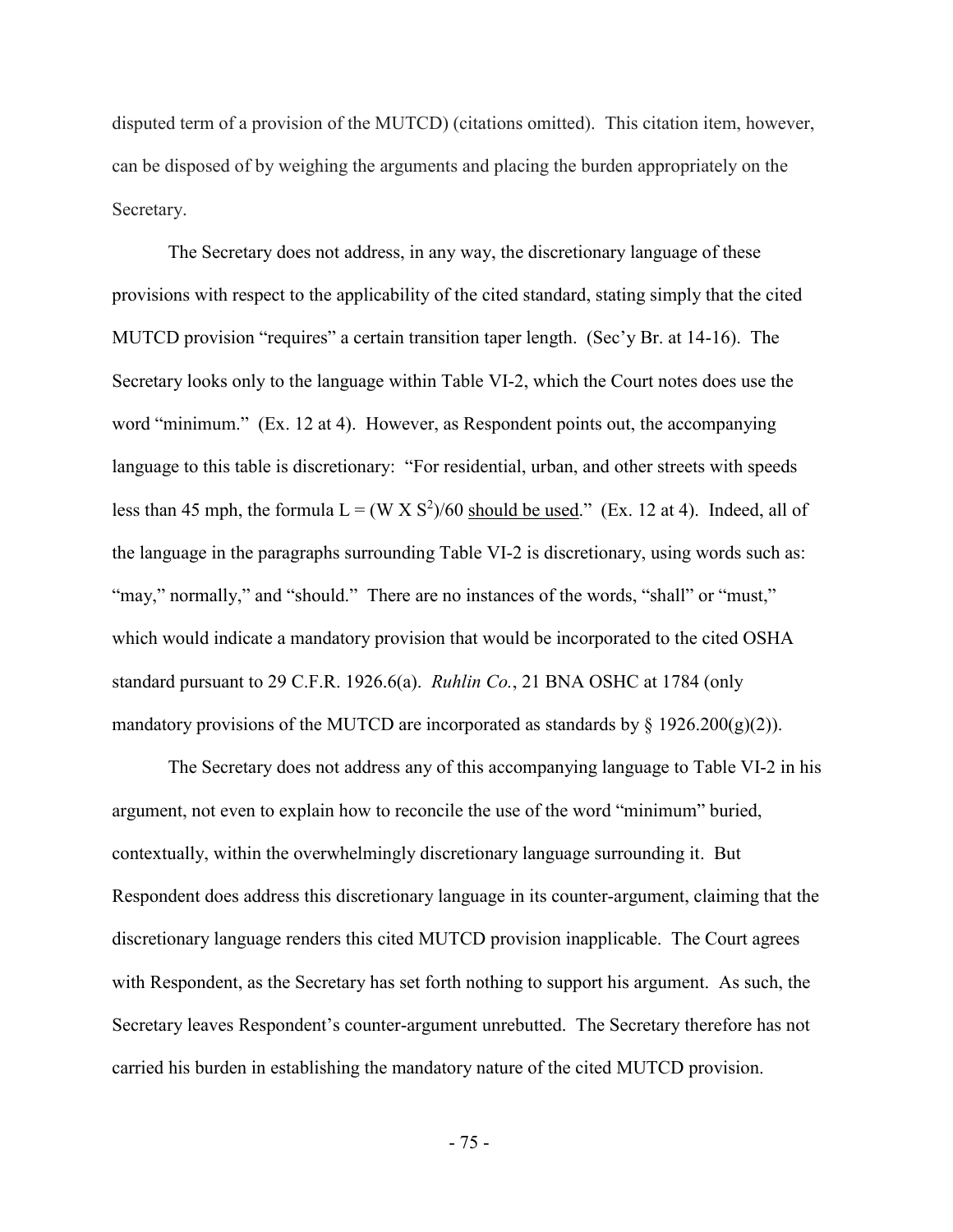The Court finds that the MUTCD does not "require" a certain taper length in this case. The Court is persuaded by Respondent's argument regarding the discretionary nature of the length of the transition taper in the cited MUTCD provision. There is no such mandatory language, and so the Court finds that this particular provision is not incorporated by reference into the cited OSHA standard. 29 C.F.R. § 1926.6(a).

For the reasons stated above, the cited standard is inapplicable in this case. This citation item is vacated.

## **FINDINGS OF FACT AND CONCLUSIONS OF LAW**

All findings of fact and conclusions of law relevant and necessary to a determination of the contested issues have been made above. *See* Fed. R. Civ. P. 52(a). All proposed findings of fact and conclusions of law inconsistent with this decision are denied.

## **ORDER**

Based on these findings of fact and conclusions of law, it is **ORDERED** that:

- 1) Item 1 of Citation 1, alleging a serious violation of section 5(a)(1) of the OSH Act, 29 U.S.C. § 654(a)(1), is **VACATED**.
- 2) Item 2 of Citation 1, alleging a serious violation of 29 C.F.R. § 1926.202, is **VACATED**.
- 3) Item 3 of Citation 1, alleging a serious violation of 29 C.F.R.  $\S$  1926.200(g)(2), is

**VACATED**.